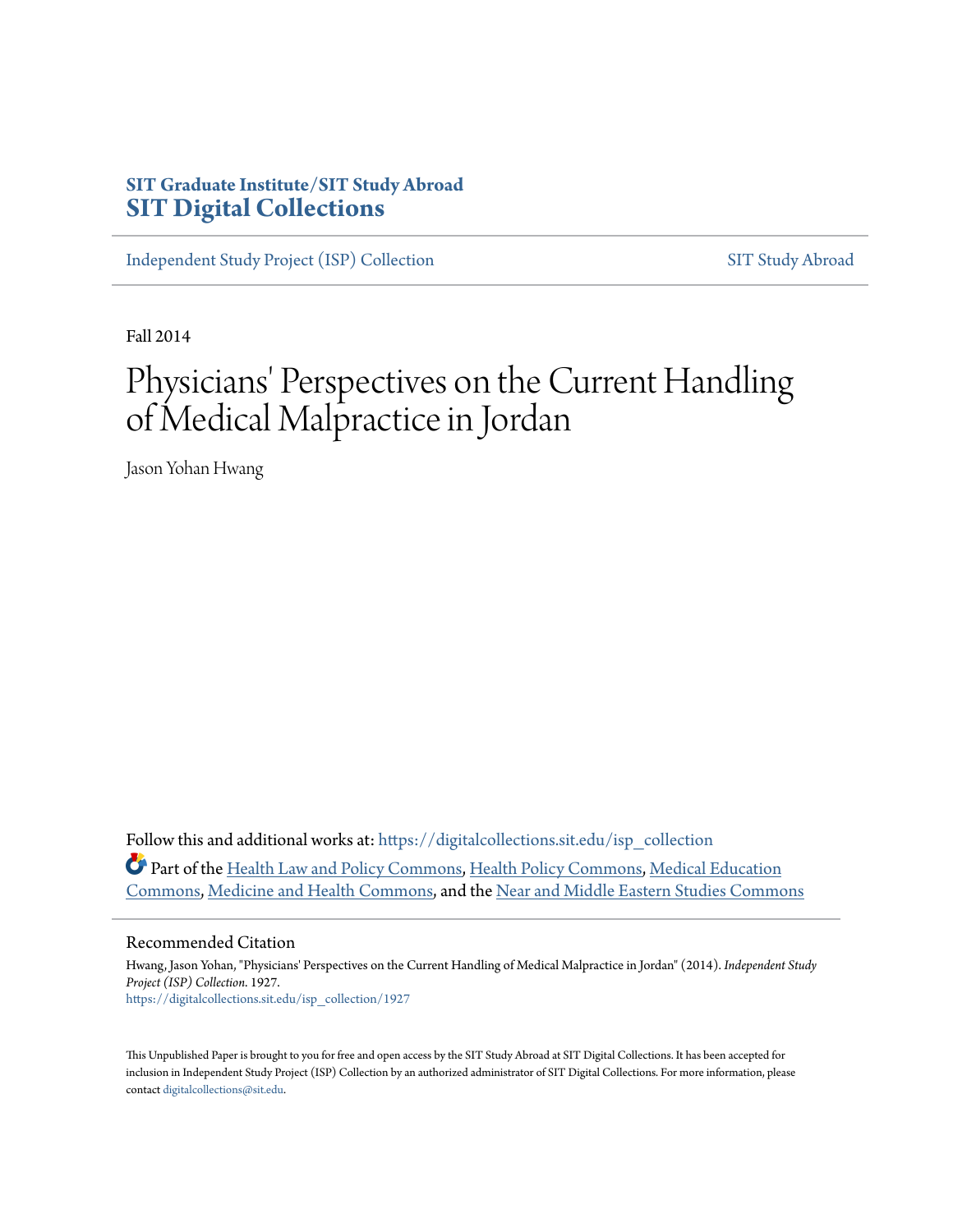# **PHYSICIANS' PERSPECTIVES ON THE CURRENT HANDLING OF MEDICAL MALPRAC-TICE IN JORDAN**

Jason Yohan Hwang

Emory University

Major: Political Science

SIT, Middle East, Jordan, Amman

Academic Director: Bayan Abdulhaq, PhD

Project Advisor: Professor Inaam A. Khalaf, PhD, BSN

Key Words: Health Care Management, Public Health, Public and Social Welfare, Medicine and Surgery

Submitted in partial fulfillment of the requirements for Health & Community Development, SIT

Study Abroad, Fall 2014

The author hereby **does** grant the School for International Training the permission to electronically reproduce and transmit this document to the students, alumni, staff, and faculty of the World Learning Community.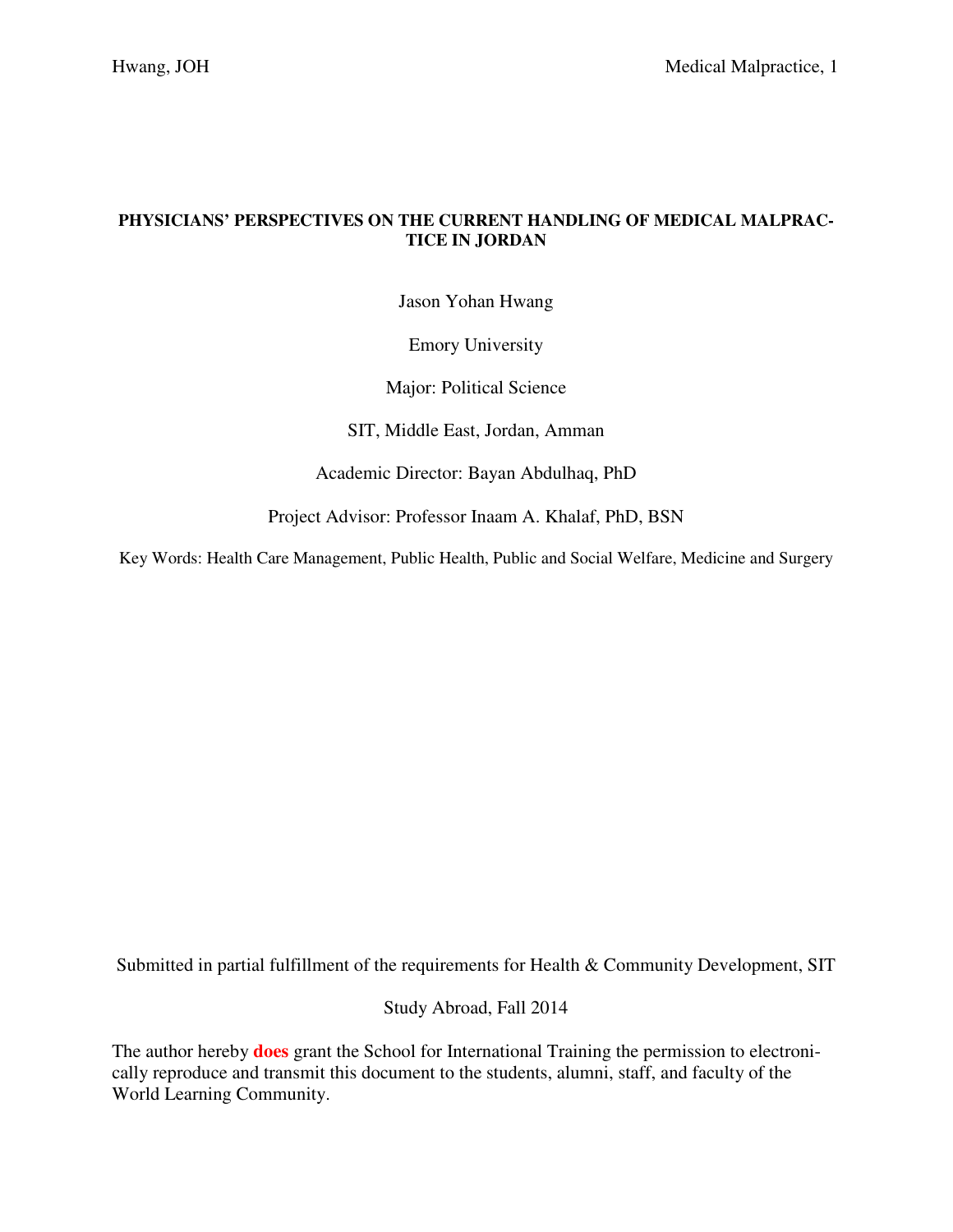The author hereby **does** grant the School for International Training the permission to electronically reproduce and transmit this document to the public via the World Wide Web or other electronic means.

The author hereby **does** grant the School for International Training the permission to reproduce this document to the public in print format.

Student: Jason Yohan Hwang

Signature: *Jason Yohan Hwang*

Date: 06 December 2014

# **Table of Contents**

|--|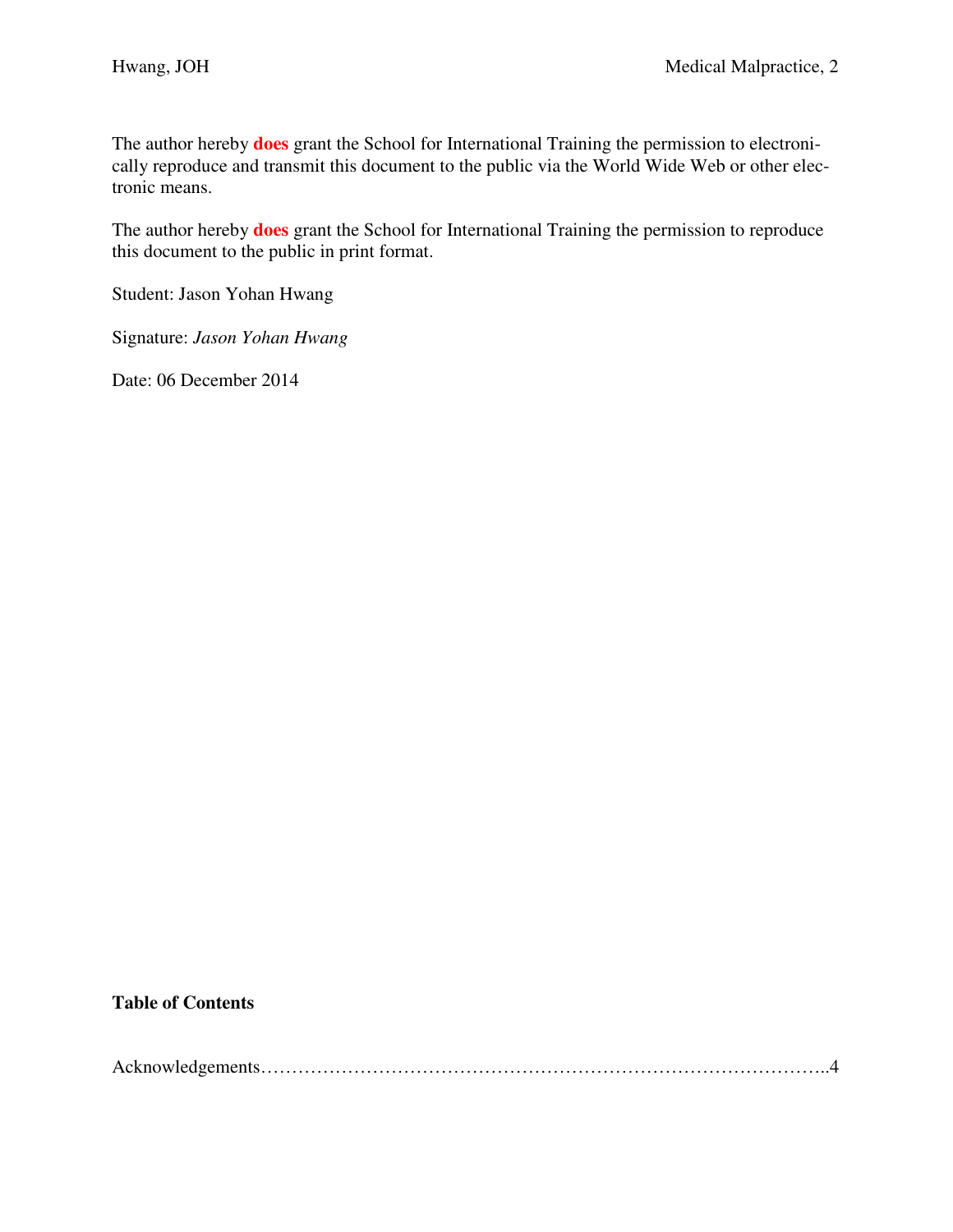# **Acknowledgements**

 This study would not have been possible without the help of several friends and mentors. First, I would like to thank my program director, Dr. Bayan Abdulhaq. She helped inspire the idea of studying the topic of medical malpractice in the first place. Subsequently, she guided me all the way along this journey, whether it be by giving me ideas, providing contacts, or encourag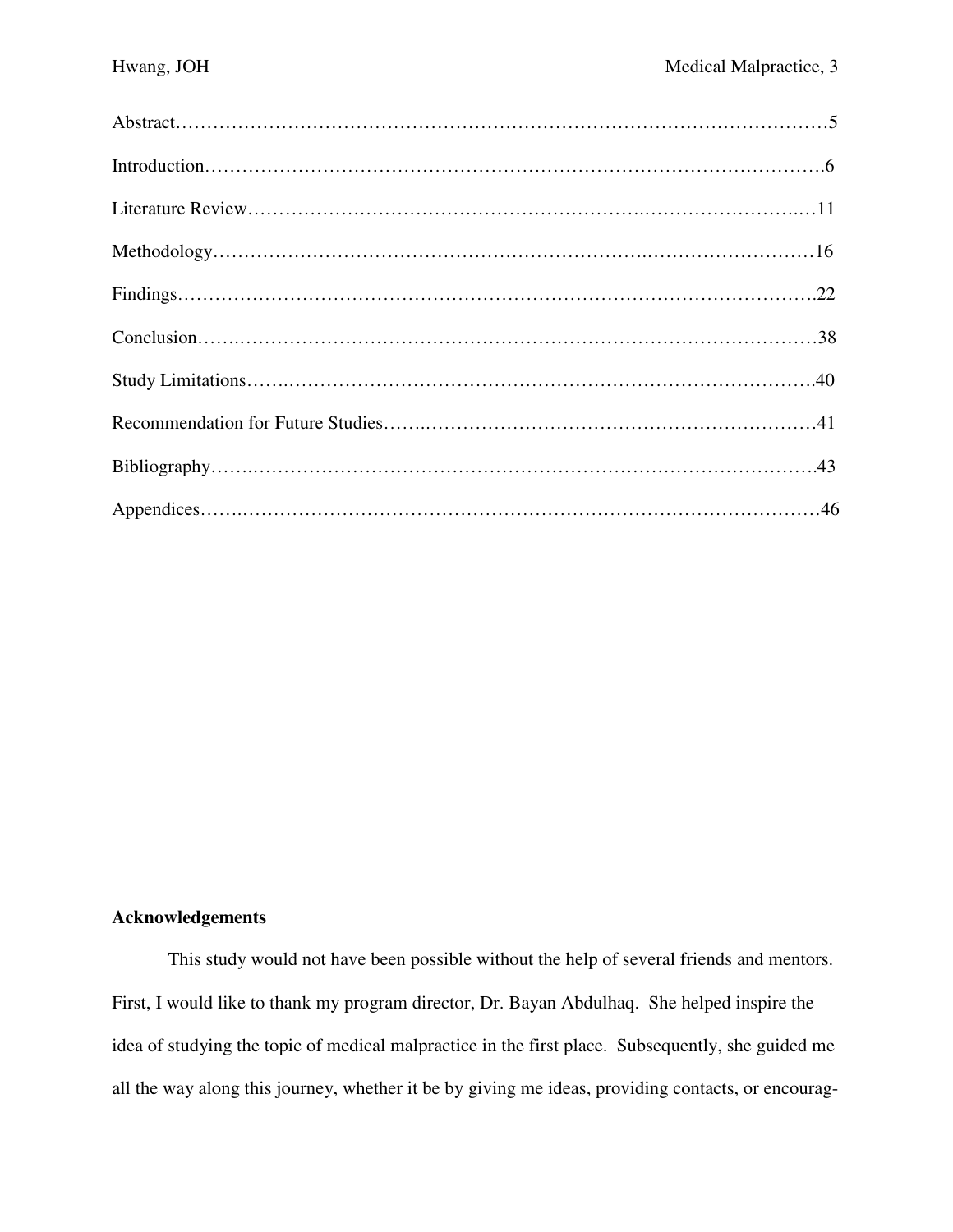ing me when I needed it the most. Second, I would like to thank my advisor, Dr. Inaam Khalaf. She has been enthusiastic about my project since the get-go, took multiple times off of her busy schedule to meet with me, and helped arrange a visit to the High Health Council. Third, I would like to thank my classmate, Sara Mater. Without her initiative and support, I would not have been able to conduct as many surveys as I did. Fourth, I would like to thank Ahmad Jarrar and Safwan Omari for taking time off of their busy day as medical students and helping me find physicians. Their selflessness has not gone unnoticed. Fifth, I would like to thank Dr. Rajai Faris for his time, advice, and generosity. Sixth, I would like to thank Dr. Muien Abu-Shaer and Dr. Jamal Saif for providing me with a new perspective on the issue of malpractice. Seventh, I would like to thank Ms. Mayada Haddadin, Ms. Salma Jaouni, and the HCAC for helping me find many contacts. Lastly, I would like to thank my classmates and host family who provided the emotional and mental support to be able to, while studying abroad, do this amazing opportunity to research something I am passionate about.

# **Abstract**

Research on medical malpractice has increased over the past few decades. However, such studies have primarily focused on malpractice in Western countries like America. In areas like the Middle East, studies on malpractice has been lacking. Thus, this study tries to fill this gap. The purpose of this study is to understand physicians' perspectives on the current handling of medical malpractice in Jordan. To answer this research question, the study uses both surveys and interviews to focus on three main themes: one, physicians' understanding of the term, mal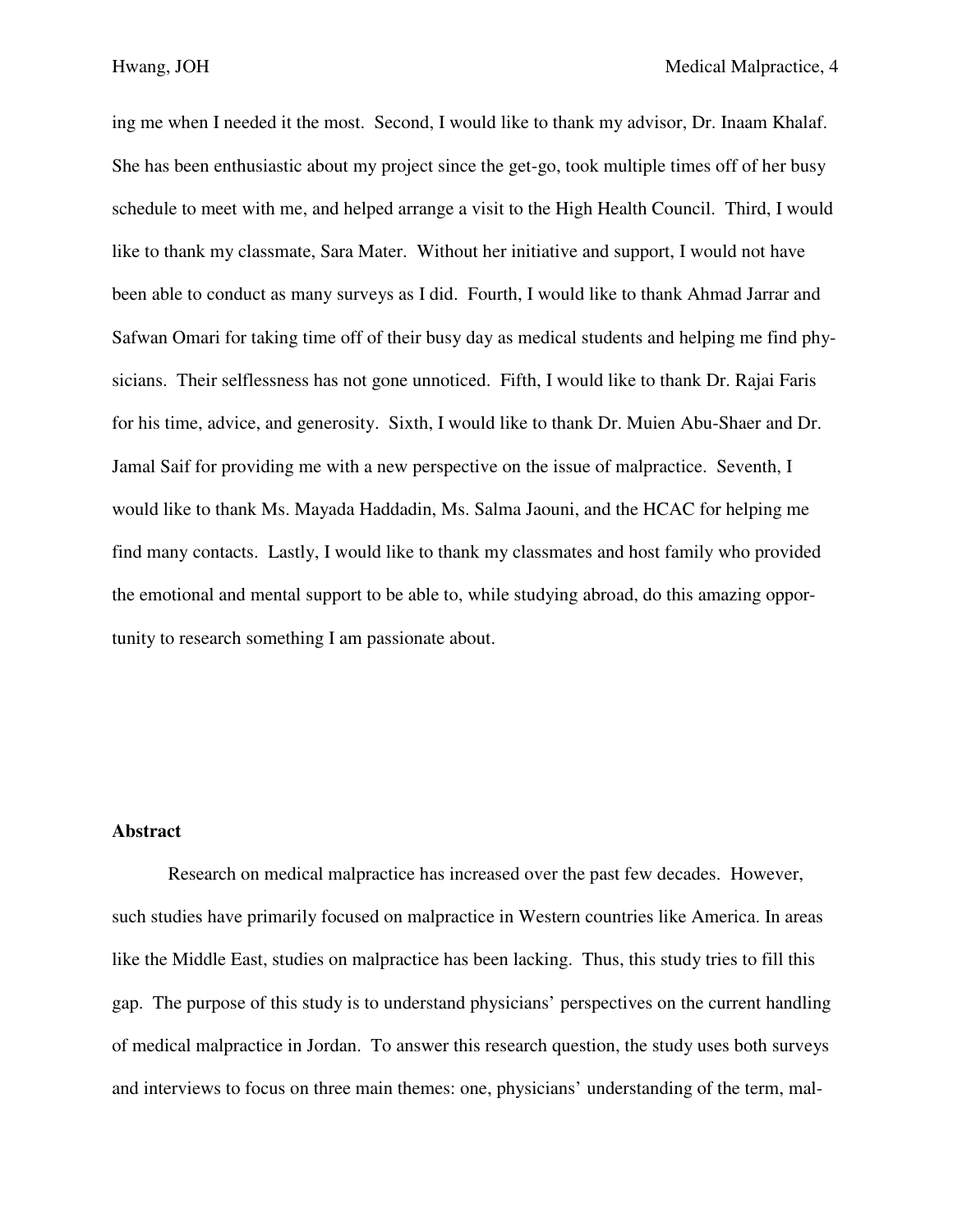practice; two, evaluation of the current malpractice system; and three, attitudes toward a potential draft law on malpractice called the Medical and Health Accountability Law. The surveys were distributed to physicians in Amman and Irbid, while interviews were conducted with physicians in Amman only. Results suggest that physicians and patients alike need more education on the term, malpractice. In addition, results suggest that physicians tend to support the way malpractice is handled at the local, hospital level but not at the broader levels—that is, though the civil courts and the Ministry of Health (MOH). Lastly, results suggest that physicians do not support the Medical and Health Accountability Law, though they do support one particular provision of it.

Key Words: Health Care Management, Public Health, Public and Social Welfare, Medicine and Surgery

# **Introduction**

## *What is Medical Malpractice?*

Medical malpractice is a confusing term and requires clarification. Malpractice is any act by a physician or any other healthcare provider who deviates from accepted norms of practice *and* causes injury to the patient (Bal, 2009). Malpractice is comprised of two elements: an error made by the physician and that error then causing injury to a patient. Both of these elements must be present for there to be malpractice. For instance, consider when a patient suffers complications from a surgery. This, in itself, is not malpractice; it depends on whether the physician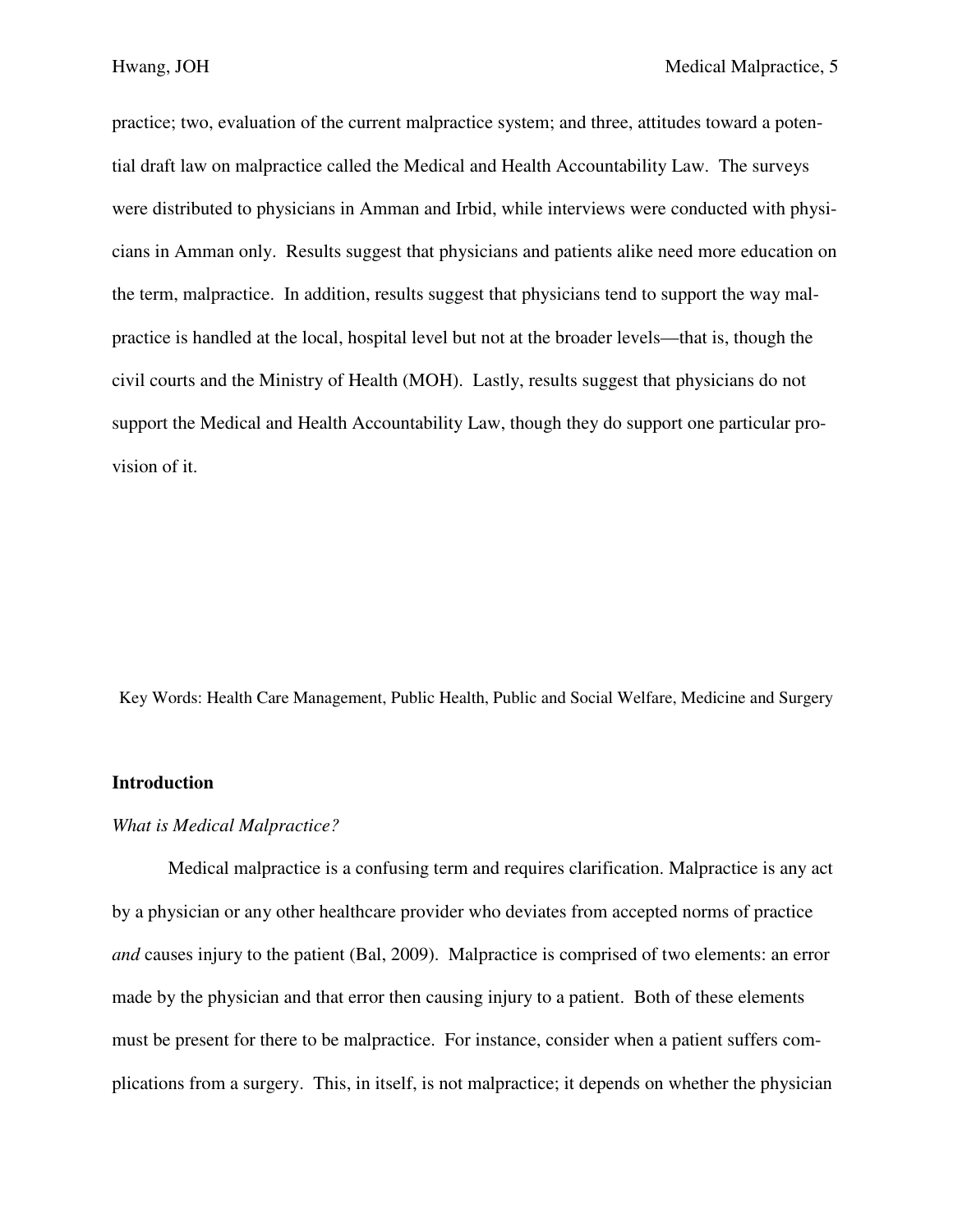was following correct protocols. If the physician followed all the protocols for the surgery, the physician is not guilty of malpractice, even though the surgery itself may have caused complications to the patient. This is because the element of error or deviation from standards was not present in that situation.

 Countries have different systems to address malpractice. For instance, in Greece, Spain, Thailand, and America, malpractice cases are handled through the civil court (Creskoff & Howard, 2007). Other countries like Sweden, New Zealand, and France, however, have a somewhat different malpractice system. In these countries, the civil court does not handle malpractice cases (Creskoff & Howard, 2007). Rather, malpractice cases are sent to a government board who decides if a patient deserves any compensation (Creskoff & Howard, 2007). In these countries, physicians are not as deterred from committing medical errors because accused physicians there do not have to spend as much time and money in court appearances and on fees (Creskoff  $\&$ Howard, 2007).

There is a need to study malpractice because of its impact on the health sector. For instance, the way a country addressees malpractice can affect health service costs, patientphysician relationships, and quality of health services received. In some countries, especially America, the relatively high frequency with which patients and their lawyers file malpractice cases have led to the practice of defensive medicine (Bal, 2009). Defensive medicine is the "ordering of treatments, tests, and procedures primarily to help protect the physician from liability rather than to substantially further the patient's diagnosis or treatment" (Hermer & Brody, 2010). Defensive medicine raises healthcare costs for patients because of the extra tests and treatments (Bal, 2009). By researching more on malpractice systems can policy solutions be found that can reduce defensive medicine. This is one reason why it is significant to study malpractice.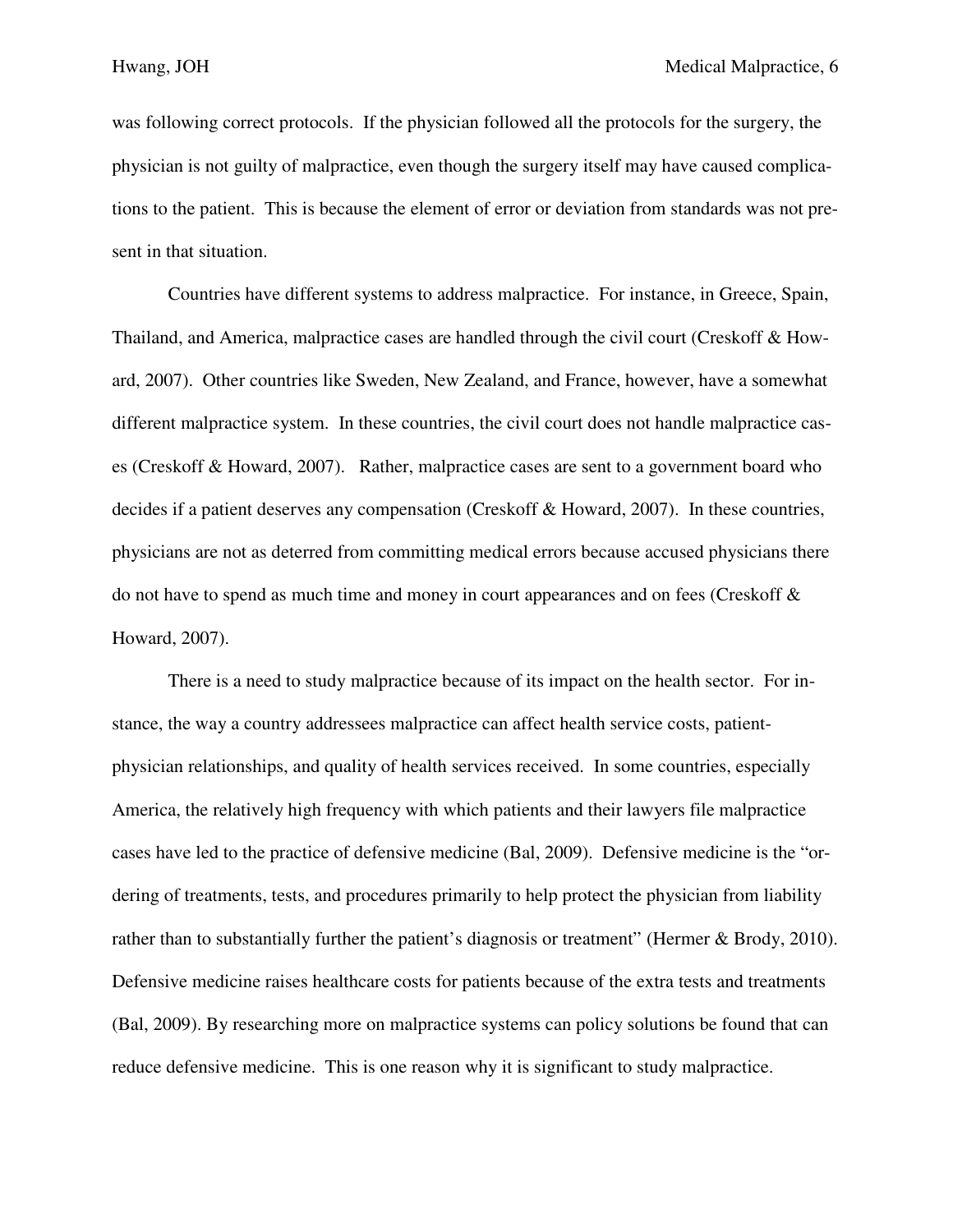Another reason why it is significant to study malpractice is solutions need to be found to better patient-physician relationships. For example, in America, the physician may become distrustful of the patient because of the fear of liability. One physician commented that he sees every patient who comes to his office as a potential plaintiff (Mello, Studdert, DesRoches, Peugh, Zapert, Brennan, & Sage, 2004). This is no surprise when the malpractice system is structured such that lawyers are hired on a contingency-fee basis—they collect money only if their client wins a settlement (Bal, 2009). This has encouraged the number of malpractice lawsuits filed in America and the unscrupulous advocacy for the patient (Bal, 2009). By conducting more research on malpractice systems can there be found effective policy recommendations that can better patient-physician relationships.

## *Malpractice in Jordan*

Jordan's health system is divided into three major sectors: the public, private, and donor sector (Regional Health Systems Observatory, 2006). The public is the largest sector, and its three major programs are the Ministry of Health (MOH), the university hospitals, and the Royal Medical Services (RMS). The MOH is the single major institute that provides and finances health care services across Jordan. However, only around 68% of the population in Jordan is insured (Regional Health Systems Observatory).

 The current malpractice system in Jordan allows patients to file malpractice claims against physicians, but the process is cumbersome and discourages patients from filing a lawsuit in the first place. For instance, malpractice claims are subject to a lengthy court procedure; on average, a malpractice case lasts 534 days (Creskoff & Howard, 2007*).* Also, damage awards for patients are reportedly low (Creskoff & Howard, 2007). Low damage awards and long court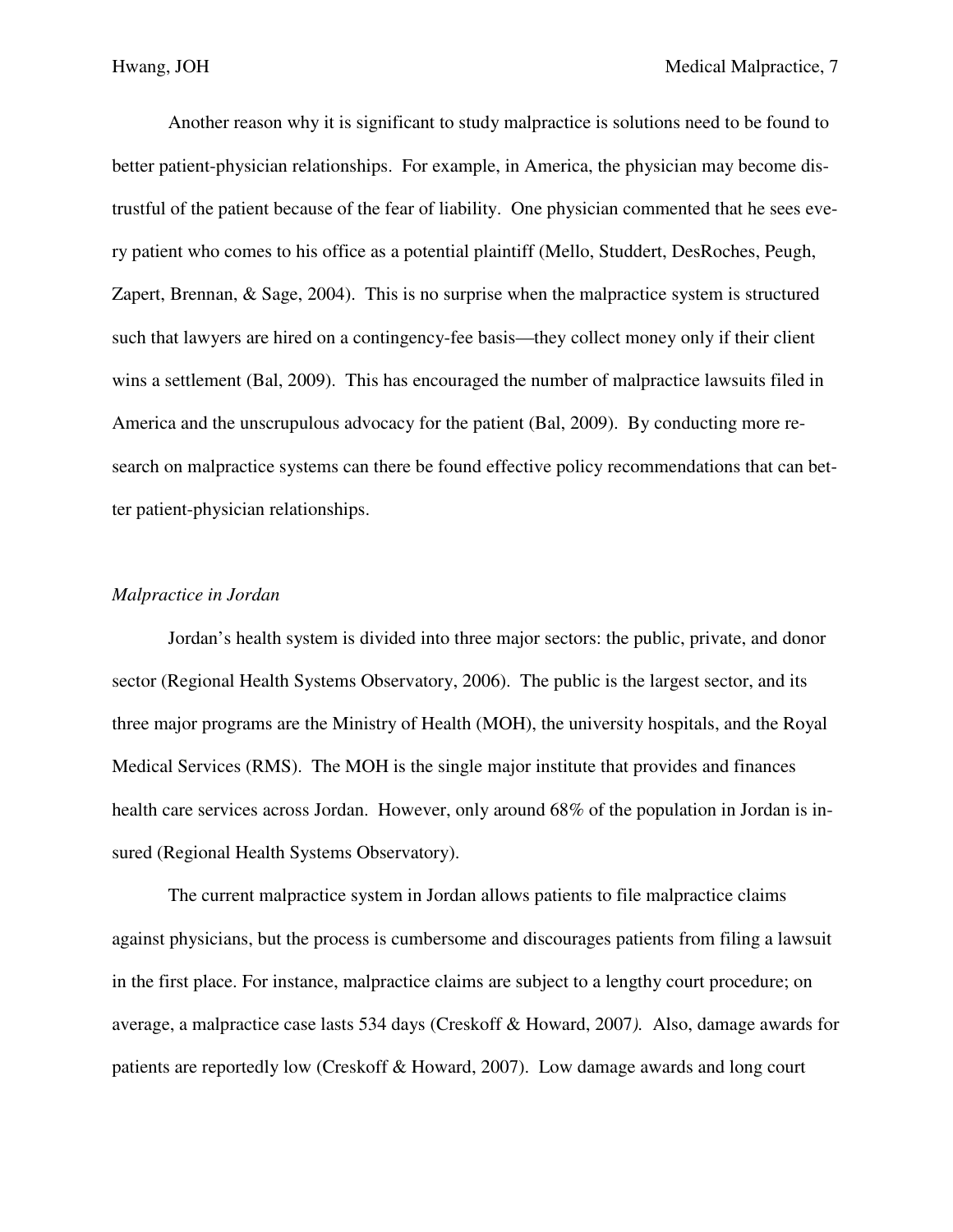waiting times may explain why there has been less than ten malpractice cases filed every year in Jordan (Creskoff & Howard, 2007).

 In addition to civil court, other avenues exist for patients to pursue malpractice complaints against physicians. One option is complaining to the local hospital where the accused physician works at. The hospital may then take disciplinary measures against the accused physician, if found guilty (Creskoff & Howard, 2007). In addition, the patient can log a malpractice complaint to either the Jordanian Medical Association (JMA) or the MOH (Creskoff & Howard, 2007). Both would review the case and also propose disciplinary action, including but not limited, to suspending the physician.

 Malpractice is relevant in Jordan for two reasons. First, Jordan's current malpractice system has hindered the growth of medical tourism in Jordan. Second, a draft malpractice law has been rejected in Parliament several times because of opposition from the Jordanian Medical Association (JMA) (Malkawi, 2013). It is no surprise that Jordan is a medical tourist hotspot. Jordan's health system has been one of the most modern and advanced in the Middle East (Regional Health Systems Observatory, 2006). In addition, several public and private hospitals have been accredited by Jordan's Health Care Accreditation Council (HCAC). In other words, these hospitals have been adhering to HCAC strict standards that have improved the quality of healthcare and patient safety in the hospitals. For these reasons, many tourists have come to Jordan to seek treatment.

 However, Jordan's government has not been able to capitalize on the medical tourism industry because of its current malpractice system. Jordan does not have an efficient malpractice system in place where patients can receive adequate monetary compensation in due time, if malpractice does occur to a patient. Thus, many patients worried about being a victim to malpractice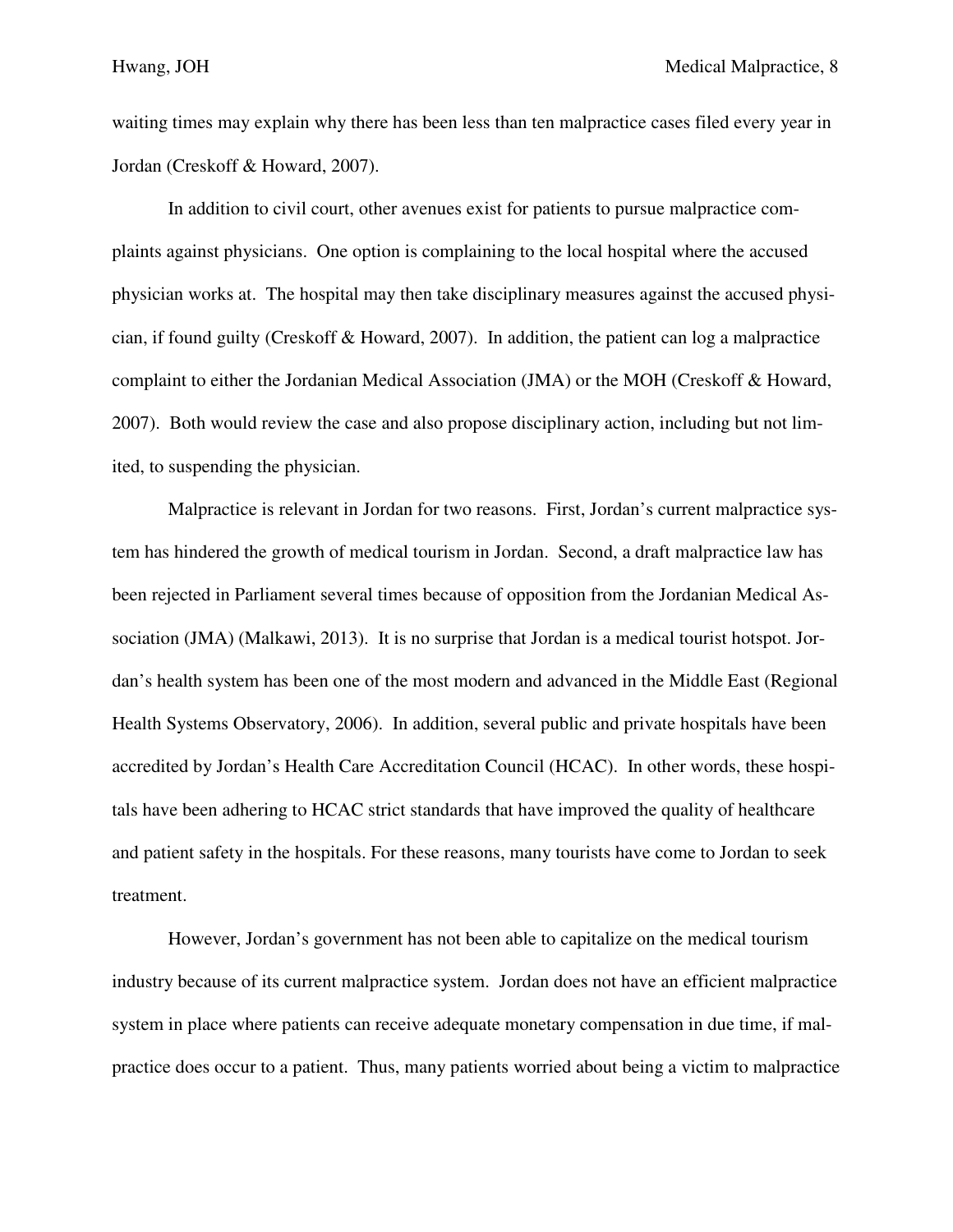have not come to Jordan but to other countries with stronger malpractice systems to receive treatment (Creskoff & Howard, 2007). One reason why malpractice is relevant in Jordan is because Jordan's malpractice system has hindered the medical tourism industry from growing to its potential.

 Another reason for why malpractice is relevant in Jordan is because there is movement to change the current malpractice system. A new malpractice law was rejected in Parliament several times because of JMA opposition (Malkawi, 2013). This new, potential law would try to standardize medical protocols throughout all hospitals, establish a physician malpractice insurance fund, and make it easier for patients to file malpractice claims. There seems to be conflict between lawmakers and the JMA members. It would be interesting to understand physicians' perspectives on the current handling of malpractice so as to better able to design a compromise on the legislation so that both sides may agree to it.

 The researcher set out to answer the question: what are physicians' perspectives on the current handling of malpractice? Because this topic deals with health policy and with physicians, this topic is relevant to Jordan: Health and Community Development. Interest in this research topic arose from a seminar that the Jordan: Health and Community Development program attended at the HCAC center. Ms. Jaouni, the CEO, discussed how medical tourism has increased due to hospitals acquiring HCAC accreditation (Ms. Salma Jaouni, personal communication, Fall, 2014).

 However, she mentioned that medical tourism has not reached its full potential in Jordan because some patients have been deterred in seeking treatment in Jordan. This was because of the lack of a strong malpractice law (Ms. Salma Jaouni, personal communication, Fall, 2014). The researcher wanted to find out why physicians have not supported a strong malpractice law,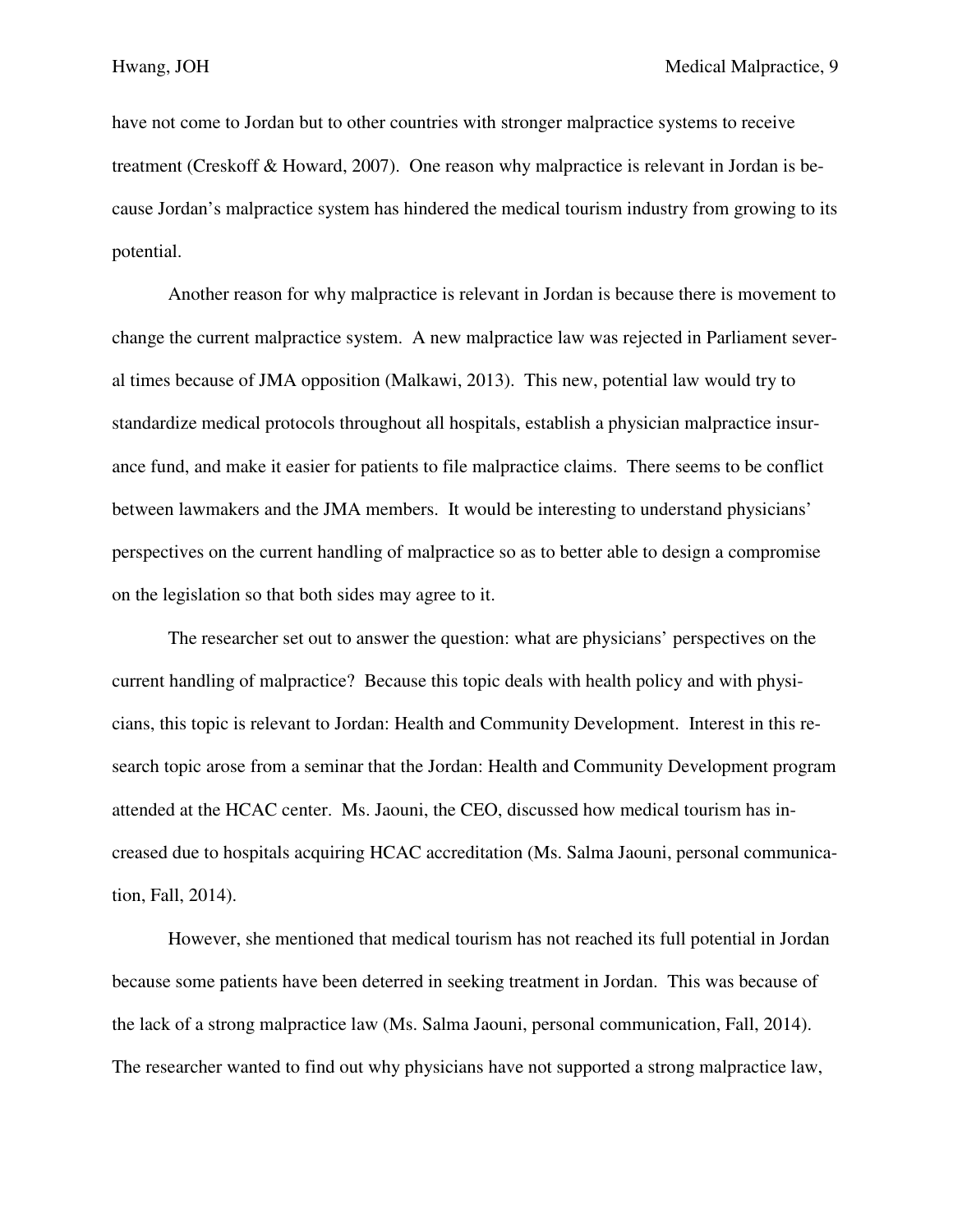given that such a law would increase medical tourism. Thus, the researcher set out to study physicians' attitudes toward the current handling of malpractice.

## *Research Study*

The purpose of this study is to understand physicians' perspectives on the current handling of malpractice in Jordan. To answer this question, the researcher conducted interviews and distributed surveys. The target population was physicians, including physicians of all specialties, physicians with administrative positions, and non-practicing physicians. The researcher wished to interview and survey physicians all across Jordan in order to obtain a representative sample; however, due to the three week time constraint for this project, the researcher interviewed and surveyed only physicians in Amman and Irbid.

 The study is relevant in Jordan.; by understanding physicians' perspectives on malpractice, there can hopefully be a compromise made on a national malpractice law. This would, in turn, affect the medical tourism industry in Jordan. Not only is this study relevant but this study is also needed in the context of academia. There is little literature on physicians' perspectives on malpractice in Jordan and in the Middle East. This study will contribute to this literature.

## **Literature Review**

 **A**ccording to the researcher's knowledge, only one research paper exists that studied physicians' attitudes on malpractice in Jordan (Mohammad-Noor Said Deeb, Melhem, Mustafa, Christiane, & Feng, 2014). Findings found in this paper may guide the researcher's study. One finding by Mohammad-Noor Said Deeb et. al was that 92% of surveyed Jordanian physicians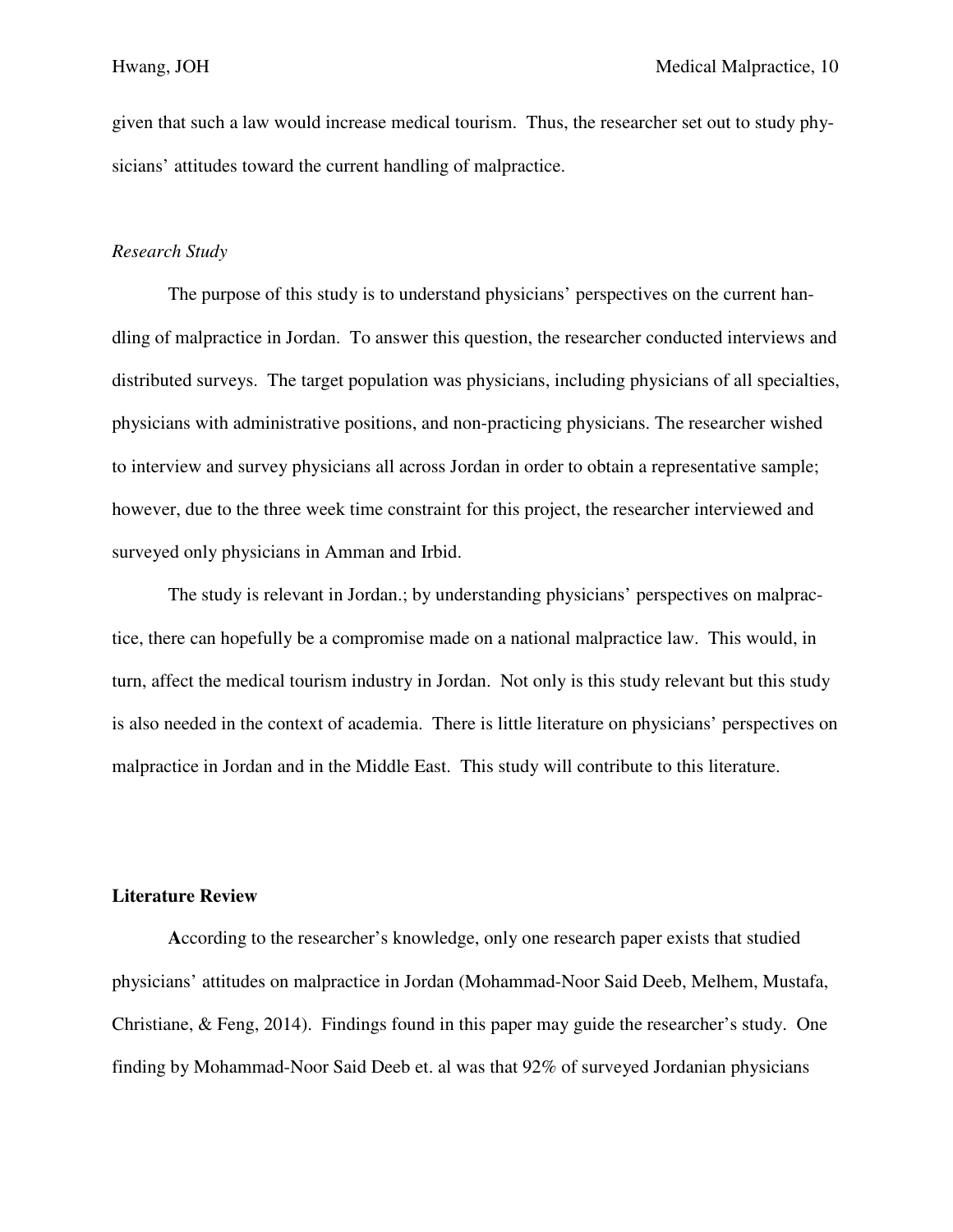agreed that malpractice accusations against physicians have a major influence on the quality of health care then provided to patients. Another finding was that Jordanian physicians have inadequate education on malpractice.

Though the findings from this paper may be useful for the researcher's own study, the they had limitations. The questionnaires from the study contained major grammatical errors that cannot be ignored. For instance, some questions asked in the distributed survey were incomprehensive. They included, "your malpractice is effect on health care quality in your job" and "your mental greatly effect on your work, especially on your malpractice that can be occur" (Mohammad-Noor Said Deeb et. al, 2014, 64-65). The ambiguity of the survey questions has weakened the strength of this study's findings; physicians might not have fully understood what the questions asked for and thus not accurately answered the questions. The results may not have exactly reflected what the physicians thought of malpractice.

 Fortunately, solid, international studies exist that gauge physicians' attitudes toward malpractice. In 2002, for instance, the Harris Poll conducted a representative, nationwide survey on physicians in America on their opinions of malpractice. 79% of the physicians, for instance, reported that the fear of malpractice liability caused them to order unnecessary tests (Harris Poll, 2002). In addition, 76% of physicians reported that their concern about malpractice litigation hurt their ability to provide quality patient care—a finding similar to what Mohammad-Noor Said Deeb et. al found, in fact, with Jordanian physicians (Harris Poll, 2002).

 The findings by Harris Poll cannot be applied to Jordanian physicians, unfortunately. American and Jordanian physicians have different malpractice systems in place that affect their perspectives on malpractice. For instance, American physicians experience much more malpractice litigation than do Jordanian physicians (Creskoff & Howard, 2007). In addition, American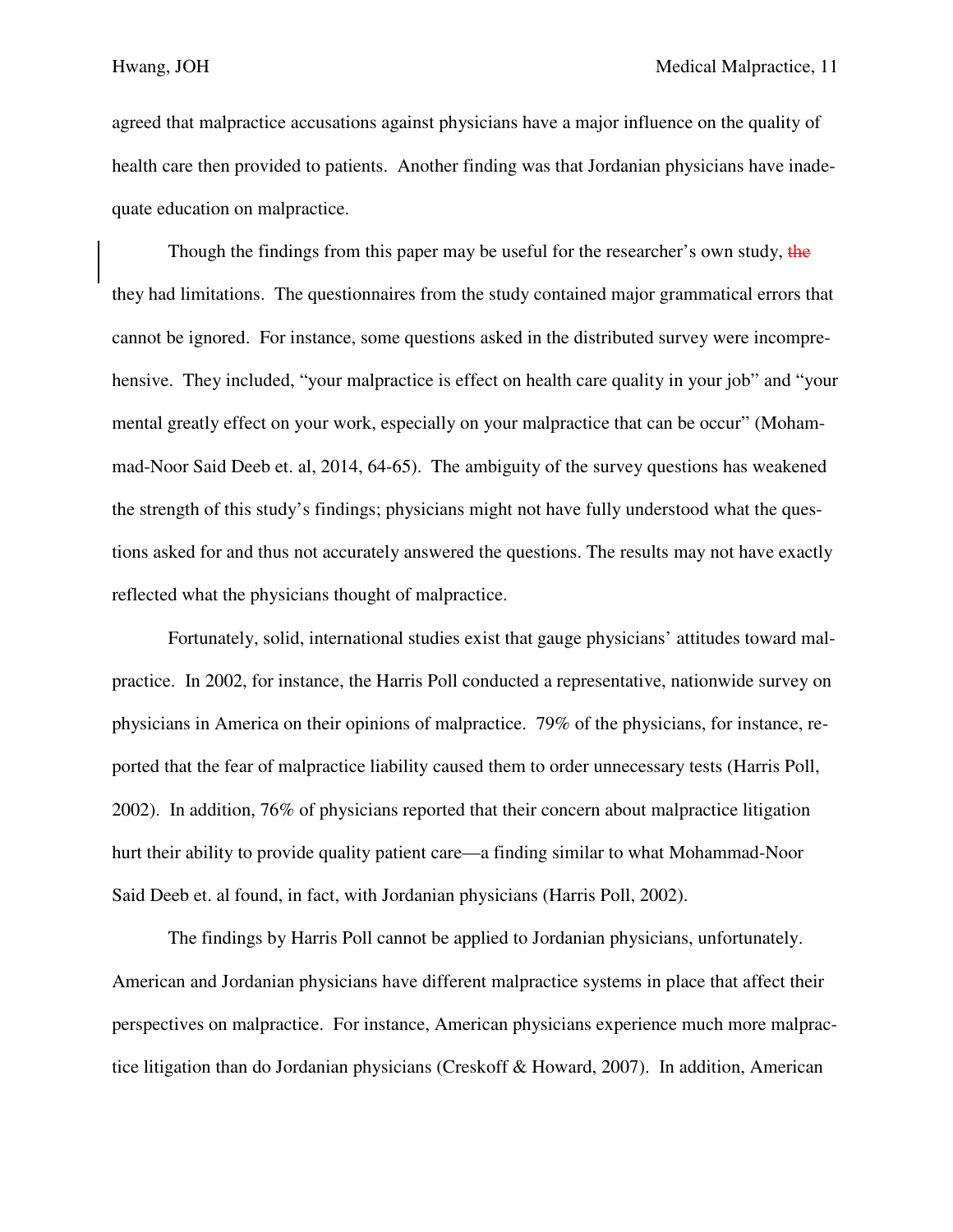physicians have to pay high premiums for malpractice insurance, but Jordanian physicians do not have malpractice insurance (Office of the Assistant Secretary for Planning and Evaluation, 2003). For these differences, it cannot be assumed that Jordanian physicians' attitudes toward malpractice are similar to those of American physicians.

 This being said, understanding the current malpractice crisis in America is important for this study because literature on malpractice in other countries may affect Jordanian physicians' perspectives on malpractice. For instance, perhaps Jordanian physicians may not want a national malpractice law, lest Jordan's malpractice system becomes akin to the currently expensive malpractice system in America. One study by the US Office of the Assistant Secretary for Planning and Evaluation (2003), for example, found that prices for malpractice insurance in America has skyrocketed such that some physicians are relocating or quitting their practices altogether.

 The study included figures on American malpractice insurance premiums—figures which could affect Jordanian physicians' perceptions on the idea of a national malpractice law that establishes malpractice insurance. For instance, the study cited a physician who had to retire early because his insurance premium for malpractice rose from \$7,500 a year to \$37,000 a year (US Office of the Assistant Secretary for Planning and Evaluation, 2003). In addition, this study also mentioned a surgeon who quit his practice at the University of Nevada Medical Center because his premium rose from \$40,000 per year to \$200,000 per year (US Office of the Assistant Secretary for Planning and Evaluation, 2003, 4). Perhaps from this study, it can be inferred that Jordanian physicians might not support a new law that establishes malpractice insurance; they may cite that this could escalate into the financial problem seen with America's malpractice system today.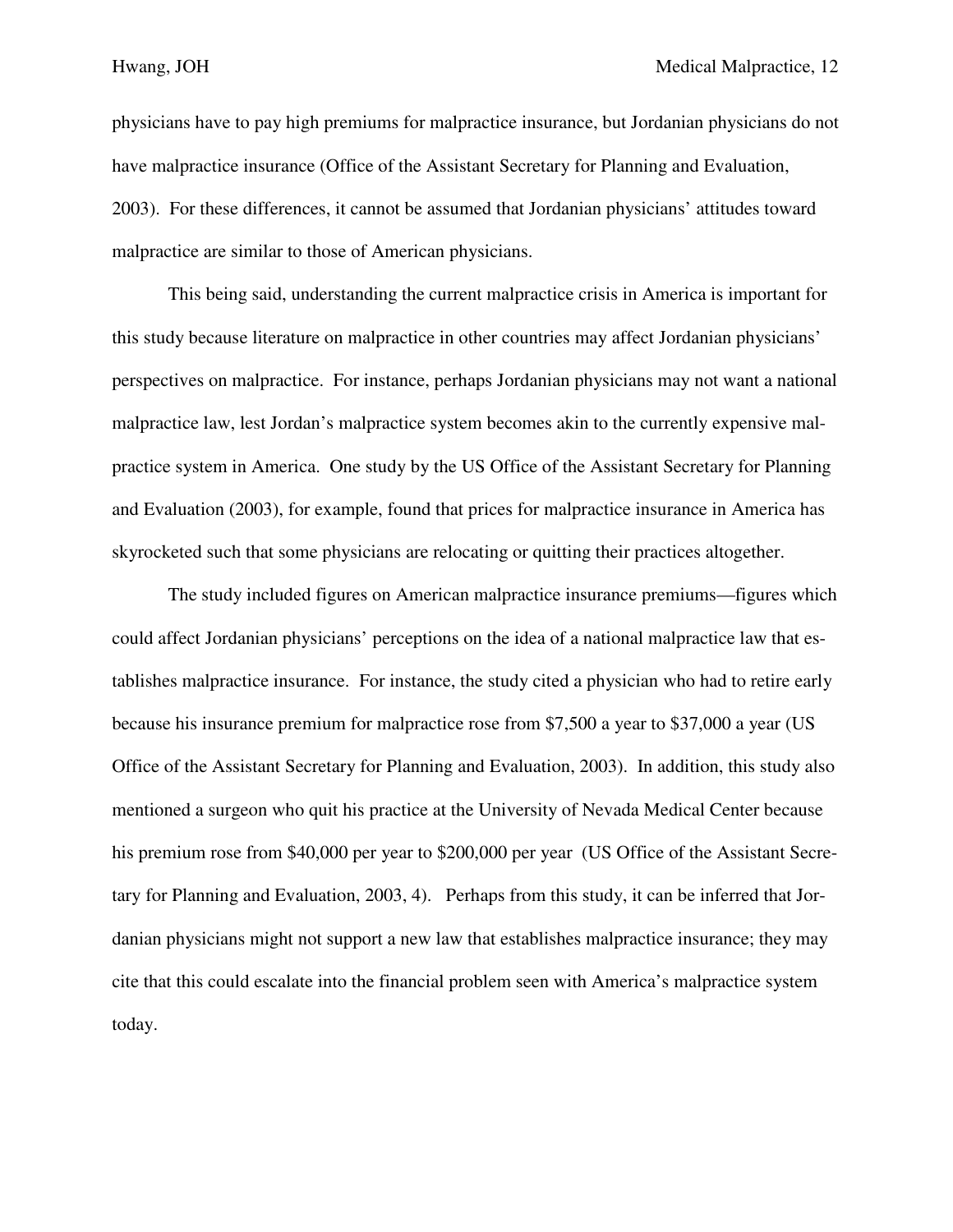Another issue in the American malpractice system is the rise of defensive medicine—a reason Jordanian physicians may cite as to why they may not support a national malpractice law. A study by Bal (2009) noted that the high number of malpractice litigation in America has led to more physicians ordering unnecessary diagnostic tests to avoid claims. This has therefore increased medical expenditure (Bal, 2009). This finding may be a potential reason for why Jordanian physicians may not support a national malpractice law, lest more patients file claims and physicians practice defensive medicine in response. In addition, this finding may also be a potential reason for why Jordanian physicians may support the current malpractice system in Jordan; under its current system, there is not as huge a problem with defensive medicine in Jordan than in America.

 Although Bal (2009) argues that there has been a high number of malpractice cases in America, another study by Localio, Brennan, Laird, Hebert, Peterson, Newhouse, Weiler, & Hiatt (1991) disagrees. Localio et. al (1991) found that actual victims of malpractice do not file malpractice suits as originally thought. In fact, of those who sustained injury from medical negligence, less than 2% of them filed a malpractice claim (Localio, 1991). However, one limitation of the Localio et. al study (1991) was that it was only conducted in the state of New York. Thus, findings apply only to New York physicians and cannot apply to all of America.

 A topic related to malpractice is hospital protocols and standards. There has been much research done that has related the use of hospital protocols to the frequency in malpractice cases. One Netherlands study, for instance, concluded that if a particular surgical protocol had been followed across the country, then one-third of all surgical malpractice cases would have been avoided (Vries et al,, 2011). The topic of hospital protocols and standards is relevant to physicians' perspectives on malpractice in Jordan. For instance, because of the way Jordanian hospi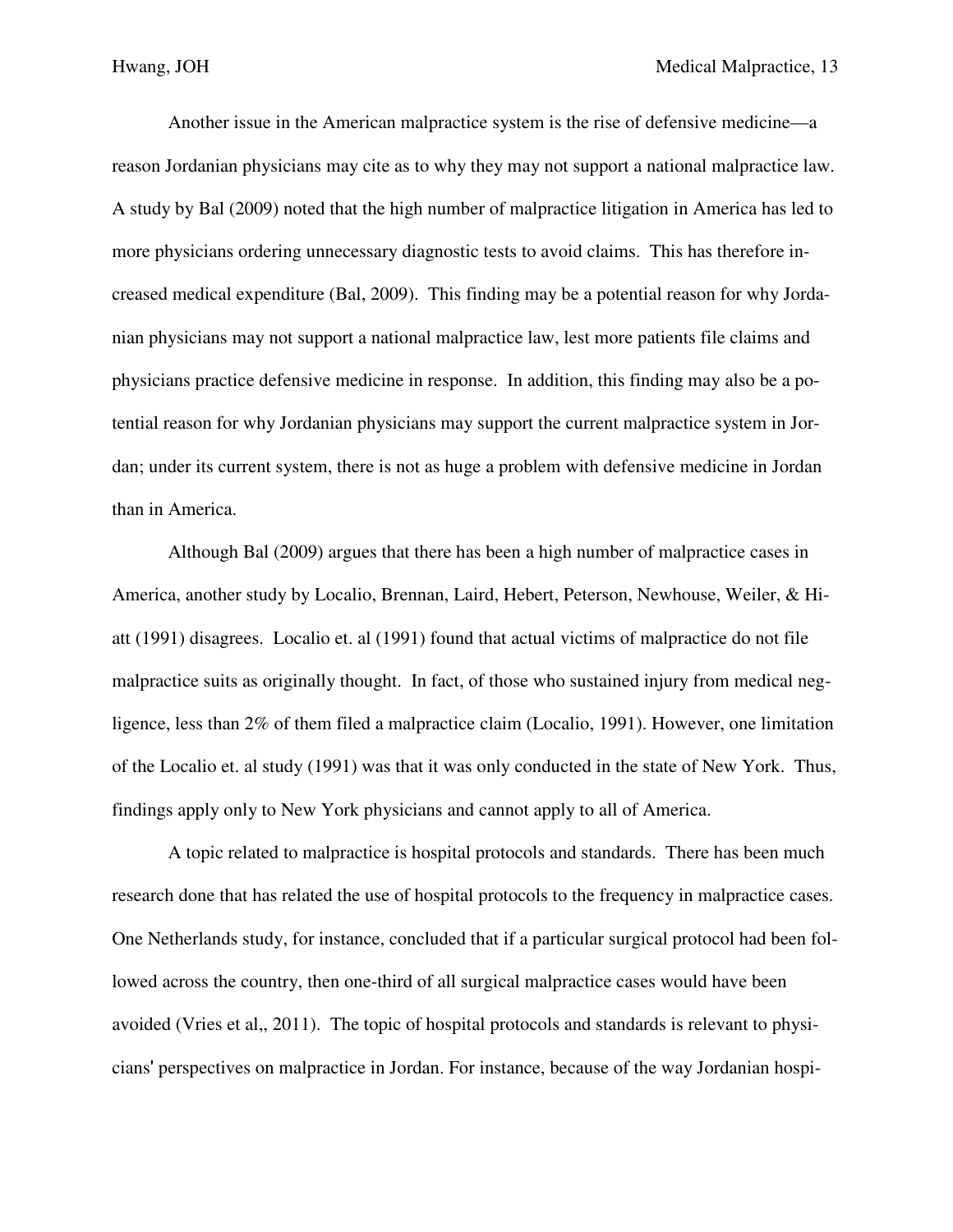tals may manage protocol procedures, physicians may not support the current malpractice system; they may argue, instead, for a better system of hospital protocols so that the number of malpractice cases can be potentially reduced.

 A study in Turkey also recommended the implementation of clinical guidelines in all hospitals because the lack of protocols made it difficult to resolve malpractice cases (Gundogmus, Erdogan, Sehiralti, & Kurtas, 2005). For instance, the study mentioned that guidelines in Turkey could help the court distinguish between incidences of natural complications and of medical error. This finding is relevant to Jordanian physicians' perspectives on malpractice. For instance, the finding suggests that Jordanian physicians who work at hospitals without a set of strong protocols may not support the current malpractice system. In addition, the finding suggests that Jordanian physicians perhaps may support a new, potential malpractice law because this law would call for the standardization of medical protocols all across Jordan.

 Two studies have found that physicians support the standardization of hospital protocols, but one study found a somewhat different finding. Damen, Diejen, Bakker, & Van Zanten (2003) found that German physicians tended to not support including hospital guidelines into law because they would then become mandatory and not allow the individual treatment of a patient (Damen et. al). As seen, mixed opinions exist on whether hospital protocols should be put into law to reduce instances of malpractice. It will be interesting to see Jordanian physicians' attitudes toward the current malpractice system and the system of hospital protocols currently in place.

 Much literature on malpractice exists. Some have evaluated a country's malpractice system while others measured physicians' attitudes toward malpractice in their respective countries. However, there is little literature on physicians' attitudes toward malpractice in the Middle East.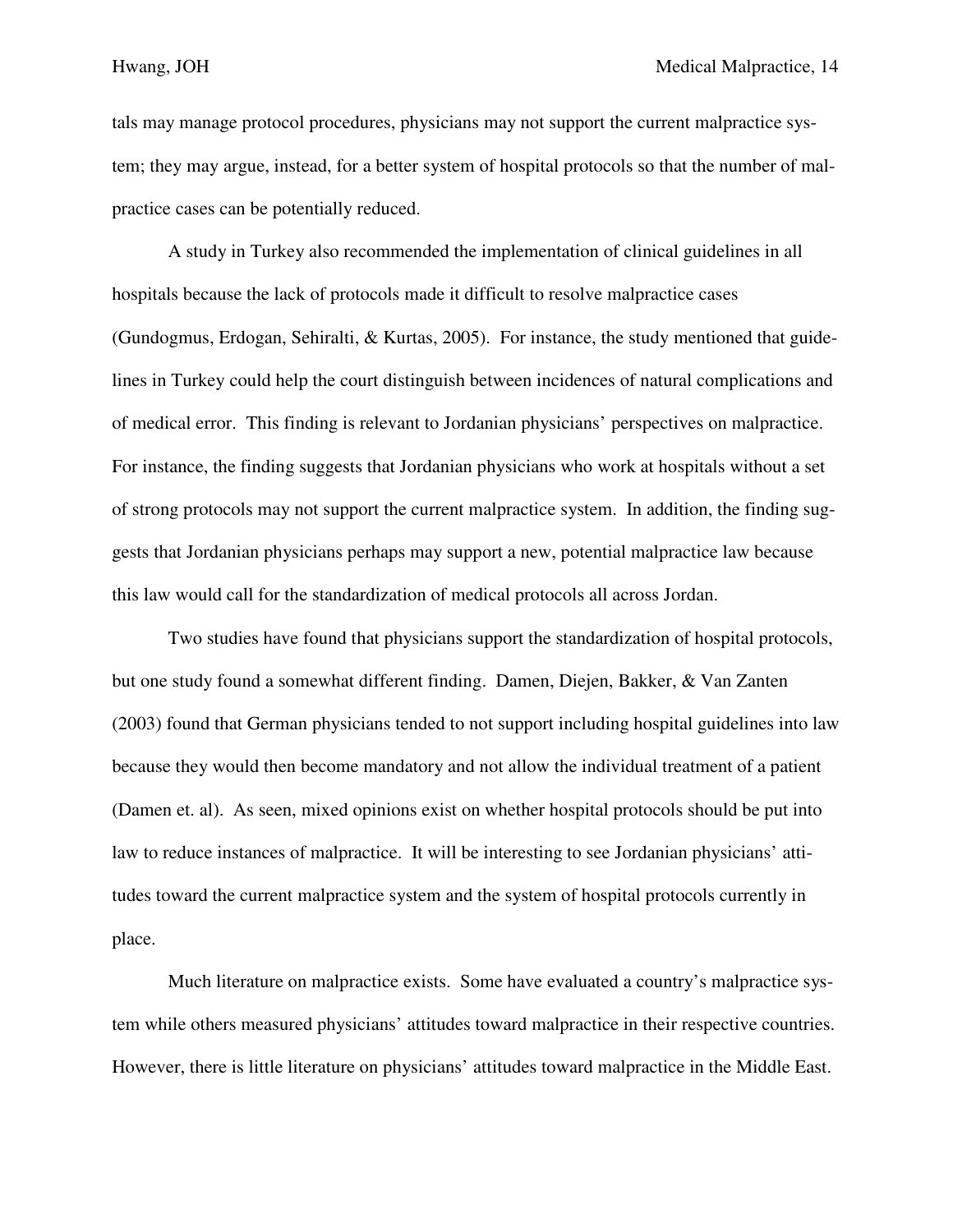The researcher hopes to add to this emerging literature by understanding Jordanian physicians' perspectives on malpractice. The researcher will conduct both interviews and surveys to measure this, as will be explained in further detail in the next section.

# **Methodology**

# *Design*

 The purpose of this study is to determine physicians' perspectives on the current handling of medical malpractice in Jordan. To accomplish this task, the researcher conducted a mixed methods study; both qualitative (interviews) and quantitative (surveys) data were collected. The researcher decided to use interviews because this allowed him to clarify questions and to receive rich answers in a way not possible from a fixed survey. However, since arranging interviews for all participants would prove difficult and time-consuming, surveys were also handed out. Surveys would allow the researcher to more easily reach out to and collect quantitative data from a larger number of participants.

 The survey and interview consisted of fourteen and eleven questions, respectively. These questions were meant to provide insight into physicians' perspectives on the current handling of malpractice. The survey consisted of yes/no questions; strongly agree-strongly disagree questions; and, scaled questions from 1 to 5 (see Appendices). Survey questions asked for physicians' opinions on some of the provisions of a potential, new malpractice law; asked for physicians' opinions on how the hospital, the civil court, and the MOH has handled malpractice complaints; and, asked for physicians' opinions on hospital protocols and standards. Also, there was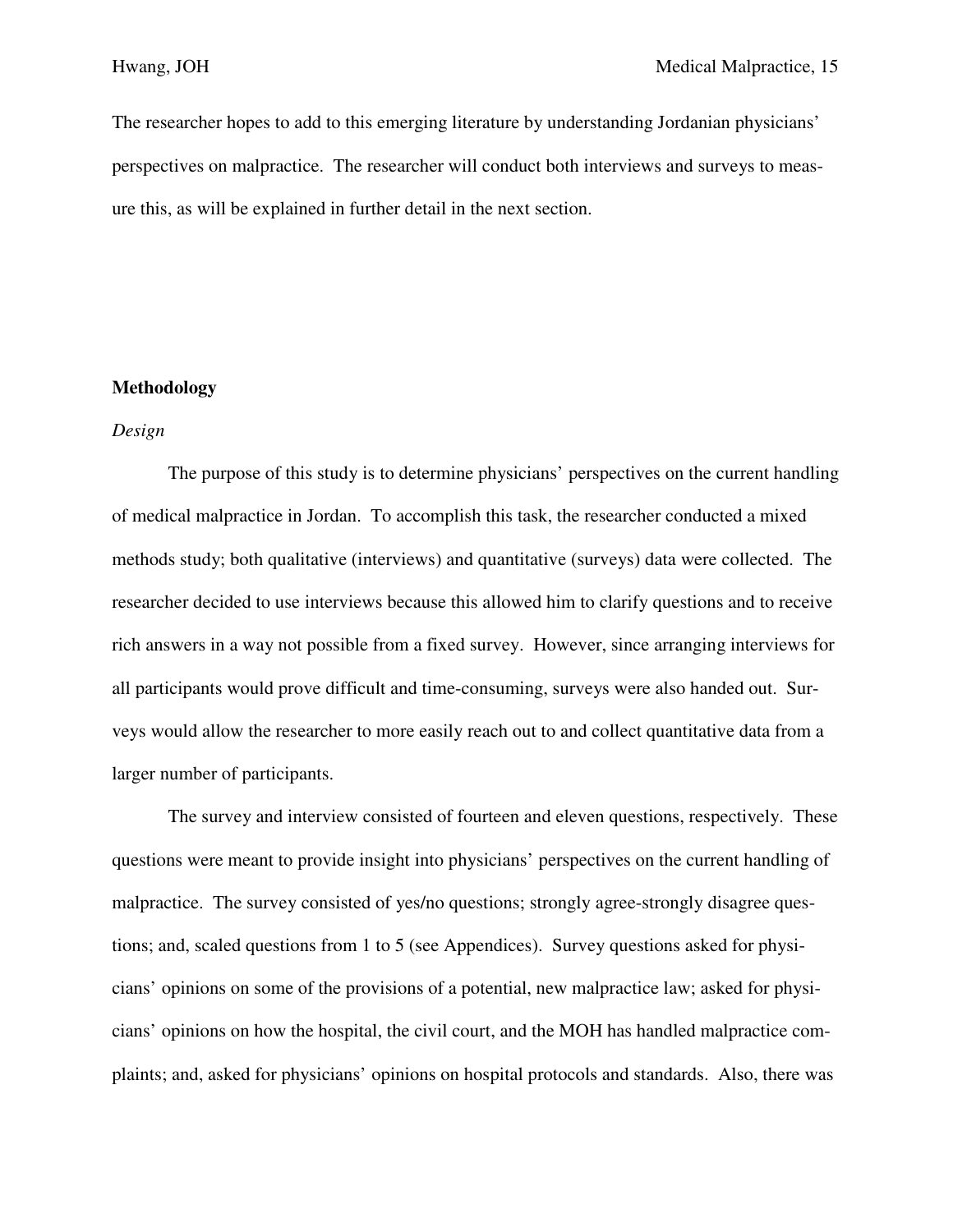one free-response question that asked physicians how they would improve—if there was such a need—the current way malpractice is addressed.

 The interview consisted of questions that not only provided insight into physicians' perspectives on malpractice but also tried to determine *why* physicians had such particular opinions on malpractice. For instance, not only did interview questions try to determine how knowledgable physicians were with the concept of malpractice but they also tried to determine *why* physicians have either supported or rejected draft malpractice laws (see Appendices). In addition, interview questions have tried to determine *why* physicians believe that the current malpractice system is effective or ineffective. The combination of interview and survey allowed the researcher to gain access to rich data that would help answer his research question.

 The population of interest in this study was all physicians in Jordan—including administrative physicians and those currently not practicing. The researcher wanted to include in his population of interest both administrative physicians and physicians not currently practicing because he wanted to get as diverse perspectives on malpractice as possible. To conduct the study, the researcher took a convenience sample from the population of interest. More specifically, the researcher interviewed and surveyed only those physicians whom the researcher knew either through his advisors, friends, or other physicians.

 In all, the convenience sample included five physicians who gave interviews and forty physicians who participated in the surveys. Of the five physicians interviewed, two were practicing surgeons, one was a hospital director, and two were policymakers who stopped practicing. Of the forty physicians who participated in surveys, twelve were general surgeons, seven were orthopedists, six were cardiologists, three were gynecologists, three were urologists, and the rest were of other various specialties including family medicine. Most of the interviews and surveys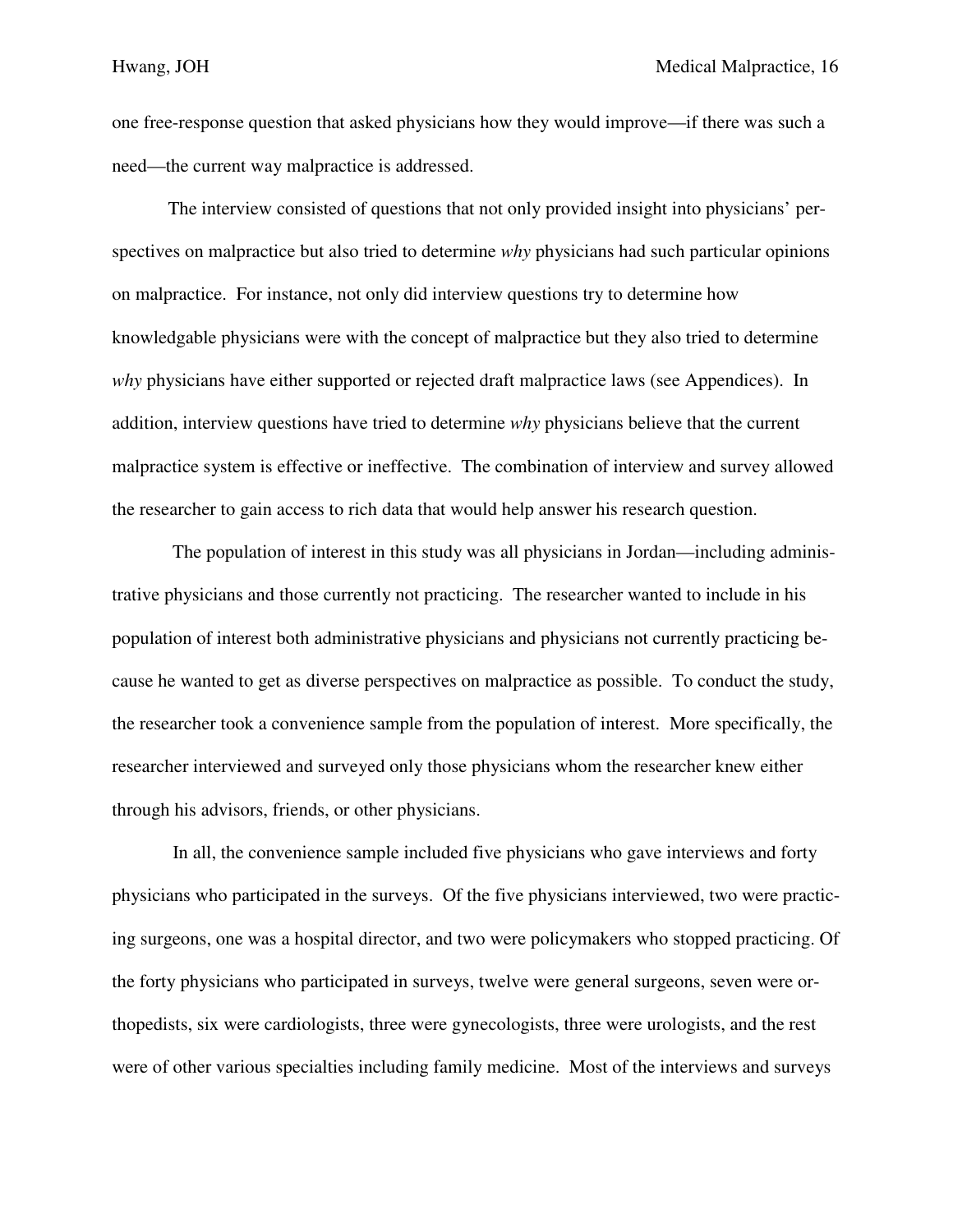were conducted in Amman, although nine surveys were conducted in a city in northern Jordan at a family clinic and a hospital.

 There were many ethical considerations the researcher had to take into account during the research period. For instance, the researcher has had to maintain confidentiality and insure that each participant provided informed consent. For the interviewees, four of the five signed an informed consent form, while the fifth provided verbal consent. Asked if the fifth interviewee would like to withdraw from the interview, the physician cited that he just did not like to put his signature on documents but verbally consented to participate in the interview.

 In addition, the researcher made sure to tell each survey participant that the surveys were anonymous and that they were free to withdraw at any time. Also, the researcher made sure to begin conducting research only after receiving approval from the Local Review Board (LRB) of the School for International Training. Shortly after finishing this project, the researcher will delete all interview notes. Because the interviews and surveys were all conducted in English and not in Arabic, the researcher was able to reduce any potential major misunderstandings or misinterpretation of the data.

## *Data Collection*

1. With the help of advisors, the researcher was able to make appointments with five physicians to interview. Two additional physicians who were contacted refused to commit to a time and thus were unable to be interviewed.

 2. After the interviews, notes taken were analyzed and condensed into key points that correctly and concisely reflected their attitudes toward the current state of malpractice in Jordan.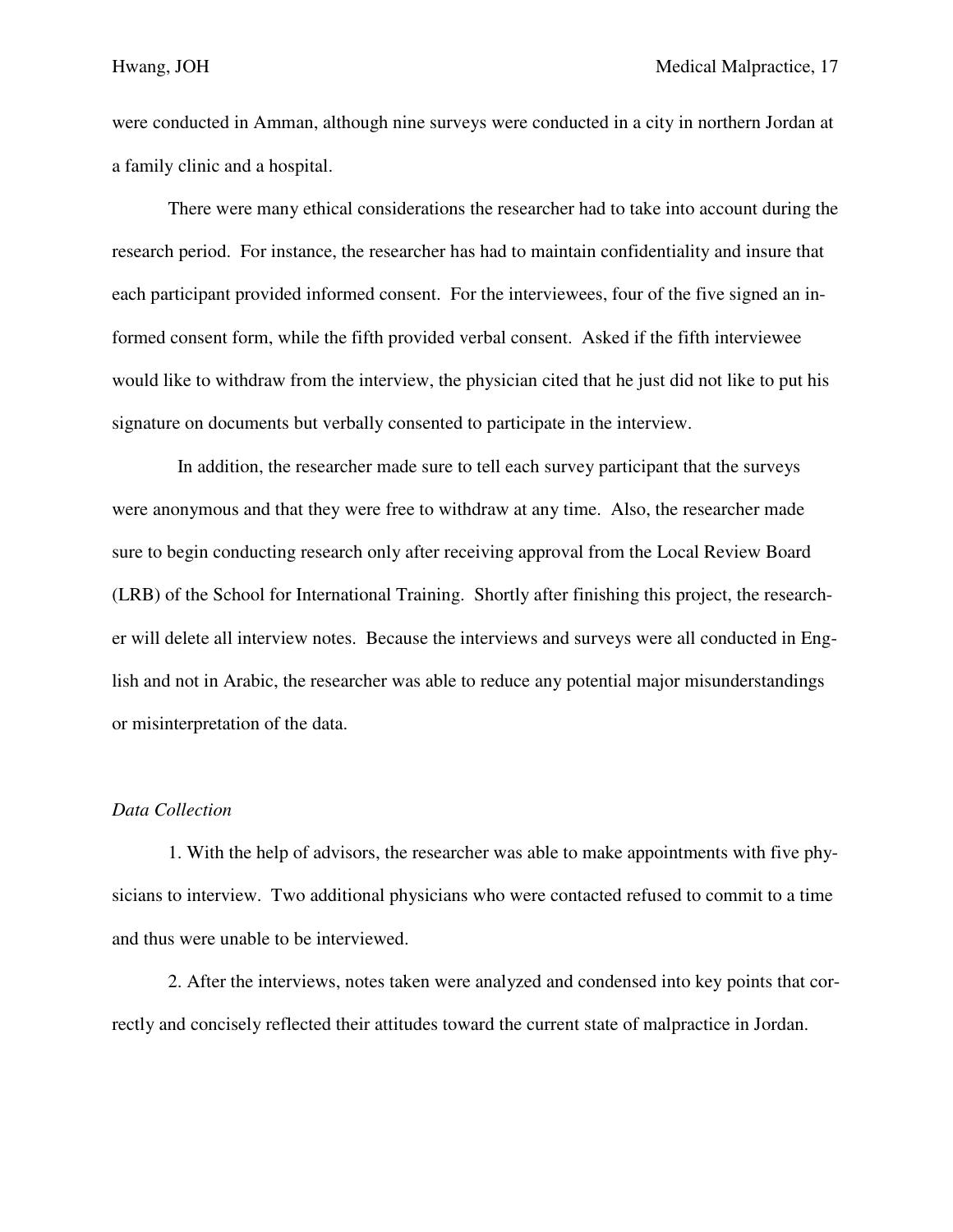Unfortunately, interviewed physicians refused to be recorded, so the researcher was not able to transcribe and had to rely only on notes taken during the interview.

 3. The key points generated for each interview were compared and contrasted to determine physicians' perspectives on the current handling of malpractice in Jordan.

 4. Over the course of four days, the researcher traveled with a colleague to two public hospitals, one clinic, two university hospitals, and one private hospital to distribute forty surveys. To be able to distribute surveys to willing physicians was only possible because the researcher and colleague knew a contact from each hospital; each contact was able to grant us access to physician lounges where we were able to ask any willing physicians.

 5. The surveys were collected and inputted into an excel sheet. Descriptive statistics was then done and interpreted.

#### *Obstacles*

Three main obstacles and problems arose during the course of the research. One was interruptions and surprises during the interviews. Another was the occasional false promise. The last problem was the short timeframe to conduct this research. With regards to the first obstacle, the researcher expected that the interviews would be quality one-on-one time with the interviewee. However, this proved difficult. More than on one occasion, people interrupted the interview. This proved troublesome as sometimes the interviewee would lose his train of thought or sometimes even cut the interview short. Valuable feedback or comments could have been omitted because of the interruptions.

 Also, there were surprises during the interview that may have tainted the data collected. For instance, due to time constraints, two busy physicians wanted to do a joint interview together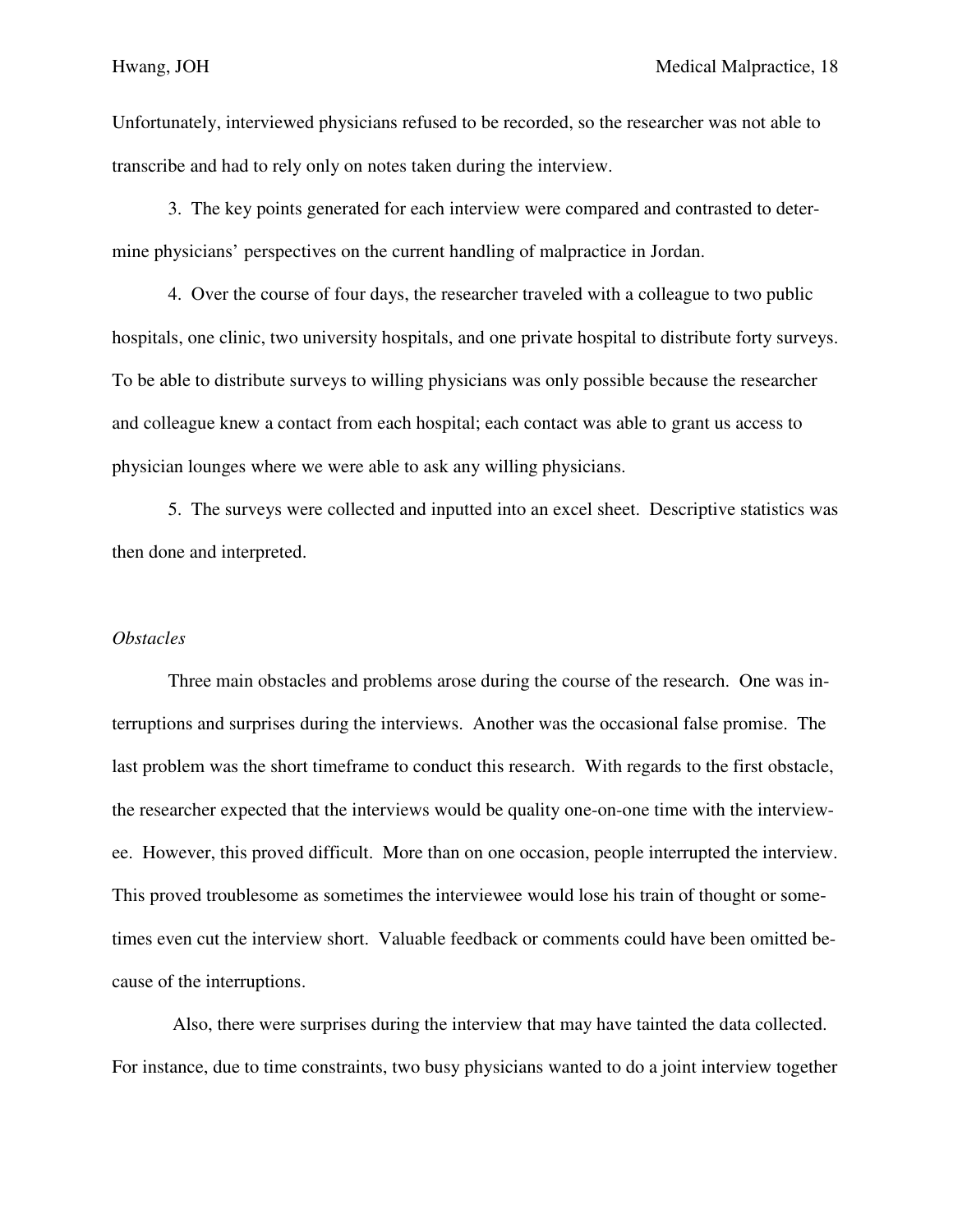with the researcher rather than each one doing one individually. Not in the position to say no, the researcher conducted a joint interview. However, this may have biased the interview session, as the presence of one physician may have affected the other's answers when asked questions of medical malpractice. Furthermore, all of the physicians refused to be recorded during the interview. This proved somewhat troublesome, as the researcher had to rely solely on his interview notes when analyzing the qualitative data. The researcher may have omitted a comment or though an interviewee may have said, and this could have affected the quality of data gathered.

 Another obstacle was the occasional problem of false promises. For instance, one interviewed physician agreed to contact two or three other physicians on behalf of the researcher to conduct interviews. More physician interviews could have helped the researcher obtain a fuller, richer picture on physicians' perspectives on malpractice. However, the researcher had to give up his goal of having at least seven interviews, as the physician who agreed to help the researcher ceased to stay in communication, probably due to being busy. It was understandable that the physician ceased to help the researcher. However, this obstacle may have reduced the depth of qualitative data collected because there would be less physicians to interview and collect qualitative data.

 One last obstacle was the short three week time period to conduct this research. The researcher initially intended to survey physicians from ten randomly selected hospitals in Amman. However, because setting up contacts from each of those selected hospitals would take longer than the time frame allotted, the researcher had to abandon his plan. The researcher collected instead a convenience sample, which affected the generalizability of the findings. Furthermore, the short time frame limited the number of interviews and surveys that could be conducted. This limited the sample size collected and thus weaken the generalizability of findings as well.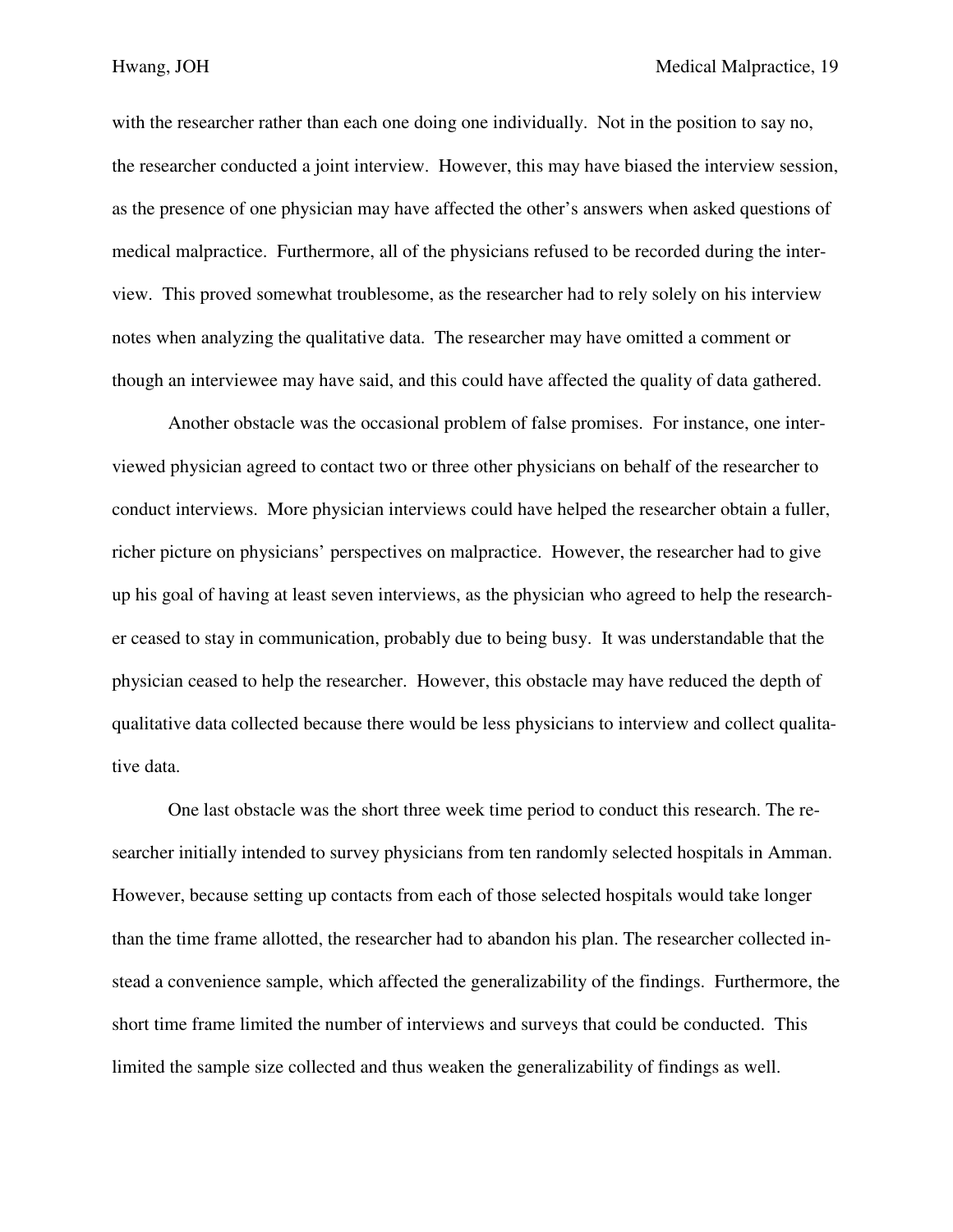Overall, researching physicians' perceptions on the current handling of malpractice proved difficult, demanded initiative, and encouraged open-mindedness. Trying to establish contacts, setting up appointments, and meeting with physicians from Jordan required much energy. There was a cultural barrier the researcher had to overcome to seek survey and interview participants. In addition, in order to collect more surveys and interviews from physicians, there was a need for initiative. It was crucial for the researcher to continually communicate and ask contacts if they knew any other physicians that may be interested in being interviewed or filling out a survey. Without this initiative, the researcher would not have gotten as large a convenience sample as he did.

 Obstacles and problems were frequent during the data collection process, and this encouraged open-mindedness. No matter how prepared the researcher was in planning data collection, humps along the way encouraged the researcher to remain open-minded. For instance, although the researcher wished to conduct a simple random sample, he had to change plans and conduct a convenience sample due to the time constraint. Regardless, this project still demanded adherence to the research process. During the data collection period, the researcher found many interesting findings that gave valuable insight into physicians' perspectives on malpractice in Jordan.

#### **Findings**

#### *Interviews*

The interviews gauged physicians' perspectives on medical malpractice. The questions asked during the interviews revolved around three themes: one, understanding of the term, mal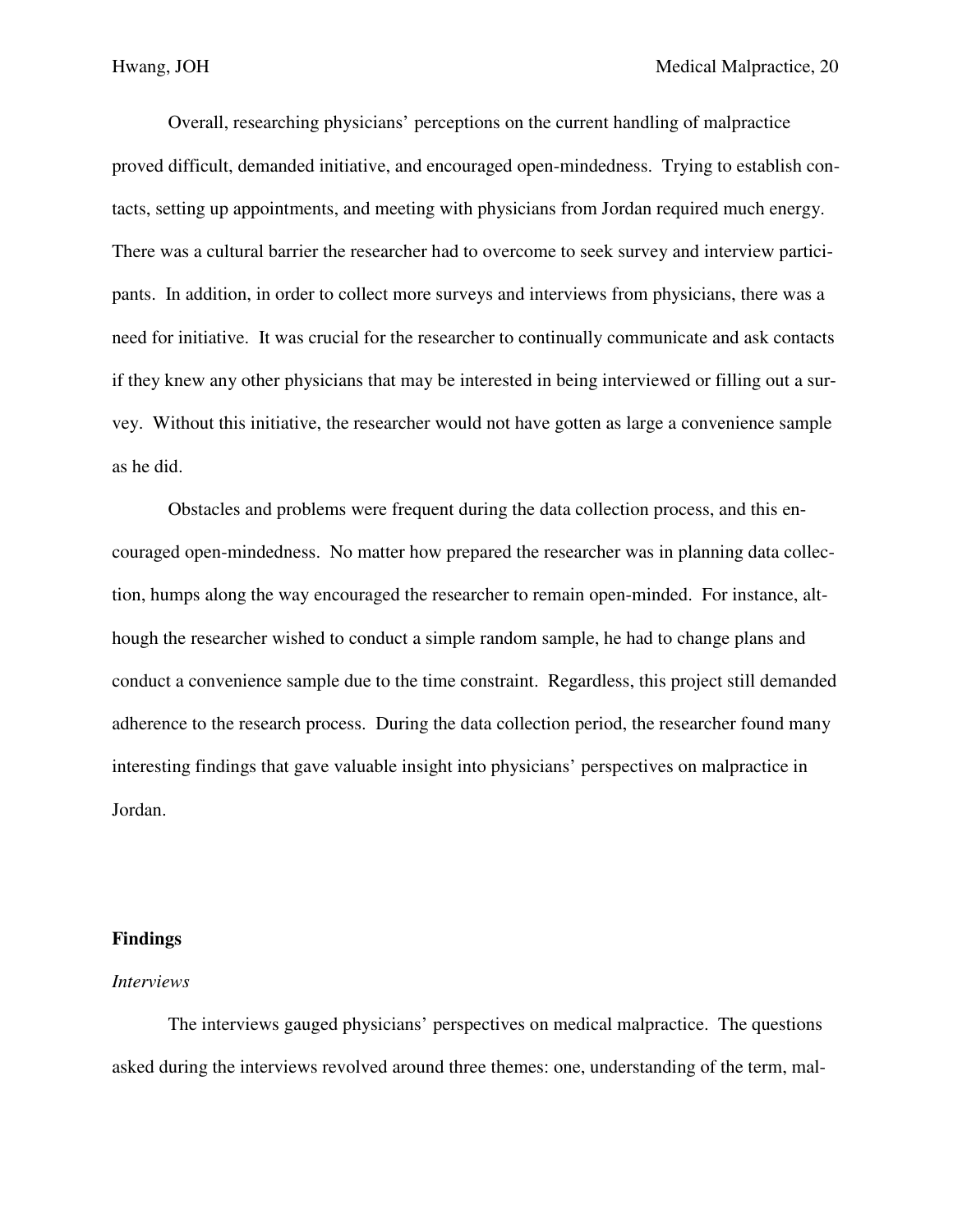practice; two, evaluation of the current malpractice system; and three, attitudes toward a potential draft law on malpractice called the Medical and Health Accountability Law. While all of the physicians had a solid understanding of the term, malpractice, there was a wide spectrum of opinions amongst interviewed doctors on the current malpractice system and on the idea of a new law addressing malpractice.

 How physicians understand the term, malpractice, is important because any deviations from the actual definition can affect their perspectives on this issue. The responses from the interviews suggest that physicians have a text-book understanding of the term, malpractice, while patients might have a misunderstanding of this term. All physicians mentioned that malpractice occurs when a doctor does his job below standards *and* when during this time, he causes harm to his patients. These responses from the physicians included the two important factors that define medical malpractice: negligence and that negligence then causing injury. Because the physicians seemed to understand these two important factors, the researcher concluded that the physicians had a solid understanding of the term, malpractice.

 However, three physicians continued to elaborate on the understanding of malpractice: patients, they mentioned, have confusion on what malpractice means. For instance, one of the three doctors mentioned that patients have trouble distinguishing what is medical complication and what is medical negligence. Another doctor elaborated. He said that leaving gauge in a patient after surgery involves negligence and malpractice. However, if a surgeon follows all the protocols for an operation and the patient, nevertheless, suffers a complication, the physician is not guilty of malpractice. The third physician mentioned how patients tend to misinterpret patient complications as instances of malpractice. He added that physicians are constant learners and cannot always foresee complications that may arise during an operation or treatment.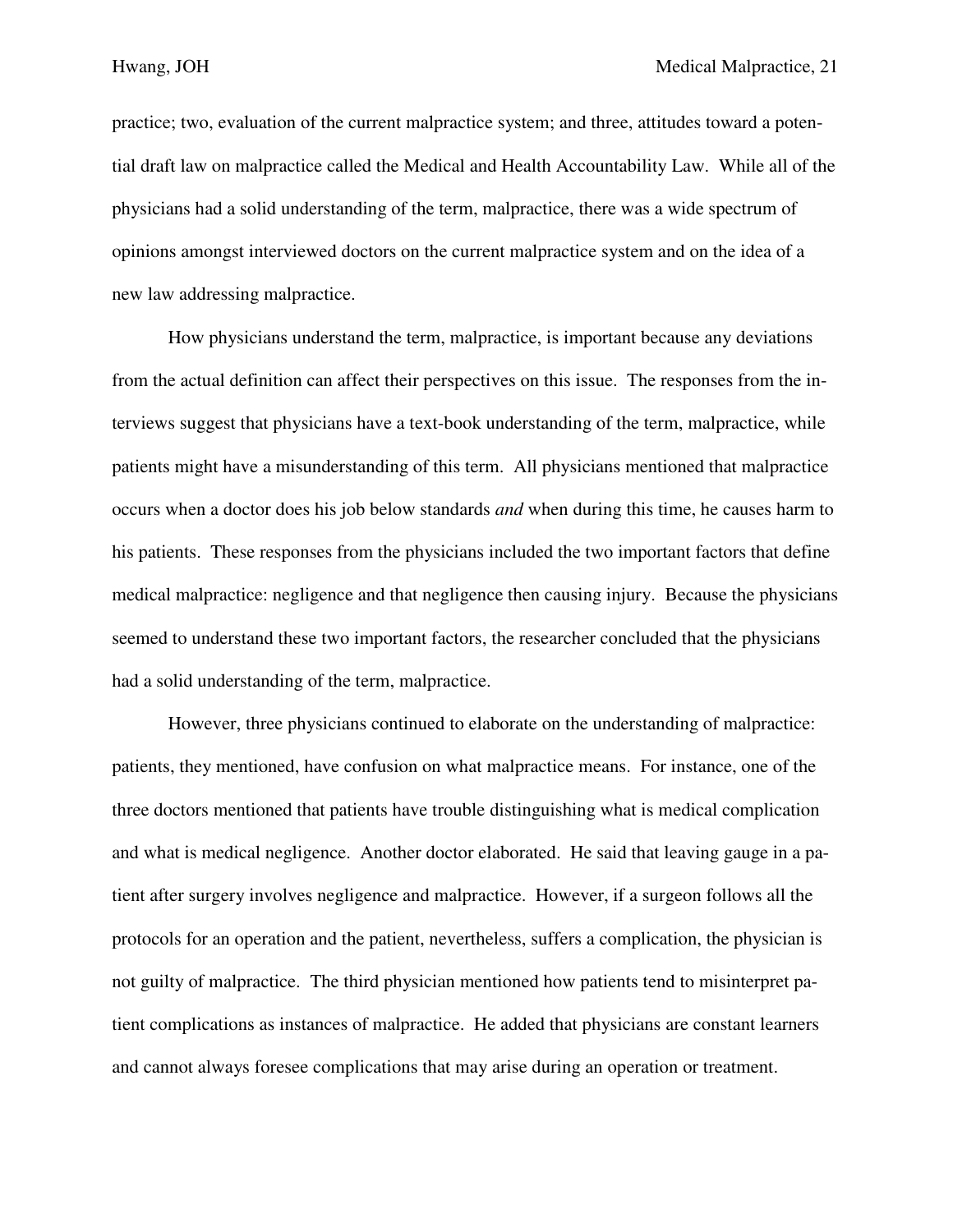The second theme discussed in the interviews was evaluation of the current malpractice system. Discussion of this theme offered insight into physicians' perspectives on medical malpractice. For instance, the researcher found that their perspectives were not all one-sided but varied; some physicians supported the current malpractice system and others denounced it. One physician supported the system, citing that his hospital has done a fantastic job in addressing malpractice complaints. The physician said that, at the most basic level, patients can submit malpractice complaints in boxes along the hospital corridors. The patient liaison officer then logs each complaint every night, and the next morning, the head physician reviews all the cases.

 On the next level, the head physician—if he suspects that malpractice indeed occurred to the patient—will convene a committee of two or three physicians to review the complaint. From the advice of the committee, the head physician may discipline the accused physician and subsequently report the incident to the MOH. In addition, the physician continued in his interview that patients who have been found to be victims of malpractice can receive free treatment for any injury the accused physician caused. On a different, more direct level, the physician added on that his hospital director's door is always left open so that any patient can set up an appointment to directly talk to the director about a malpractice complaint.

 While the interviewed physician believed his hospital did a great job in addressing malpractice complaints, other physicians criticized how the civil court has handled malpractice complaints. One physician said that patients are discouraged to bring malpractice cases to civil court because such cases can last for a year or more. Another physician said that the current malpractice system is too fragmented. For instance, he noted that patients with malpractice complaints can bring their grievances to various organizations, including the civil court, the Jordanian Medical Association (JMA), and the MOH. He continued that it is unfair that the patient may be un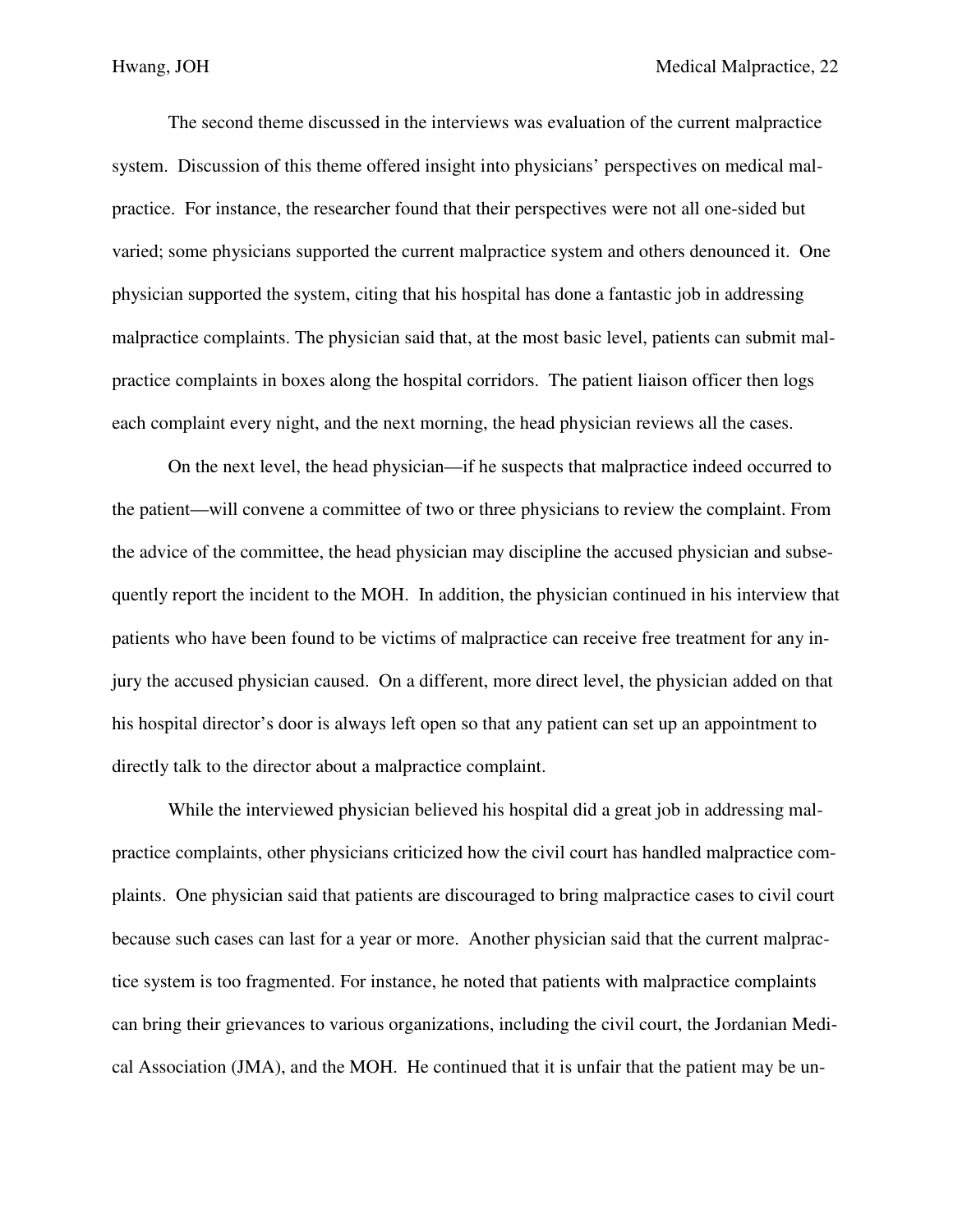aware that if they bring their malpractice case to the JMA, then physicians may not be punished as much there due to a conflict of interest than if the patient sent the case through the MOH.

 The lack of an institutionalized set of hospital protocols across all hospitals was another main critique against the current malpractice system. One physician noted that without clear, national guidelines on specific procedures, it has been difficult for judges to determine if a case was guilty of malpractice. He continued that although some hospitals may have their protocols, these may differ from other hospitals' systems of protocols. Because of the different standards across various hospitals, judges have not had a reliable foundation to judge if a physician has indeed performed below accepted standards. The physician cited that this was one reason why malpractice cases took a long time of a year or more.

 Another physician criticized the lack of standards and protocols in his own hospital, which has contributed to the current malpractice system. For instance, he mentioned that there has been no basic set of protocols he has had to follow when a patient comes in for surgery. This has been difficult, as he has had to choose his own steps that he thought best for the patient during pre-surgery, surgery, and post-surgery. He continued that if they were to follow an institutionalized set of protocols at their hospital, there would be no need to fumble on what was the best standard to provide for the patient. Subsequently, he said this would reduce the number of malpractice cases against physicians at that hospital. According to the physician, standardization of hospital protocols would, in short, improve the current malpractice system.

 In addition, two physicians criticized the current malpractice system for the lack of standards regarding the number of patients a physician can see in a day. He said that he and his colleagues have been overworked; they see too many patients during their work-day. One physician said that sometimes he has to take care of 120 patients in a day. The other physician said that he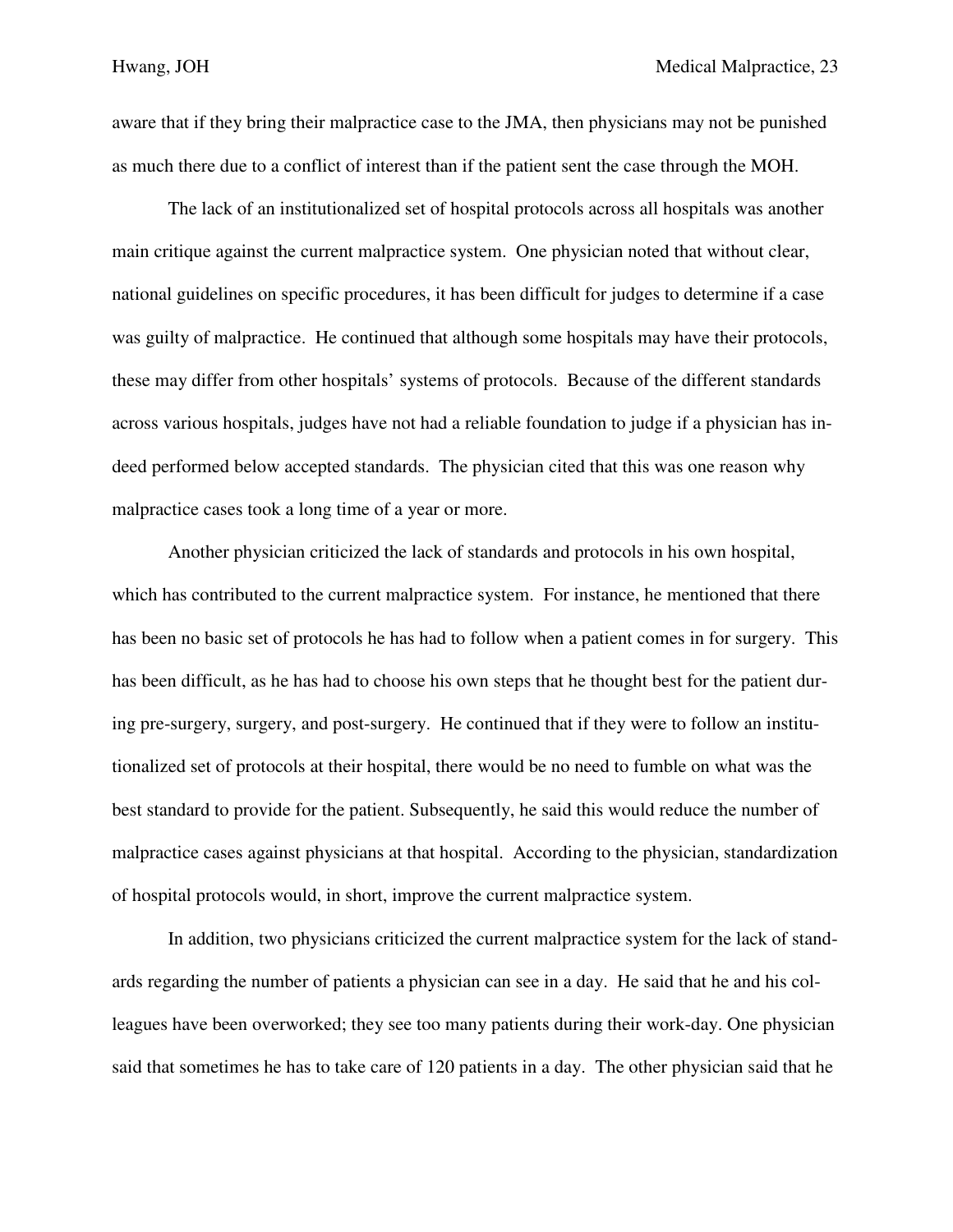needs more time with patients to consider which diagnostic tests would be best and in coming up with the best treatment plan for them. The physicians agreed that providing quality time for each patient is difficult and has therefore increased the chances for physicians like themselves to commit mistakes against patients. They criticized the lack of standards on patient-physician interaction time as contributing to the some of malpractice cases that have arisen under the current malpractice system.

 The third theme discussed in the interviews was attitudes toward a potential, new law on malpractice called the Medical and Health Accountability Law. This law, already rejected before by the JMA, would establish a uniform set of protocols for all hospitals to follow. This would make it easier for a judge to determine if a physician was practicing below accepted standards. In addition, this law would allow more patients to directly bring malpractice cases to court by expediting the court hearing process and streamlining the procedure to file a malpractice case. Also, this law would establish a malpractice insurance system for physicians, so that if a court mandates that a physician pay a patient for malpractice, the insurance fund would cover this fine. In essence, the Medical and Health Accountability Law would allow more patients to file malpractice cases against physicians.

 Discussion of this theme offered insight into physicians' perspectives on medical malpractice. For instance, it was found that more physicians opposed the Medical and Health Accountability Law than supported it. One physician said that the Medical and Health Accountability Law was dangerous because it would make it difficult for patients to receive quality health care. The physician elaborated. He said that around thirty percent of Jordanian citizens are uninsured and that these people must pay out of their own pocket. The physician argued that this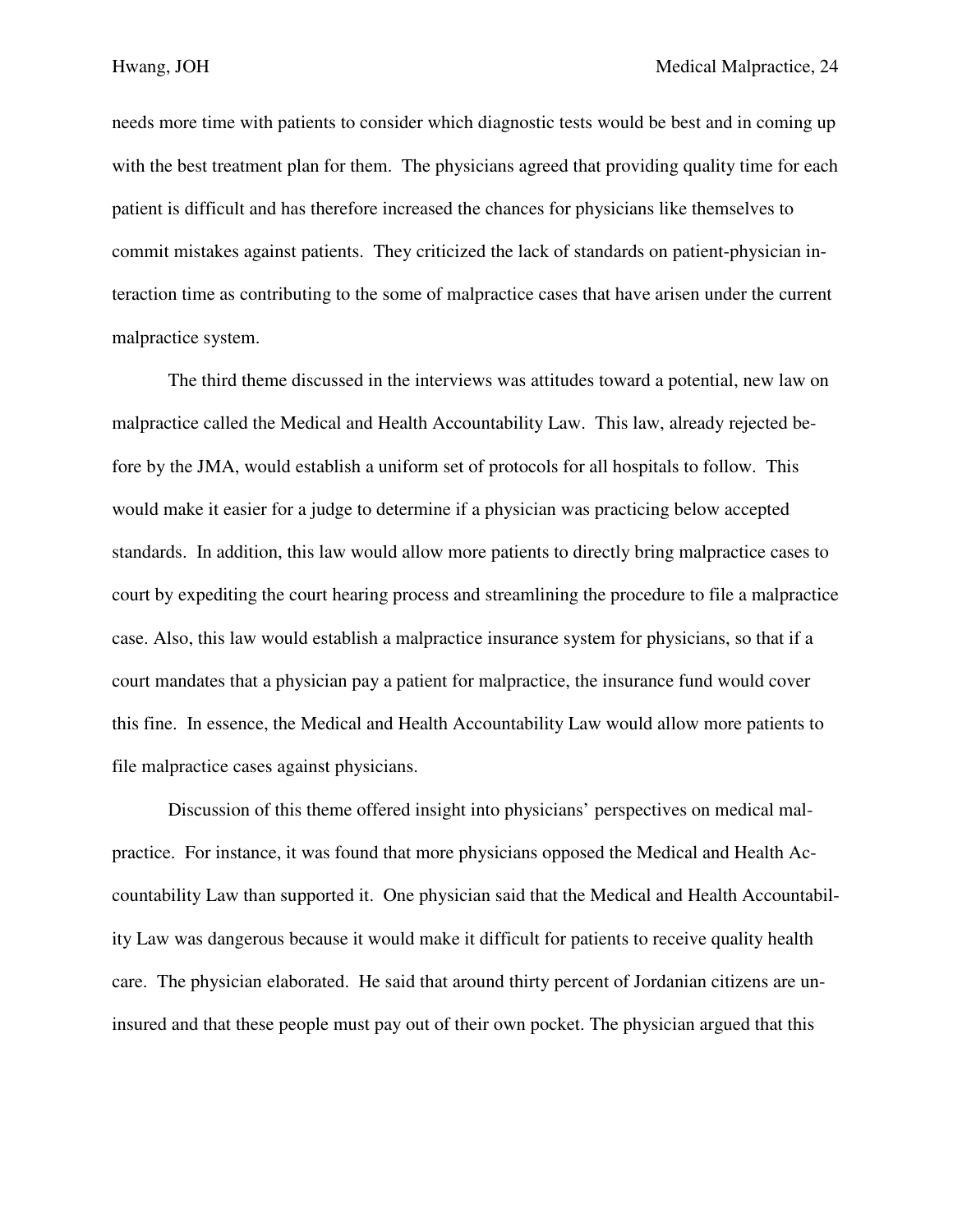law, if implemented, would make it even harder for these uninsured citizens to receive health services because of the expected increase in prices for health services.

 The physician clarified that hospitals and physicians would have to charge higher prices for their services because the Medical and Health Accountability Law, if implemented, would make it mandatory for physicians to pay insurance premiums and encouraged practices of costly defensive medicine. Because physicians would have to pay an insurance premium to contribute to the physician malpractice fund as stated by the new, draft law, the interviewed physician said that physicians would most likely increase then their costs of health services. This would then make it more difficult for uninsured patients to seek affordable services. This was one reason why several physicians opposed the potential Medical and Health Accountability Law.

 Some physicians cite the practice of costly defensive medicine as another reason for why they opposed the Medical and Health Accountability Law. One physician mentioned that this law would make it easier for patients to file malpractice complaints in court against physicians. The physician continued to say that this would then lead to practices of defensive medicine. In other words, physicians, in fear of receiving a potential lawsuit from a patient, would order many diagnostic tests as possible to avoid any misdiagnosis on a patient. However, this would lead to higher costs in health service due to extra medical tests, and thus, make it difficult for uninsured patients to afford health care.

 Some physicians also acknowledged their fear that the Medical and Health Accountability Law would eventually lead to a malpractice crisis like that seen in America. One physician, for instance, said that the Medical and Health Accountability Law could lead to lawyers specializing in medical malpractice. Eventually, this would, the physician continued, lead to a situation where lawyers would encourage patients to file as many malpractice complaints so that they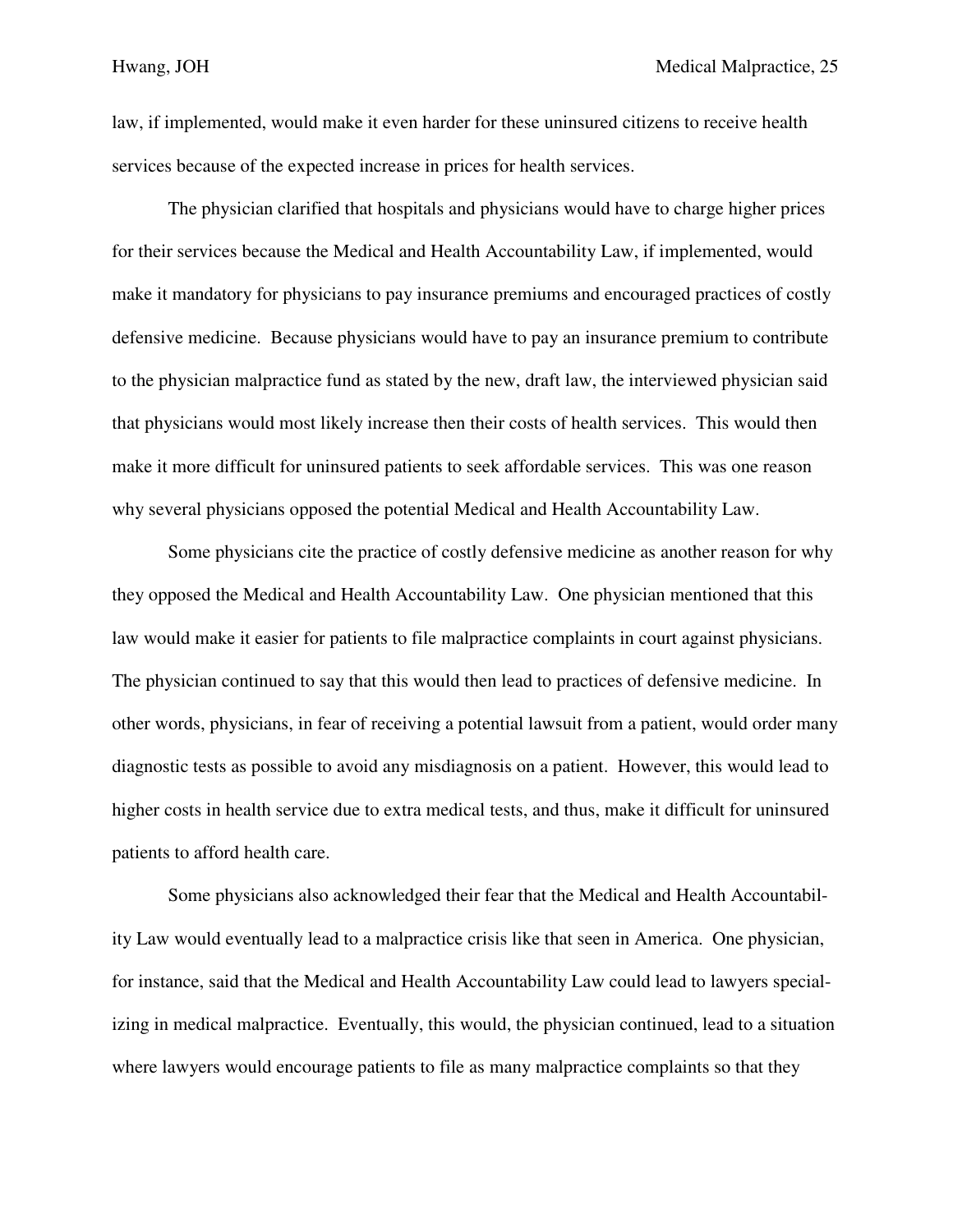could win settlement money. Another physician expressed the fear that this law, if implemented, would eventually lead to having as high a number of malpractice cases in Jordanian court as is seen today in American court. The physician lamented that this could then erode patientphysician trust and relationship because the physician may see each patient as a potential lawsuit.

 Although many physicians opposed the Medical and Health Accountability Law, a minority of physicians supported it. Though a physician acknowledged the probable increase in health costs due to the implementation of this law, he stated that the pros of this law would outweigh the cons. For instance, a minority of physicians cited that this law, if passed, would increase patient rights, improve the quality of health services provided, and boost the medical tourism industry. For instance, a physician said that patients currently are discouraged to file malpractice complaints because the court procedure is complicated and lengthy. The physician continued that, as such, their rights to seek redress against malpractice are little. With the Medical and Health Accountability Law, however, a patient who has a legitimate malpractice case would be able to receive possible compensation and a more efficient trial.

 In addition, the Medical and Health Accountability Law would improve the quality of services physicians provide. One physician acknowledged that some physicians do not have the strength of the law that pressures them to take the extra step or effort in their practice. If this law were implemented, however, physicians would then be constantly afraid of liability because of the threat of being sued. Thus, the physician said that this law would spur physicians to equip themselves with training courses and help provide more quality services to patients.

 Another reason why a minority of physicians supported the potential Medical and Health Accountability Law is it would improve the medical tourism industry. One physician said that Jordanian physicians are one of the best providers of health in the Middle East, but some patients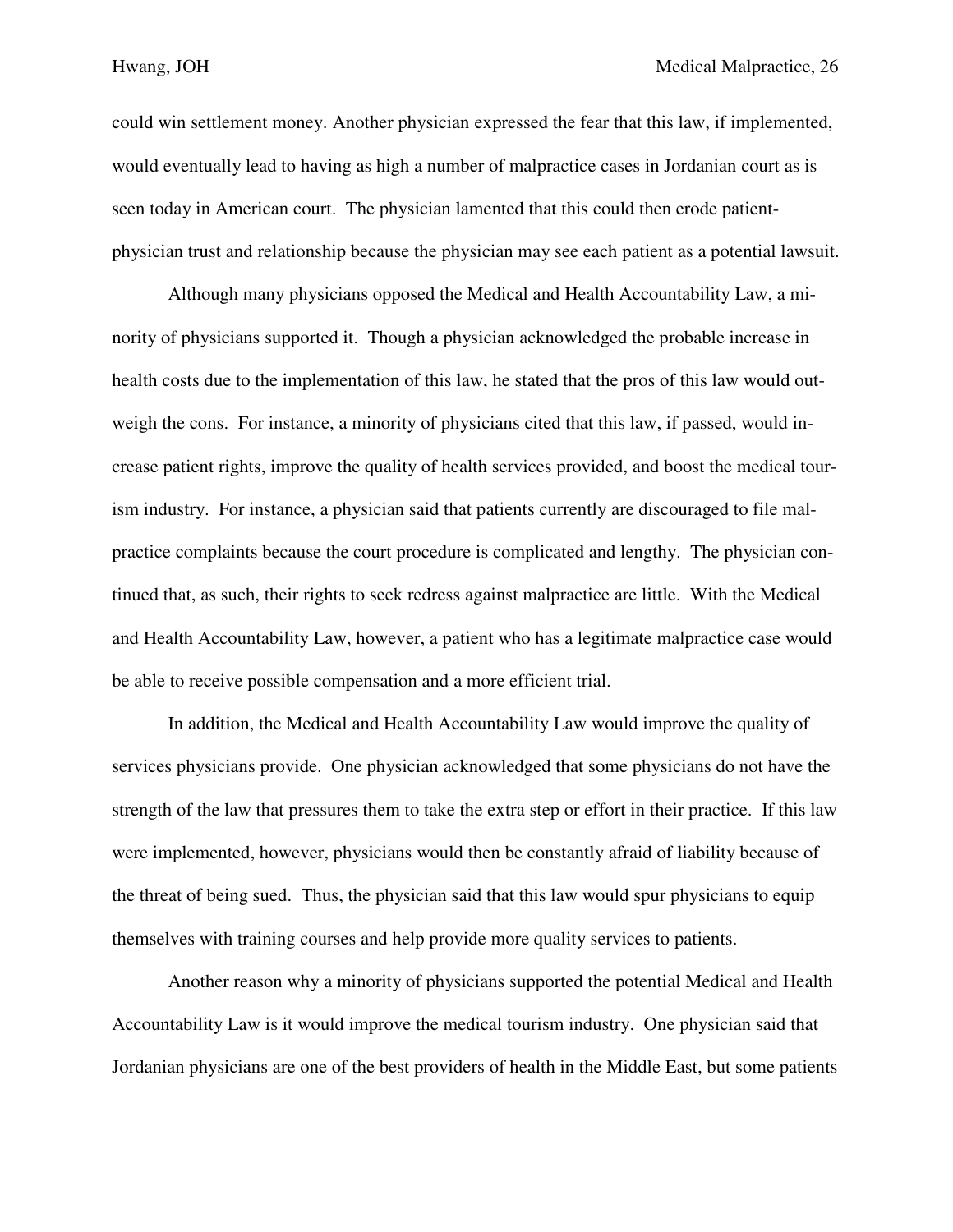do not come to Jordan to seek treatment. This was due to the sole fact that there has not been a strong liability system—when compared to their own country's liability system— to address malpractice in Jordan. The physician mentioned that this law would encourage such patients to seek treatment in Jordan because the law would allow foreign patients to better address malpractice. With more foreign patients seeking treatment in Jordan because of this law, the economy and medical tourism in Jordan would improve, another reason why a minority of physicians supported the new malpractice law.

 The interviews touched on three themes. One was the understanding of the term, malpractice. Two was the evaluation of the current malpractice system, and three was the attitude toward a new, potential malpractice law. While the physicians interviewed all had a solid understanding of what malpractice meant, many of them had different opinions on the current state of malpractice and on the new, potential malpractice law. Some denounced the current malpractice system, while others supported it. Similar to how there were mixed opinions on the current state of malpractice, there were varied responses on the idea of a new, potential malpractice law. More physicians, however, opposed the new malpractice law than supported it. In all, the input received from the interviews provided insight on physicians' perspectives on medical malpractice in Jordan: their perspectives on this issue are not one-sided but are varied and complex.

## *Surveys*

 Like the interviews, the surveys gauged physicians' perspectives on medical malpractice. The surveys revolved around the same three themes as the interviews: one, understanding of the term, malpractice; two, evaluation of the current malpractice system; and three, attitudes toward a potential draft law on malpractice called the Medical and Health Accountability Law. The re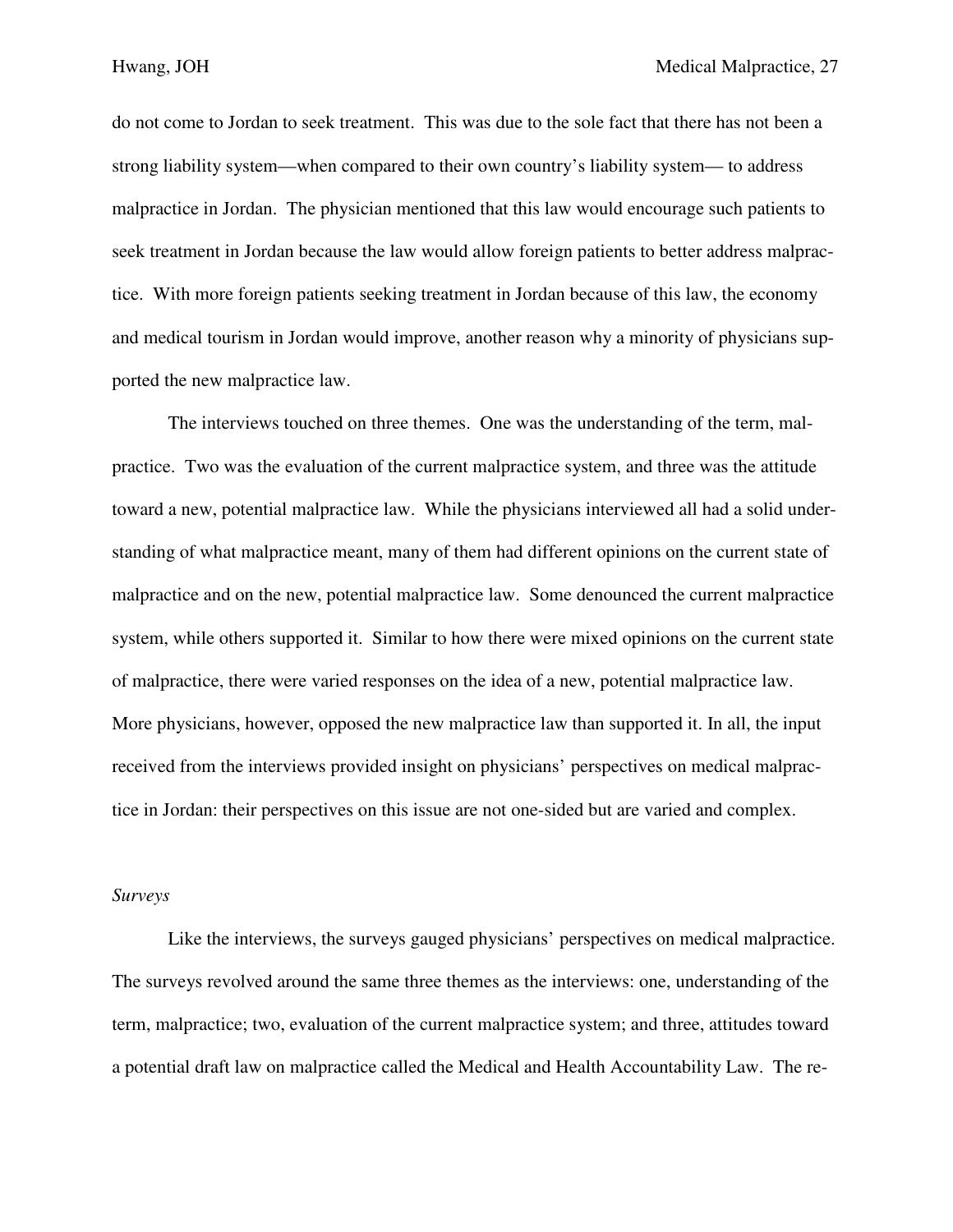sults from the surveys suggest that physicians, as well as patients, would benefit from education on malpractice. Another finding was that most physicians seemed to be content with the current malpractice system at the local, hospital level but not at the court or national level. The last finding was though most physicians did not support the Medical and Health Accountability Law, though they did strongly support one provision.

The responses from the surveys suggest the need for more education for both patients and physicians alike on the topic of malpractice. For instance, one question in the survey asked physicians to pick out the best definition of malpractice. As can be seen in Figure 1 below, only 63% of physicians selected "A"—the correct answer. "A" is correct because it mentioned both physician negligence and that negligence then causing injury—the two important components that define malpractice (See Appendices). For those physicians who did not choose "A", many of them (86%) rather chose "B". Though this choice did mention physician negligence, it failed to include the other important component of malpractice: that physician negligence then causing injury to a patient.



Figure 1: What's The Best Definition of Medical Malpractice?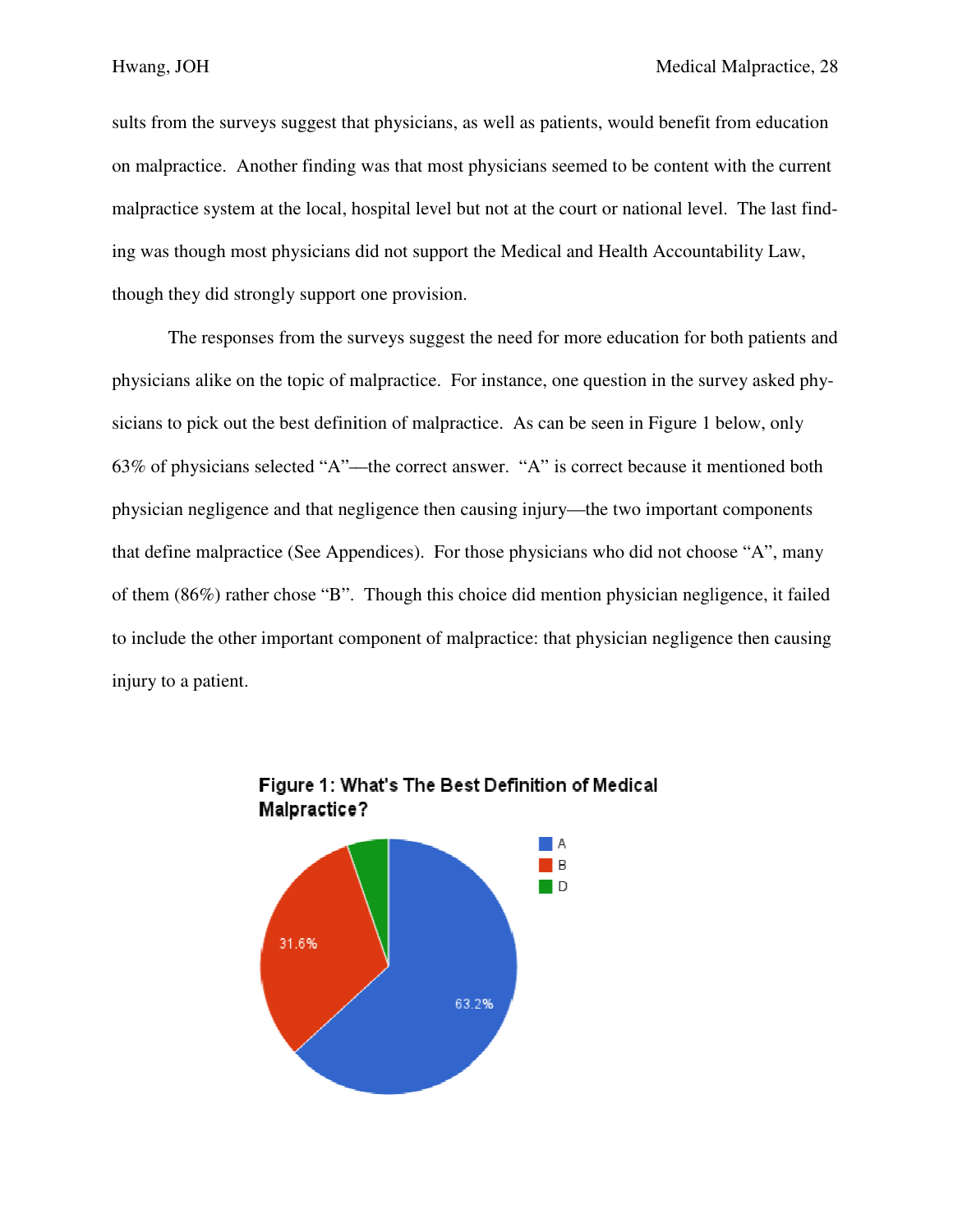Because only 63% of physicians were able to correctly define malpractice, education of physicians on malpractice is recommended. Indeed, several physicians have supported for more education on malpractice. For instance, asked how physicians could improve the current way in how malpractice is addressed, several physicians commented on the education system. More specifically, some physicians desired medical schools to change their curriculum to include classes and lectures on medical malpractice. Other physicians suggested periodic assessments for physicians so that their understanding of pertinent topics, such as malpractice, would not be forgotten. Although the interviews suggested that physicians have a solid understanding of the term, malpractice, this was not the case from the survey results.

 However, both interview and survey results suggest that patients need more understanding of the term, malpractice. More specifically, physicians believe that patients need to be better at distinguishing what is patient complication and what is physician negligence: the former could happen without there being malpractice, but the latter always involves malpractice. For instance, out of a scale from 1 to 5, one survey question asked if patients needed more education on distinguishing between patient complication and physician negligence. The lower the number, the more the physician believed that such education was necessary. The average was 2.7. Since this was less than 3, the results suggested that more physicians tended to support the need for patient education in distinguishing complication from negligence.

 Several questions from the surveys provided insight into the first theme: the understanding of the term, malpractice. The results suggest that physicians and patients alike need more education on malpractice. In particular, patients—according to the physicians—can benefit from learning the difference between what is patient complication and physician negligence. Physicians can also benefit by understanding the two main components of malpractice: negligence and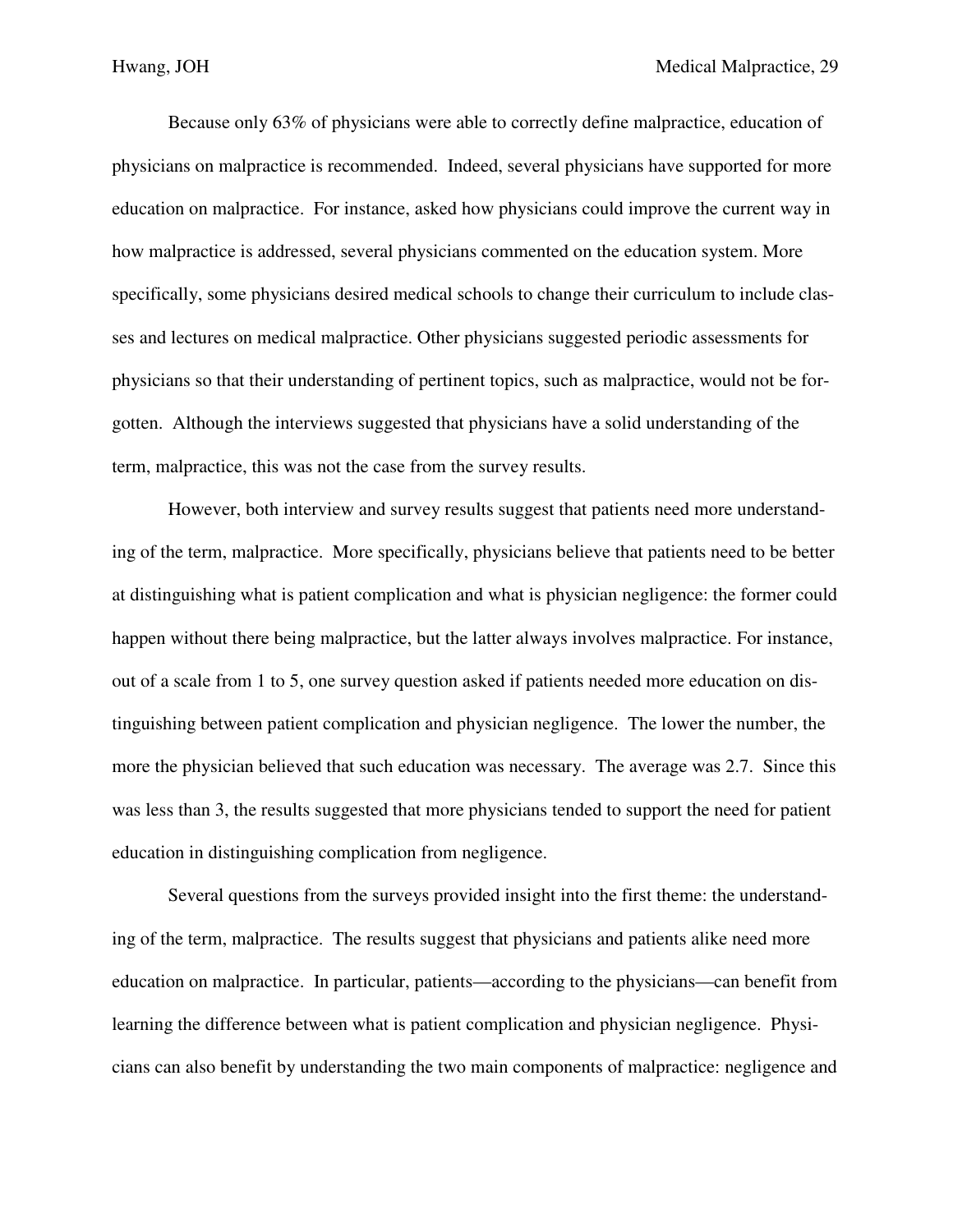that negligence then causing harm to the patient. Ways to teach physicians about malpractice are incorporating this topic into the medical school curriculum and providing periodic assessments for physicians.

 The second theme discussed in the surveys was evaluation of the current malpractice system. Discussion of this theme offered insight into physicians' perspectives on the current handling of malpractice. For instance, the results of the surveys suggest that physicians support how malpractice is addressed at the local, hospital level but critique the way it is addressed at the broader level—at the MOH and in civil court. Out of a scale from 1 to 5, for example, one survey question asked how content physicians were with how their hospitals handle patient complaints against physicians. The lower the number, the more physicians were *dissatisfied* with how their hospital was handling patient complaints against physicians.

 Because the average was 3.2 and was greater than 3, this suggested that more physicians were satisfied with how their hospitals handled patient complaints against physicians. This finding resonates with that from the interview. For example, one of the physicians interviewed remarked that his hospital did a fantastic job in addressing malpractice complaints; he discussed the patient complaint boxes, the open-door policy of the hospital director, and the patient liaison officer as reasons for why his hospital did a fantastic job addressing malpractice complaints. Perhaps these features appear in other hospitals as well. This could then help explain why surveyed physicians tended to think their hospitals did a good job in addressing patient complaints against physicians, including malpractice complaints.

 However, results from the survey suggest that physicians do not support the way malpractice cases are handled at the broader level—through the civil court and the MOH. For instance, one question in the survey asked physicians how content they were with how the MOH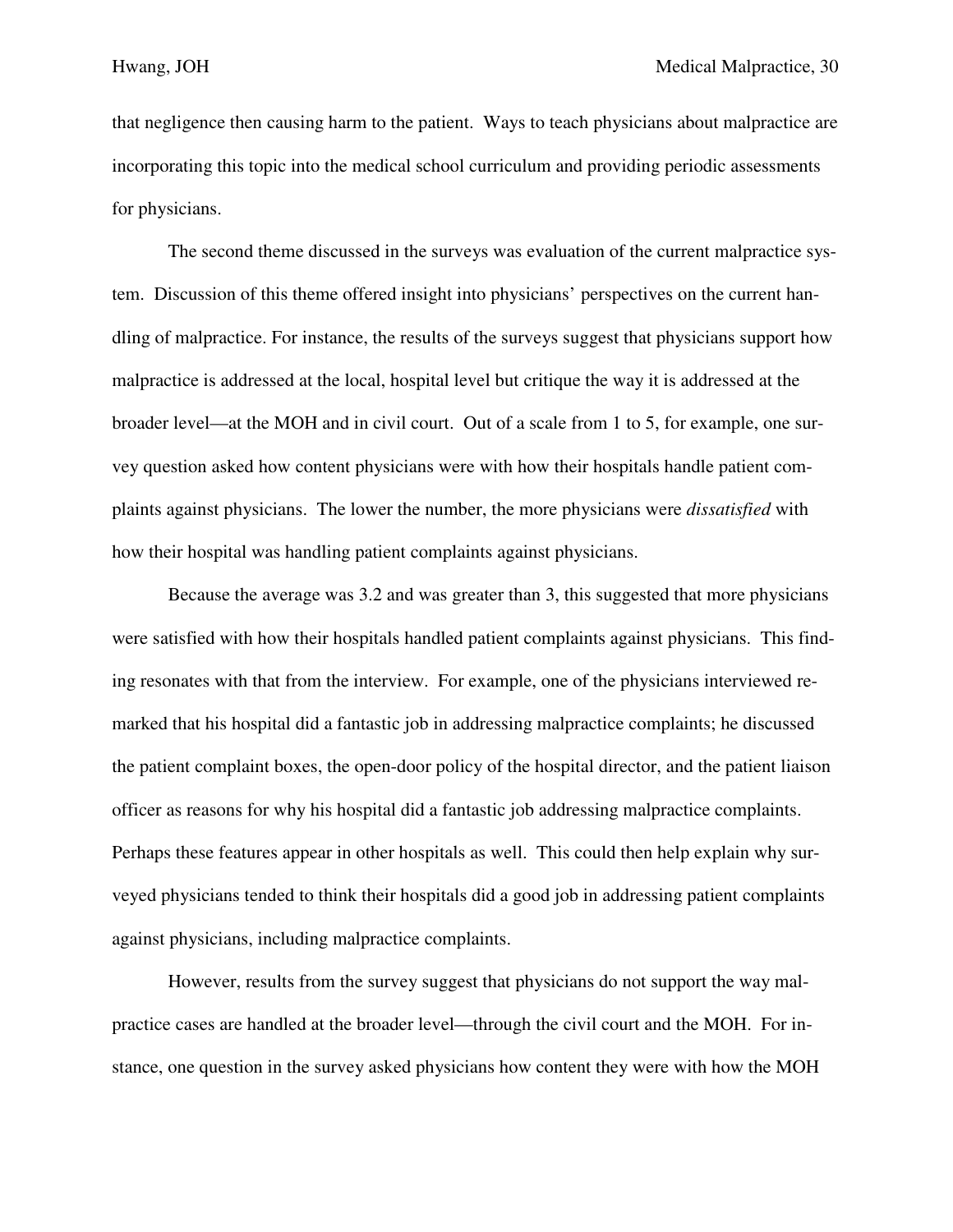has handled malpractice cases against physicians. As can be seen in Figure 2 below, only 10% of physicians were satisfied with how the MOH has handled malpractice cases against physicians. Furthermore, 59% of physicians were either dissatisfied or very dissatisfied with how the MOH has handled malpractice cases. As to why physicians have had critiques against the MOH and its handling of malpractice cases were not mentioned in the conducted interviews nor mentioned in the literature, the researcher hopes in the future to explore in greater detail this topic.



Results from the survey also suggest that physicians do not support the way the civil court has handled malpractice cases. On a scale from 1 to 5, for instance, one question in the survey asked physicians how content they were with how the civil court has handled malpractice cases. The lower the number, the more physicians were *dissatisfied* with the civil court and its handling of malpractice cases. The average was 2.4. Since this number was less than 3, the results suggested that more physicians were dissatisfied with how the civil court has handled mal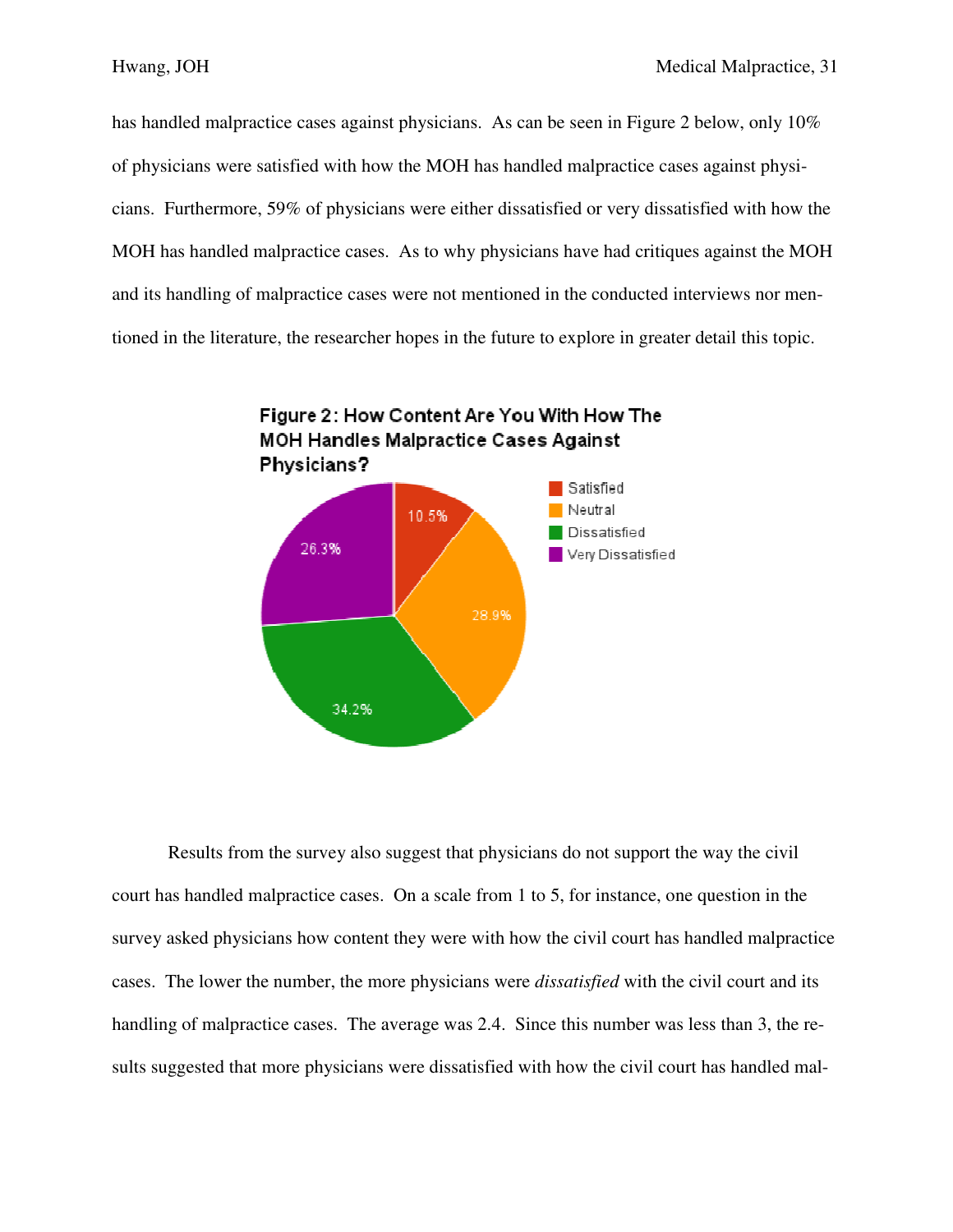practice cases. This finding aligns with what was said during the interviews. One physician, for instance, remarked on how long malpractice cases took to settle in court. He said that it took a year or more, on average.

 Some of the survey questions provided insight into the second theme: the evaluation of the current malpractice system. The results suggest that physicians tend to approve of the way malpractice is handled at the local, hospital level. However, physicians tended to disapprove of the way malpractice is handled at the broader level—in civil courts and at the MOH. One explanation for why physicians have not approved of the way civil courts have handled malpractice complaints is that it takes a long time—oftentimes a year or more—for cases to settle. More research needs to be done to explain why physicians have not approved of the way the MOH has handled malpractice complaints.

 The third theme discussed in the surveys was attitudes toward a potential, new law on malpractice called the Medical and Health Accountability Law. Discussion of this theme offered insight into physicians' perspectives on the current handling of malpractice. For instance, the results of the surveys suggest that physicians do not support the Medical and Health Accountability Law, though they do strongly support a particular provision of this law. The particular provision of the draft law physicians strongly supported was the standardization of medical protocols. For instance, one survey question asked physicians whether there needed to be standardization of medical protocols in all hospitals. Most of the responses were in favor of such an idea. In fact, as can be seen in Figure 3 below, 85% of physicians either agreed or strongly agreed that there needed to be standardization of medical protocols across hospitals.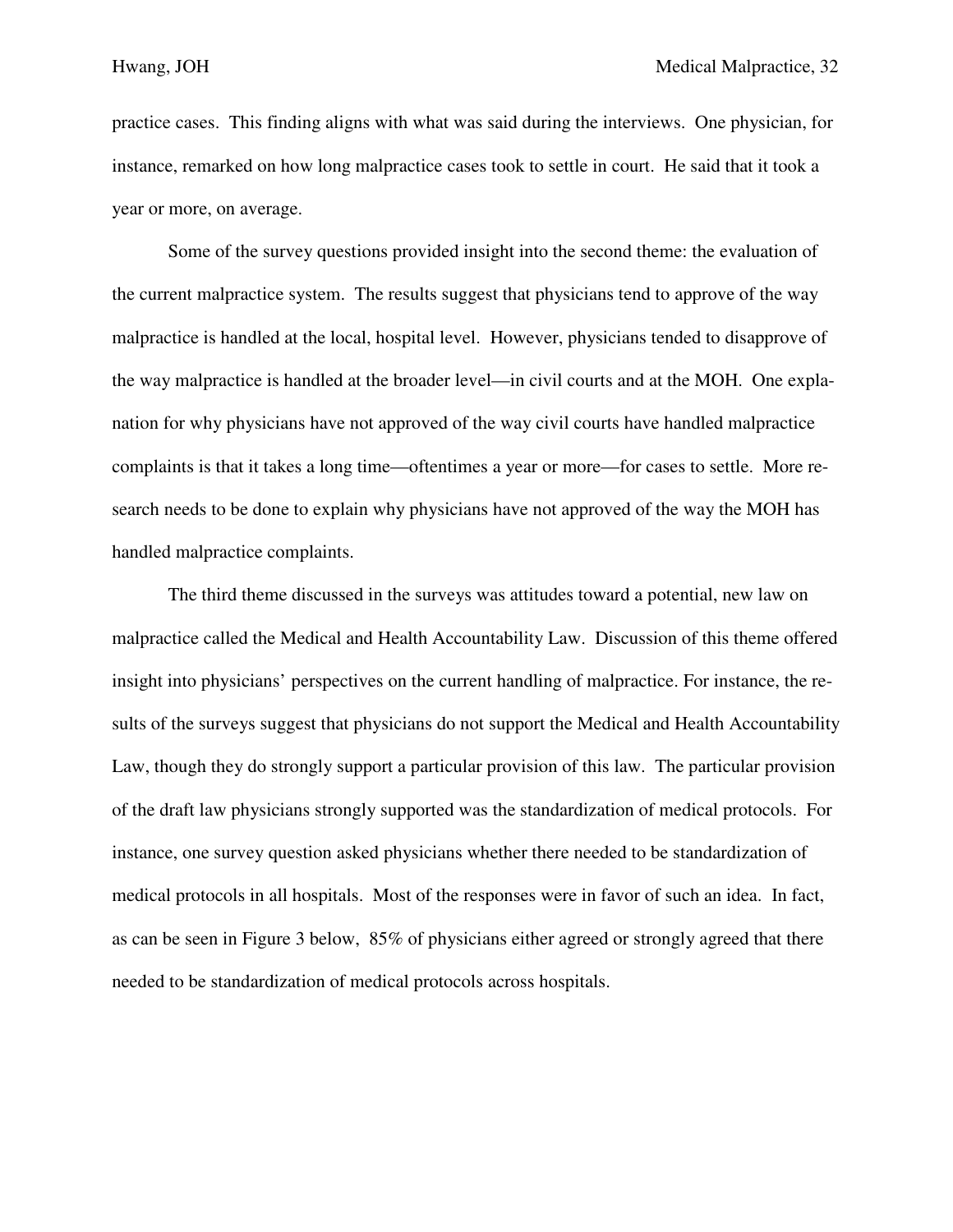

The desire for a set of medical protocols across hospitals echoes the sentiment expressed by several interviewed physicians. One physician, for instance, mentioned that their hospitals did not have a set of protocols to follow during pre-surgery, surgery, and post-surgery. As such, this made it difficult to make sure that his actions were not below accepted standards so as to avoid potential malpractice litigation against him. Another physician mentioned that by having a set of established hospital protocols to follow, fewer instances of malpractice cases would probably occur because physicians would have less difficulty in following accepted standards. This reason may be why many physicians have supported the standardization of medical protocols one provision of the Medical and Health Accountability Law.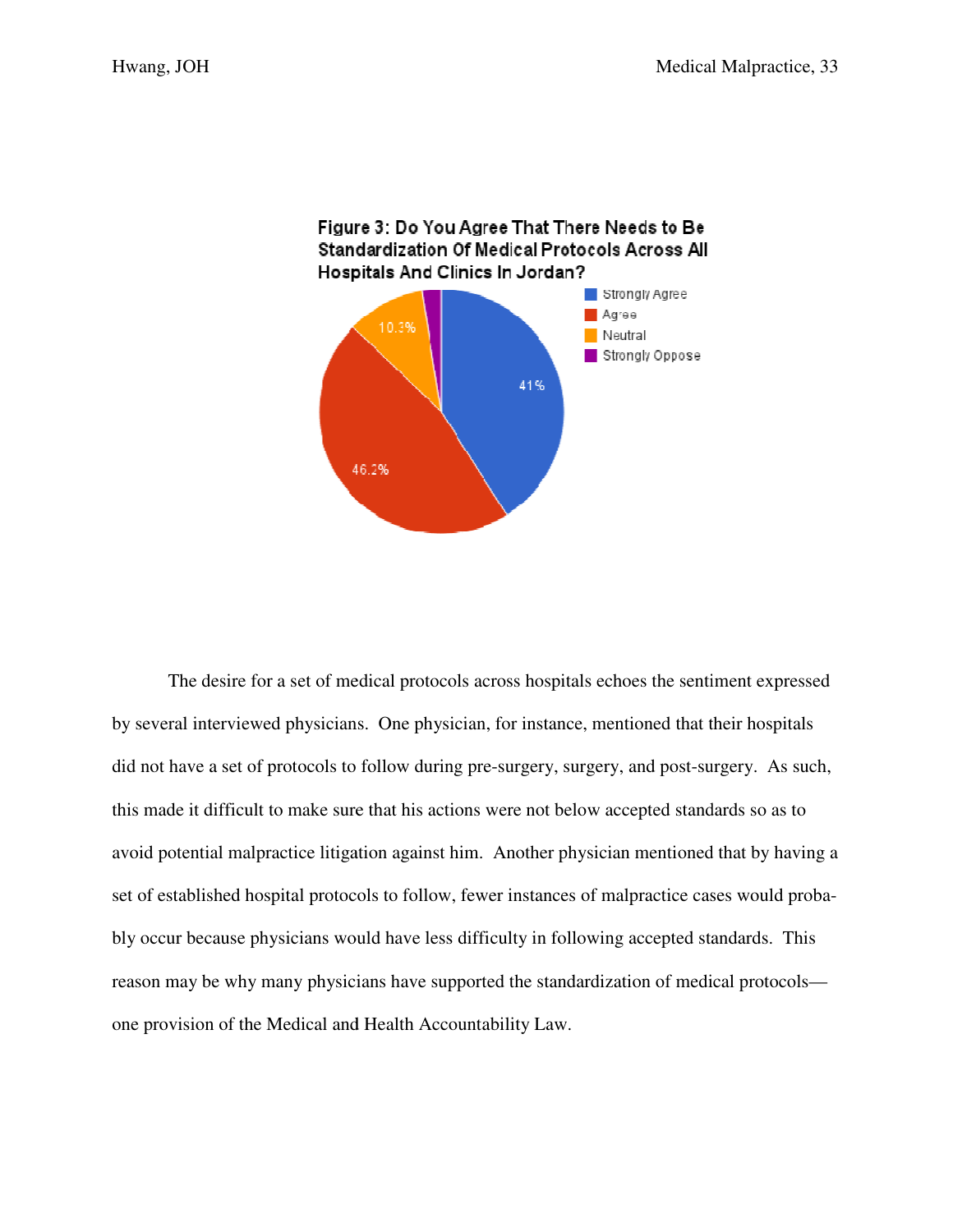Even though physicians supported one measure of the Medical and Health Accountability Law, responses from the survey suggest that they do not support the Medical and Health Accountability Law as a whole. For instance, out of a scale from 1 to 5, one question asked if physicians believed that there would be ordering of unnecessary tests on patients if a national malpractice law were implemented. The lower the number, the more likely physicians were to agree with this statement. The average was 2.7, and since this number was less than 3, results suggested that more physicians agreed that a national malpractice law would contribute to defensive medicine. Because defensive medicine would drive healthcare costs up, as mentioned by an interviewed physician, this was possibly one deterrent for why physicians have tended not to support the Medical and Health Accountability Law.

 In addition, the survey results suggest that physicians have tended not to support the Medical and Health Accountability Law because they desire first a law establishing better working standards. For instance, one of the surveys asked whether physicians agreed if Parliament needed to implement first a law providing better standards for physicians before implementing a national malpractice law. 65% of physicians surveyed either strongly agreed or agreed that such a law was necessary before implementing a national malpractice law. Furthermore, in the free response section, several physicians specified as to what kind of physician standards they wanted improvement on. Several physicians commented on the need to lower the number of patients physicians see in a day.

 The survey results suggest that more physicians prefer a law that provides better standards for physicians than a law that more directly addresses malpractice. This finding parallels what was found from the interviews. For instance, several interviewed physicians commented that to reduce the number of malpractice cases against physicians, it was important to reduce the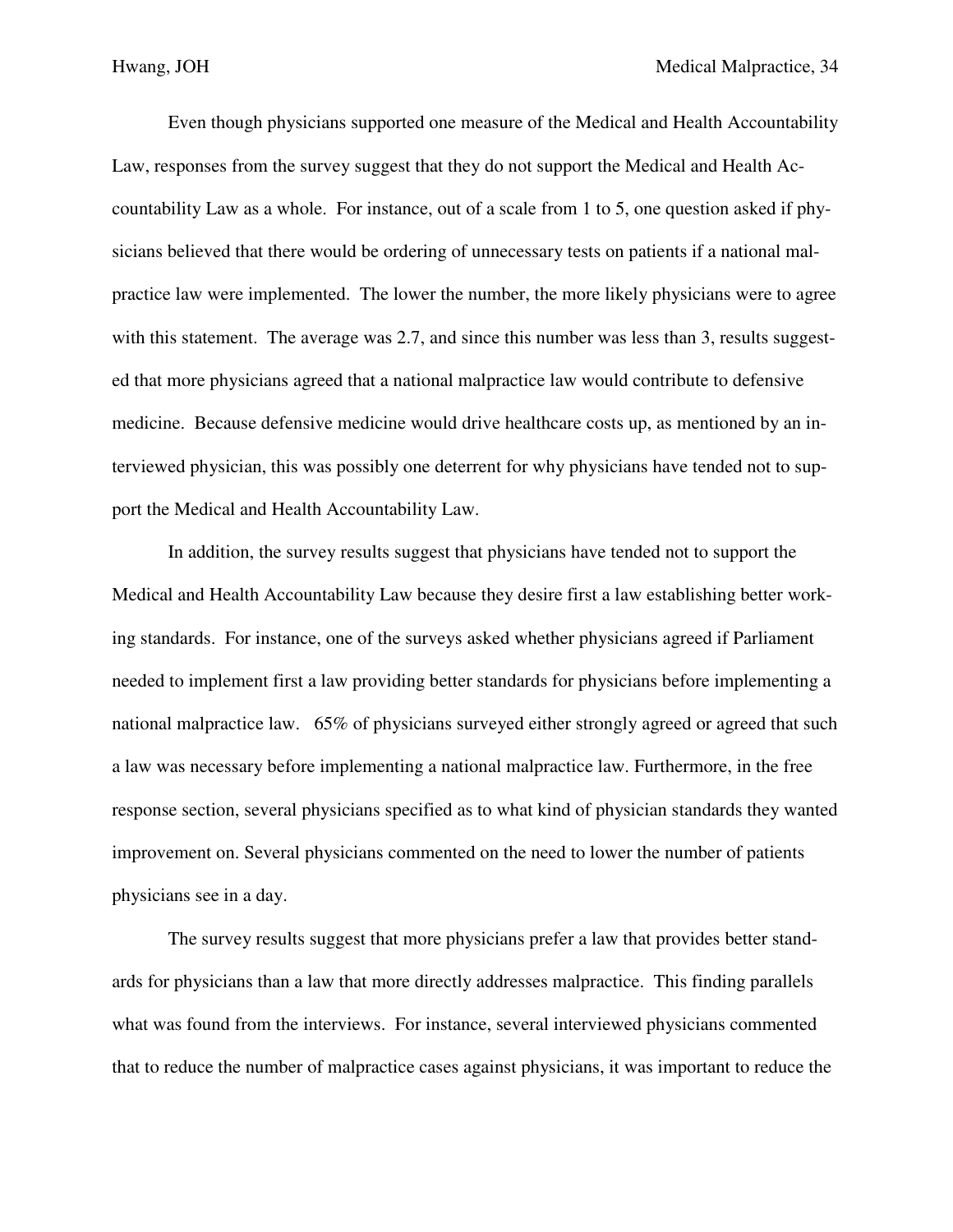number of patients physicians see in a day. For instance, by reducing the number of patients seen, physicians could limit the number of mistakes they may make. That is, with less patients to see, physicians would have more quality time with patients and thus have more time to provide proper diagnosis and treatment plans for patients.

 Several questions in the surveys provided insight into the third theme: attitudes toward a potential, new law on malpractice called the Medical and Health Accountability Law. The results suggest that physicians support a provision of the Medical and Health Accountability Law—more specifically, the standardization of medical protocols across all hospitals. However, physicians did not seem to support the law as a whole for two reasons. First, with such a law in place, physicians anticipated a rise in defensive medicine, which would then drive up healthcare costs. Second, physicians desired first a law that would provide better standards for physicians before implementing a national malpractice law like the Medical and Health Accountability Law.

 When asked how to improve the current way in how malpractice is addressed in Jordan, one physician commented for the government to simply implement a national malpractice law. However, this is easier said than done. For instance, results from the surveys suggest that a majority of physicians do not support the Medical and Health Accountability Law as a whole. Though there is one provision of this law many physicians approve of, there are other sections that many do not support. Thus, to implement a national malpractice law like the Medical and Health Accountability Law, there needs to be compromise among physicians and other stakeholders.

# **Conclusion**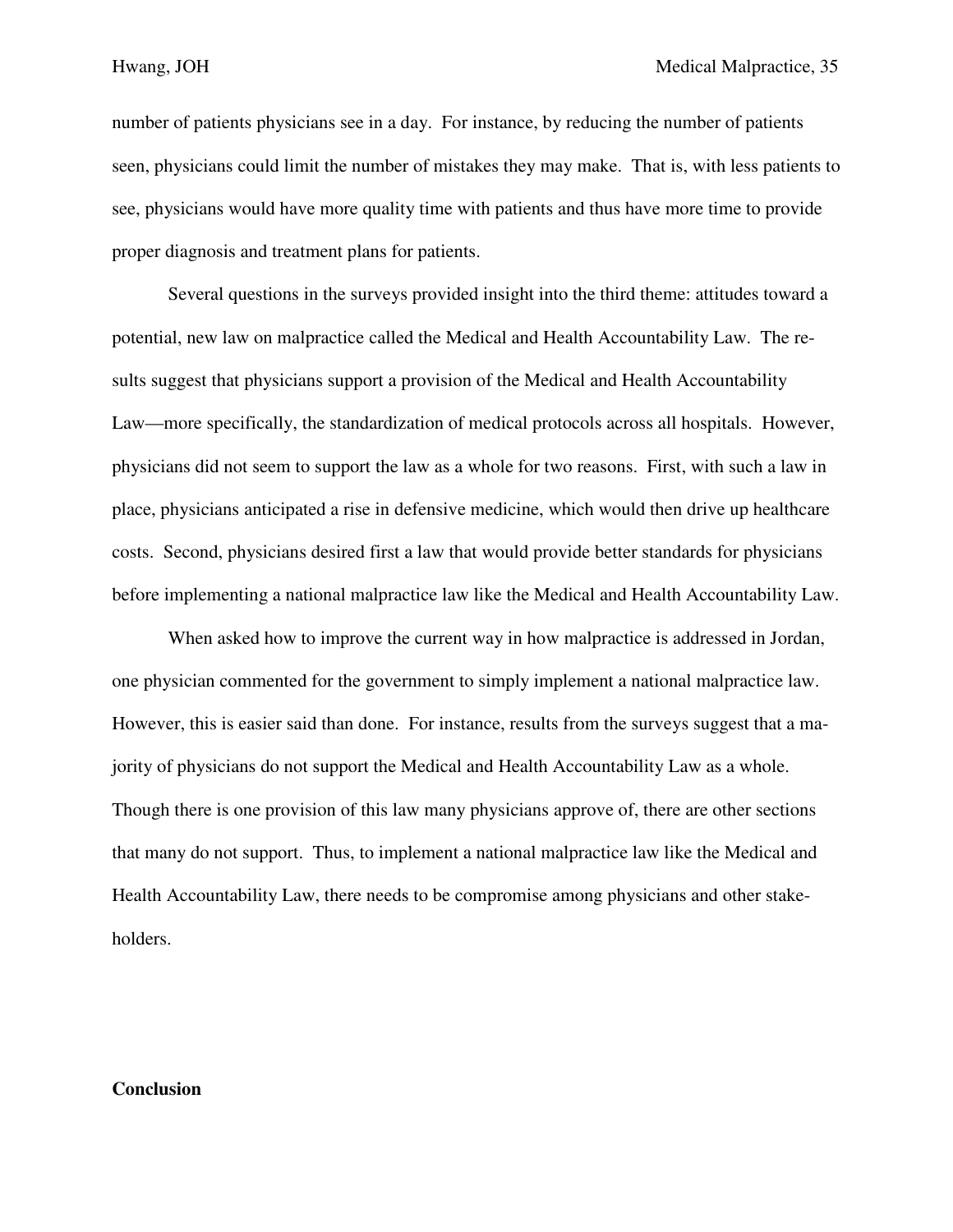# *Analysis of Results*

The results of this study provide insight to physicians' perspectives on the current handling of malpractice in Jordan. Three themes were focused on during the study. This allowed for better organization when explaining physicians' perspectives on malpractice. The first theme was the understanding of the term, malpractice. The second theme was evaluation of the current malpractice system. The third theme was attitudes toward a potential, new law on malpractice. Using both quantitative (survey) and qualitative (interview) methods, this study found that physicians' perspectives on malpractice are not one-sided; rather, they are complex and require analysis.

 The study found three main findings: one, that both physicians and patients can benefit from education on the term, malpractice; two, that physicians tend to support the current malpractice system at the local, hospital level but do not support it at the broader level—primarily, the MOH and the civil court; third, that physicians do not tend to support the Medical and Health Accountability Law in its entirety but do support a provision on standardizing hospital protocols. For the first finding, there was conflict between the survey and interview results. The interviews suggested that physicians had a solid understanding of the term, malpractice. The surveys, however, showed that only 63% of physicians were able to identify the correct definition of malpractice.

 With respect to the second and third findings, there was less conflict between survey and interview results. Rather, they complemented each other. For example, survey results showed that physicians tended to support how their hospitals have handled malpractice complaints. Interview results explained in detail as to why a hospital did a fantastic job in addressing malpractice complaints. Also, survey results showed that physicians tended to support standardization of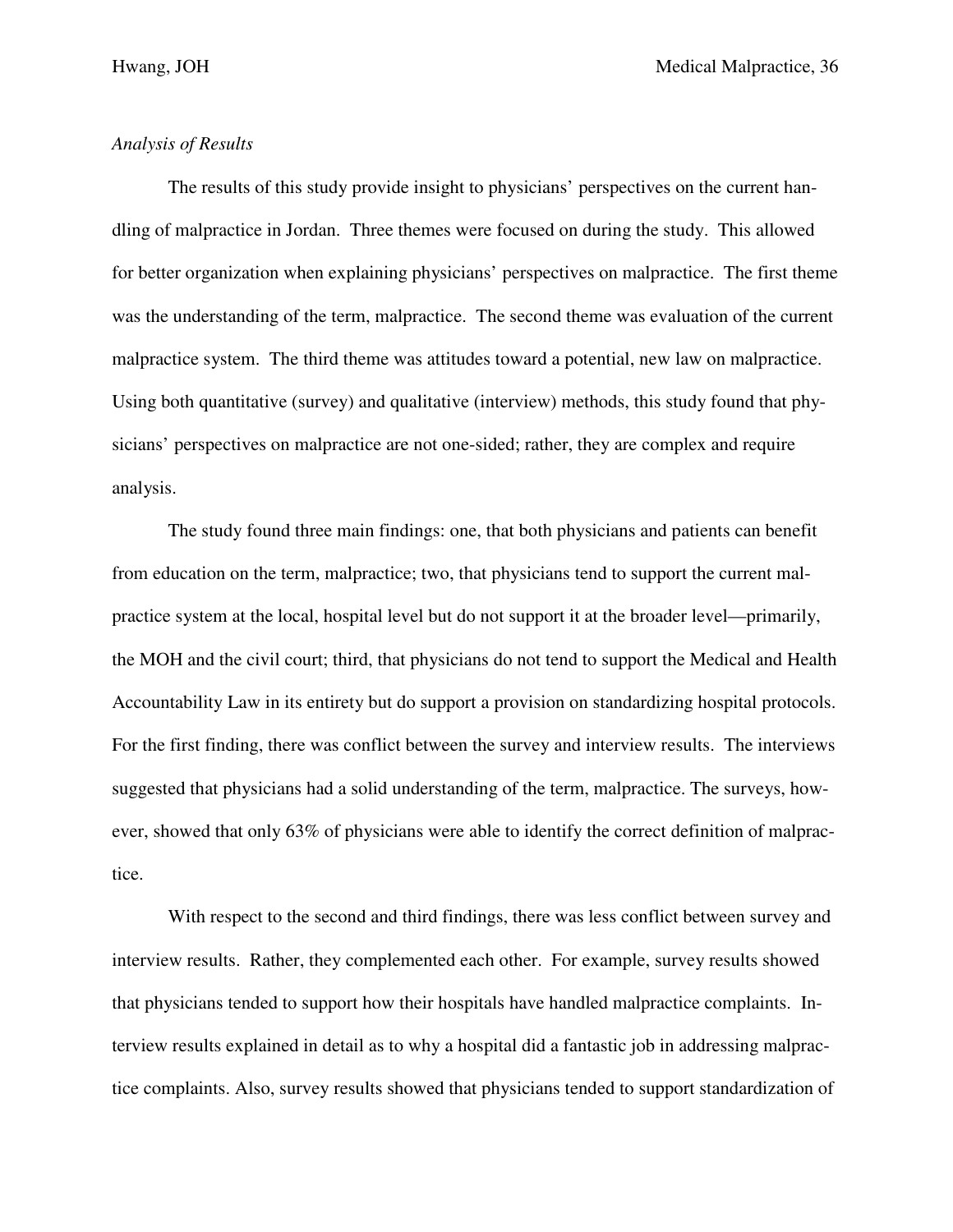hospital protocols. Interview results explained how having standardized protocols could reduce instances of malpractice.

## *Connection to Theory*

 The finding that physicians tend to agree that a national malpractice law in Jordan would contribute to defensive medicine is consistent with prior literature. In the interviews, it was found that some physicians did not support the Medical and Health Accountability Law because of the subsequent rise of malpractice litigation. Furthermore, the physicians mentioned that the rise of malpractice litigation would then lead to ordering of unnecessary diagnostic tests to avoid liability. Similarly, the Harris Poll (2002) found that 79% of American physicians reported that the fear of malpractice liability caused them to order unnecessary tests. Also, Bal (2009) found that the high number of malpractice litigation in America has led to more physicians ordering unnecessary diagnostic tests.

 The finding that physicians tend to agree that standardization of hospital protocols in Jordan would reduce the number of malpractice cases is consistent with prior literature. In the surveys, it was found that 85% of physicians either agreed or strongly agreed that there needed to be standardization of medical protocols across hospitals. In addition, from the interviews, it was found that some physicians believed that standardization of hospital protocols would reduce the number of malpractice cases. Similarly, Vries et. al (2011) found that had a particular surgical protocol been implemented across the Netherlands, then one-third of all surgical malpractice cases would have been avoided.

 The findings from this study are consistent with prior literature on malpractice systems around the world. However, when it comes to malpractice systems in the Middle East, there is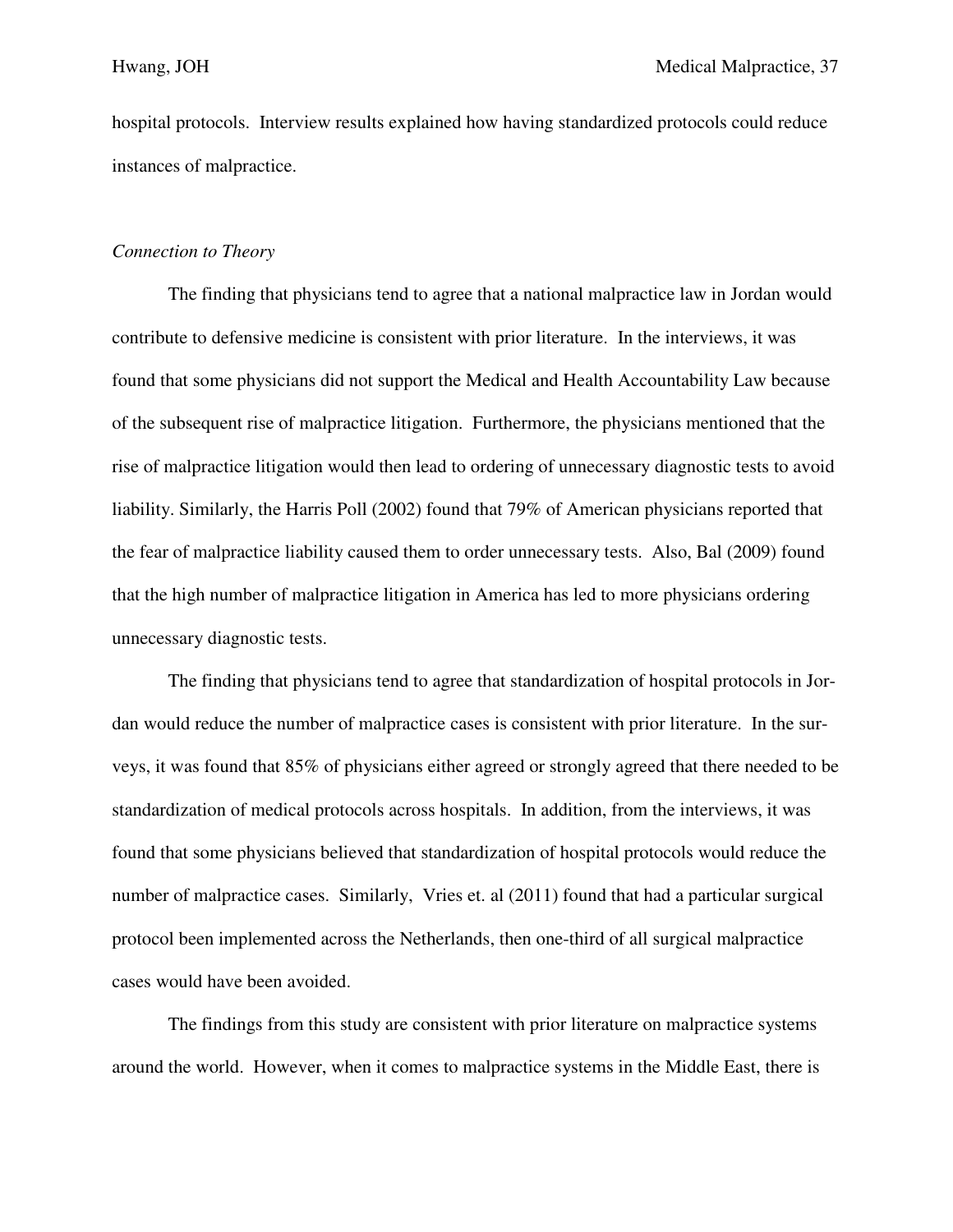scant literature. This study therefore adds to this scant field by examining physicians' attitudes on the current handling of malpractice in Jordan. However, it is important to acknowledge that this study is fraught with numerous limitations.

## **Study Limitations**

 Limitations to this study, which were many, must be explained. The major limitations to this study were sampling method, a small sample size, inability to record interviews, and resource constraints. All these limitations challenge the veracity and generalizability of the findings. One of the limitations to the study was finance and time constraints; the researcher did not obtain any research grants to conduct this research and had only three weeks to finish this study. This limitation led to many other problems.

 For example, two other limitations that arose from resource constraints were using a convenience sample and collecting a small sample size. The researcher had limited time and money to both travel across all of Jordan and to create a system contacting and randomly selecting physicians. Thus, he conducted a convenience sample to study his population; the researcher conducted interviews with and distributed surveys to physicians whom he knew in Amman and Irbid only. Thus, his sample of physicians was not representative of all physicians in Jordan.

 Furthermore, the sample size for the interviews and surveys were relatively small—five and forty, respectively. Because of the small sample size and because of the non-representative convenience sample, the findings of this study are not generalizable to all Jordanian physicians. Another limitation that challenges the veracity of the findings was complications during the interview. For example, the researcher was not given permission to record during the interviews.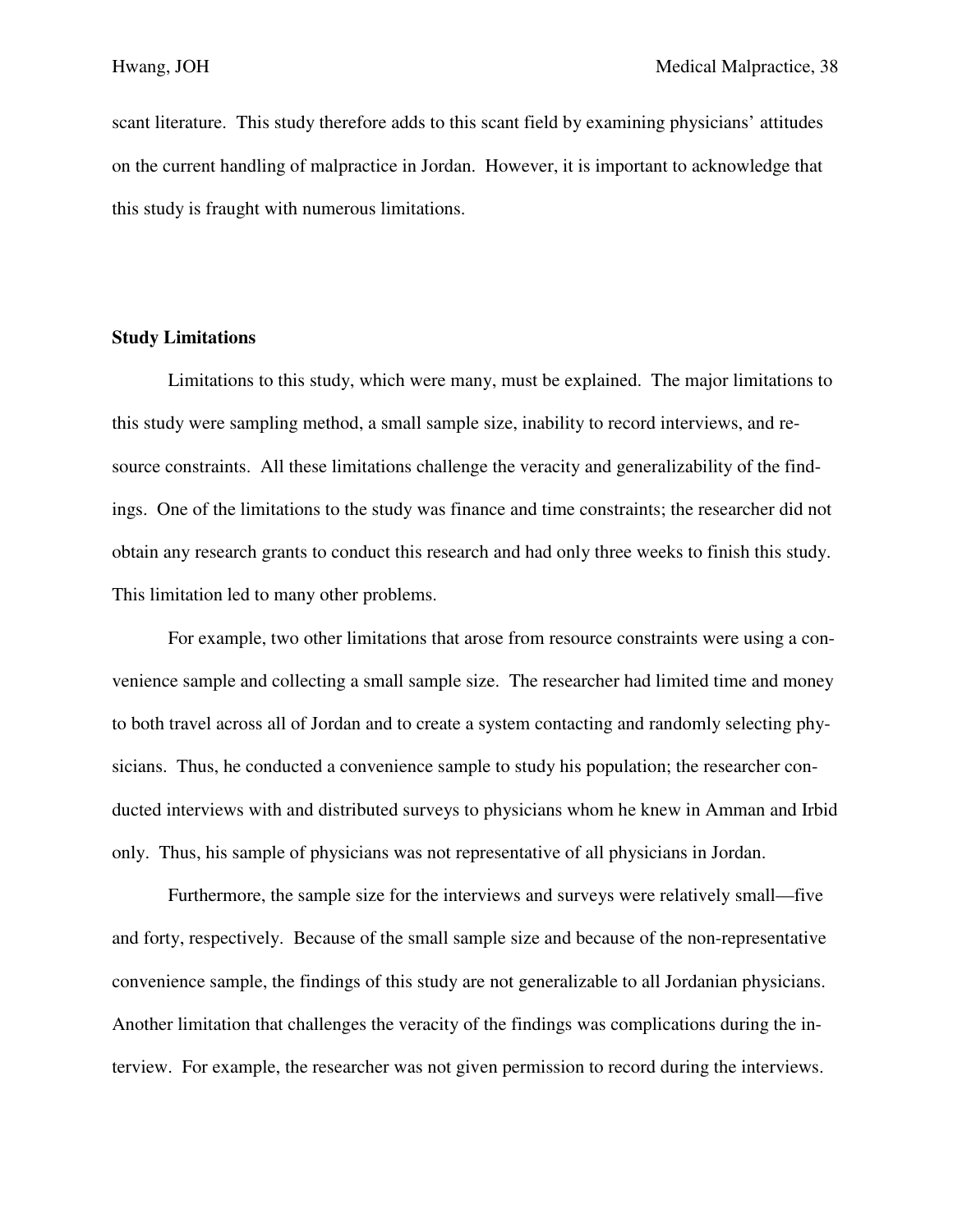Thus, the researcher was not able to use a transcription for qualitative analysis. Rather, he had to rely on his notes, which were not able to capture all the words of the interviewees. Qualitative findings in this study may not have been richer than it could have been.

 In this study that tries to understand physicians' perspectives on the current handling of malpractice in Jordan, the limitations are many. For instance, the findings are not generalizable due to the use of a convenience sample and a small sample size. However, this research on malpractice is one of the first of its kind done in the Middle East. Thus, this research—however fraught it may be with limitations—lays groundwork for future studies of malpractice in Jordan and other countries in the Middle East.

## **Recommendation for Future Studies**

 The researcher recommends several areas for research that would help expand the literature on malpractice in Jordan. They include understanding why some physicians criticize the MOH for handling malpractice complaints; comparing public and private sector physicians' attitudes on malpractice; and, conducting a time-lapse study on physicians' attitudes toward malpractice once after a national malpractice law is implemented.

 As mentioned in the findings section of this study, there was no clear explanation for why 59% of physicians surveyed were either dissatisfied or very dissatisfied with how the MOH has handled malpractice cases. A study should be done to understand why some physicians have critiqued how the MOH handles malpractice cases. By understanding the reasons for this trend can there be a better understanding of physicians' perspectives on the current malpractice system.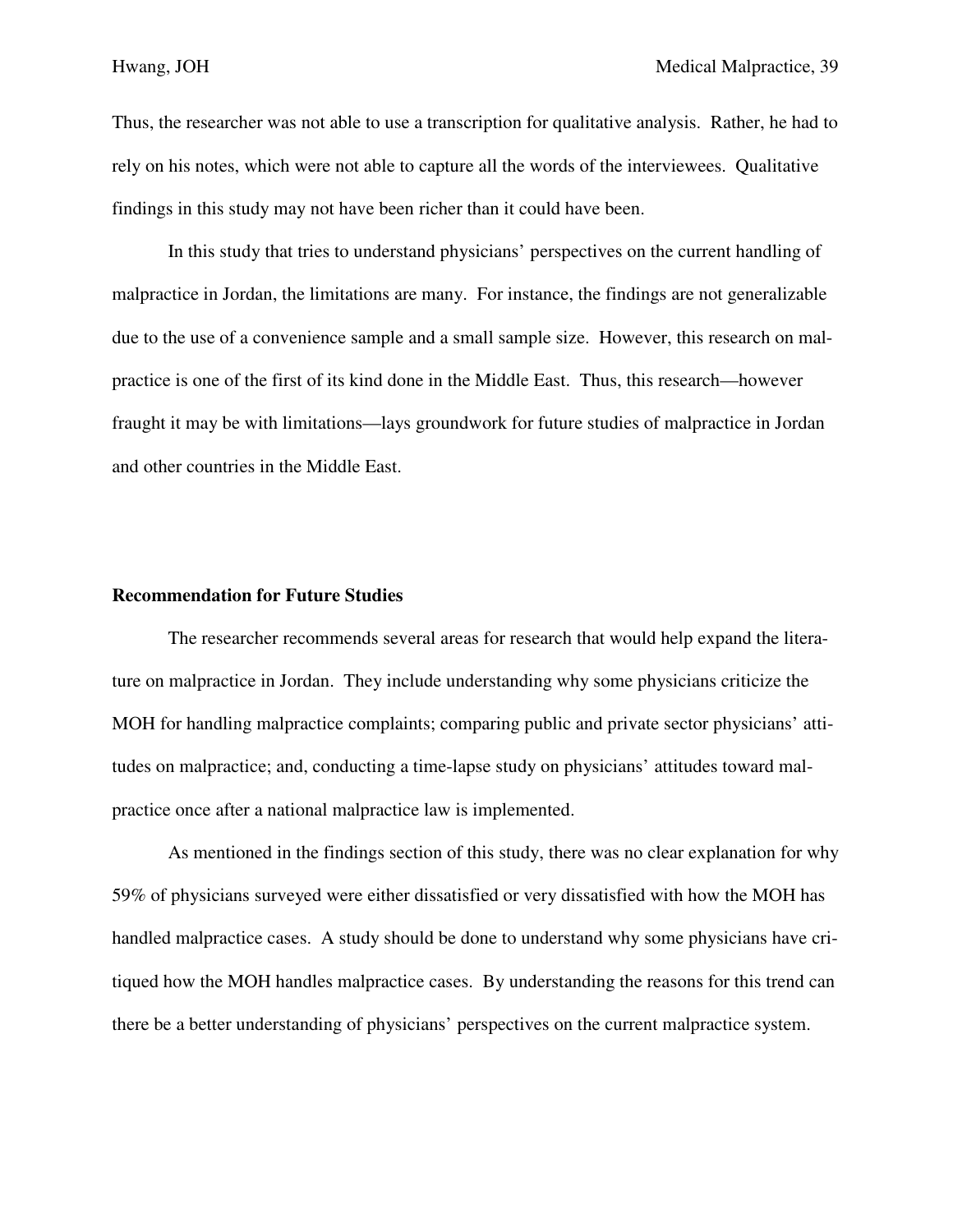Another potential area for research is the difference in perceptions on malpractice between public and private physicians in Jordan. This study can illuminate whether physicians' attitudes toward malpractice are generally divided by health sector. That is, this study can test whether public-sector physicians support or do not support stronger malpractice laws than do private-sector physicians. Understanding whether there is a rift in opinions on malpractice between public and private physicians can better shed light on physicians' attitudes, overall, on malpractice in Jordan.

 One last area the researcher recommends for study is physicians' attitudes toward malpractice after a national malpractice law is implemented. This study is conditional; it depends if a national malpractice law will pass in court. However, such a study, if possible, will be valuable. It, along with this study, can be used to chronicle the changing perceptions of physicians on malpractice in Jordan. This study can help determine whether implementation of a national malpractice law would have a positive, negative, or any effect on physician's attitudes toward malpractice.

## **Bibliography**

- Bal, S. (2009). An Introduction to Medical Malpractice in the United States. *Clinical Orthopedics and Related Research,* 467(2), 339-347.
- Brennan, T. (1991). Practice Guidelines and Malpractice Litigation: Collision or Cohesion? *Journal of Health Politics, Policy and Law,* 16(1), 67-85.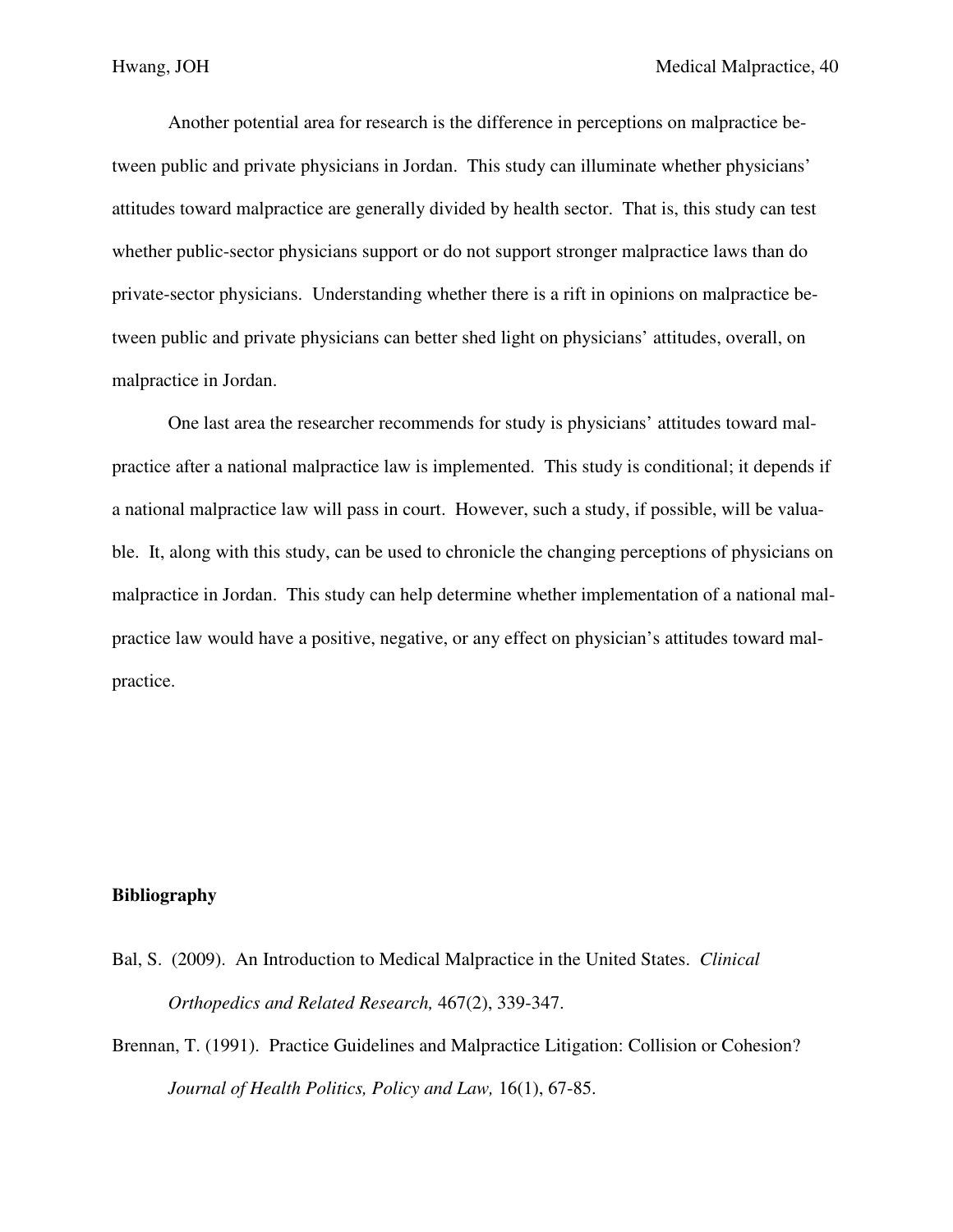- Creskoff, S., & Howard, M. (2007). *Medical Malpractice Law "Best Practices" for Jordan: A Preliminary Study with Recommendations for Next Steps*. Amman: Jordan: USAID-Jordan Economic Opportunities Office. Retrieved October 4, 2014, from **http://pdf.usaid.gov/pdf\_docs/PNADM752.pdf**.
- Damen, J., Diejen, D., Bakker, J., & Van Zanten, A. (2003). Legal Implications of Clinical Practice Guidelines. *Intensive Care Medicine,* 29, 3-7.
- Gundogmus, U., Erdogan, M., Sehiralti, M., & Kurtas, O. (2005). A Descriptive Study of Medical Malpractice Cases in Turkey. *Ann Saudi Med*, 25(5), 404-408.
- Harris Poll. (2002). Most Doctors Report Fear of Malpractice Liability Has Harmed Their Ability to Provide Quality Care: Caused Them to Order Unnecessary Tests, Provide Unnecessary Treatment and Make Unnecessary Referrals. *HarrisInteractive,* Poll #22, 1-4.
- Hermer, L., & Brody, H. (2010). Defensive Medicine, Cost Containment, and Reform. *Journal of General Internal Medicine,* 25(5), 470-473.
- Localio, R., Lawthers, A., Brennan, T., Laird, N., Hebert, L., Peterson, L., Newhouse, J., Weiler, P., & Hiatt, H. (1991). Relation between Malpractice Claims and Adverse Events

Due to Negligence. *The New England Journal of Medicine,* 325(4), 245-251.

Malkawi, K. 25 Malpractice Complaints Filed against Doctors this Year. (2013, March 2). *The Jordan Times.* Retrieved from

http://jordantimes.com/25-malpractice-complaints-filed-against-doctors-this-year.

Mello, M., Studdert, D., DesRoches, C., Peugh, J., Zapert, K., Brennan, T., & Sage, W. (2004). Caring for Patients in a Malpractice Crisis: Physician Satisfaction and Quality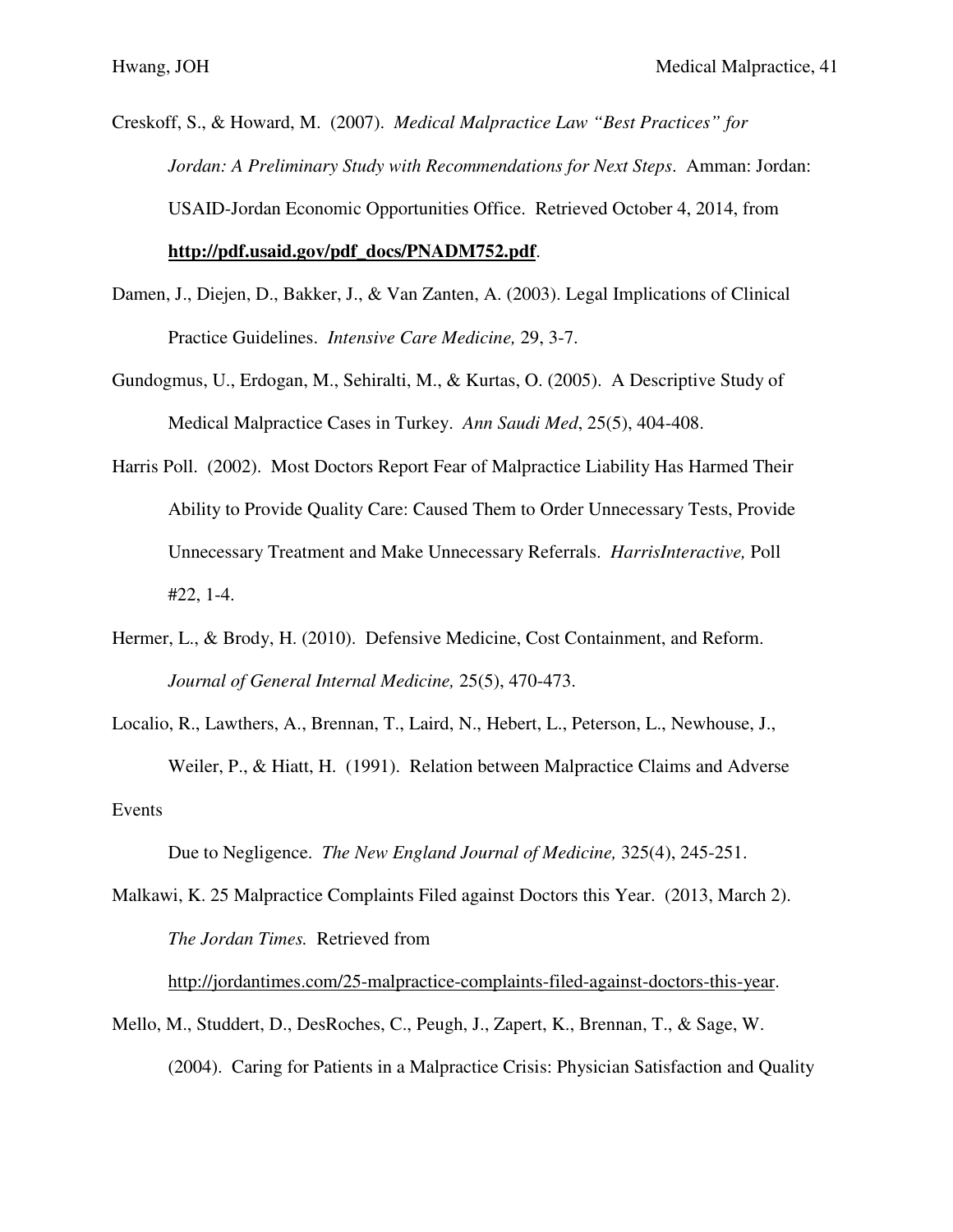of Care. *Health Affairs,* 23(4), 42-53.

- Mohammad-Noor Said Deeb, O., Melhem, K., Mustafa, S., Christiane, N., & Feng, Z. (2014). The Relation between Ethics and Law According to the Doctor's Malpractice in Improving the Healthcare Quality in Jordanian Government Hospitals. *Journal of Humanities and Social Science,* 19(5), 60-67.
- Mohr, J. (2000). American Medical Malpractice Litigation in Historical Perspective.  *Journal of the American Medical Association,* 283(13), 1731-1737.
- Mrayyan, M., Shishani, K., & Al-Faouri, I. (2007). Rate, Causes and Reporting of Medication Errors in Jordan: Nurses' Perspectives. *Journal of Nursing Management*  15, 659-670.
- Office of the Assistant Secretary for Planning and Evaluation. (2003). *Addressing the New Health Care Crisis: Reforming the Medical Litigation System to Improve the Quality of Health Care.* Washington, DC: US Department of Health & Human Services. Retrieved from http://aspe.hhs.gov/daltcp/reports/medliab.htm*.*
- Regional Health Systems Observatory. (2006). *Health System Profile Jordan.* Cairo, Egypt: World Health Organization-Eastern Mediterranean Regional Office.
- Vries, E., Eikens-Jansen, M., Hamersma, A., Smorenburg, S., Gouma, D., & Boermeester, M. (2011). Prevention of Surgical Malpractice Claims by Use of a Surgical Safety Checklist. *Annals of Surgery,* 253(3), 624-628.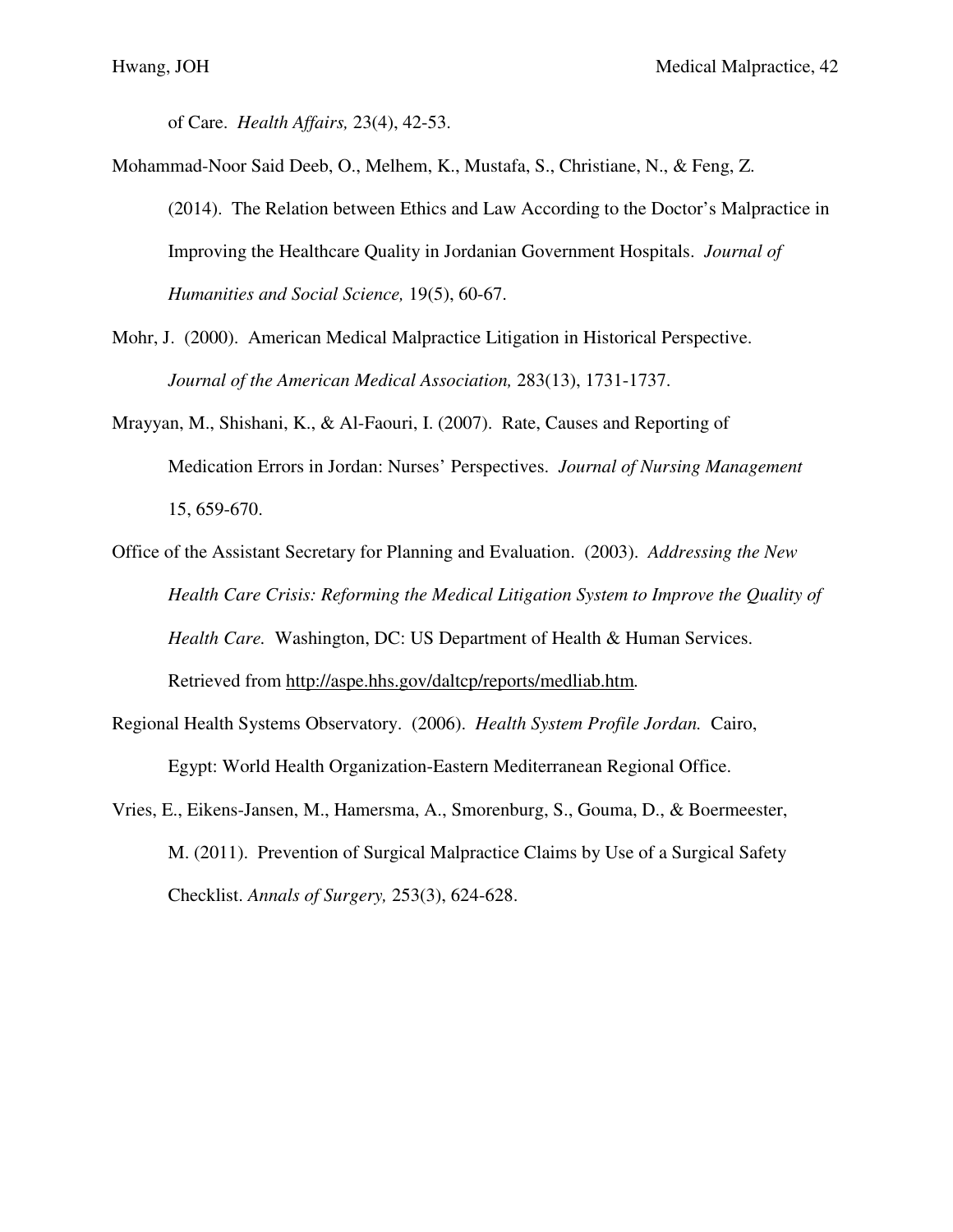# **Appendices**

*Survey* 

Hello,

 Thank you for your participation in this survey. Please know that your insight will prove invaluable for this research project. This research is being conducted by an undergraduate student, Jason Hwang, in affiliation with the School for International Training (SIT). This project will focus on physicians' attitudes toward medical malpractice. More specifically, it will measure whether physicians are generally for or against the idea of a national law that directly addresses medical malpractice.

 All of your answers will be kept confidential and only be seen by the researcher. If you would like to have access to the final research findings, please send an email to the following address: **yohan.hwang@emory.edu**.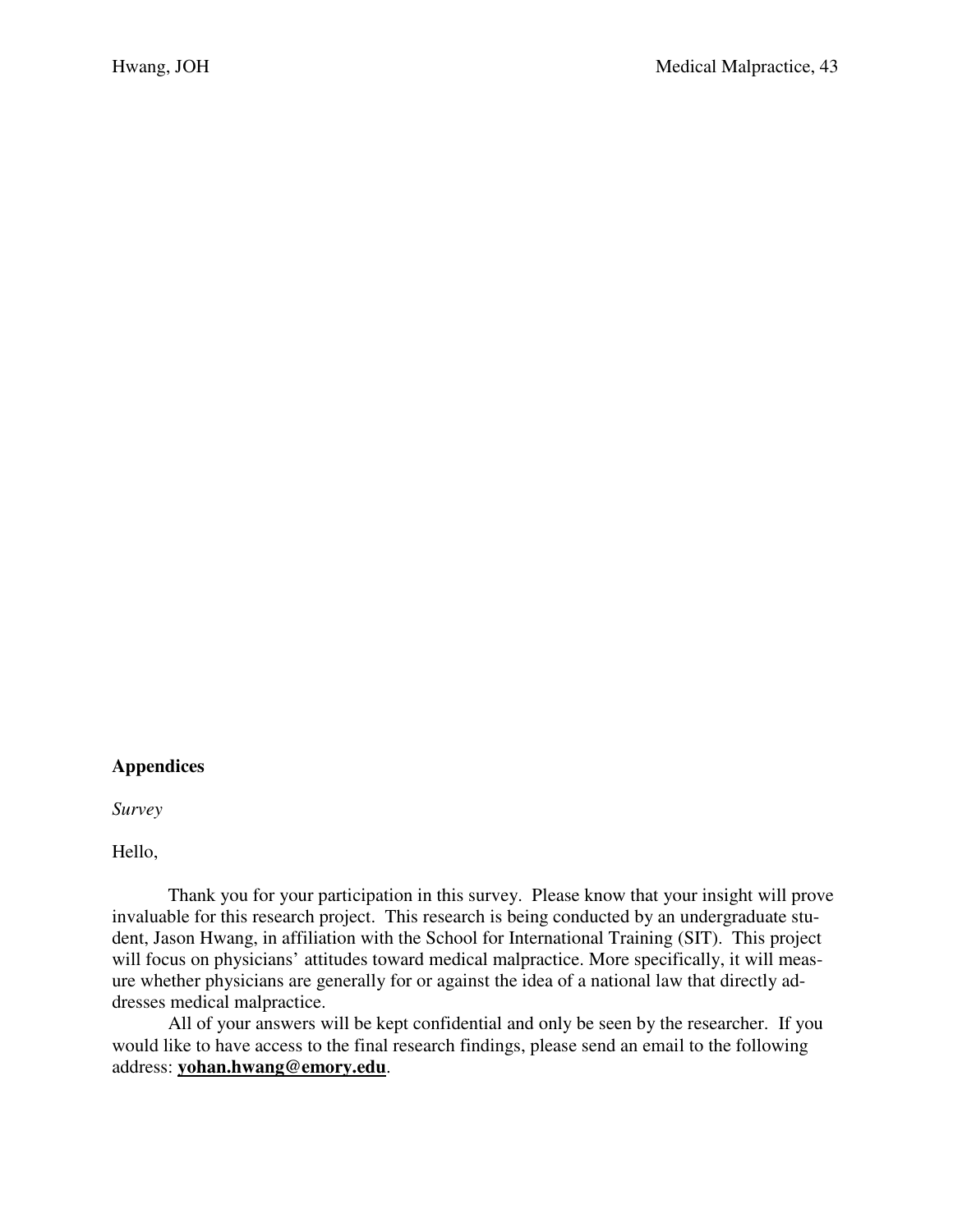Thank you, Jason Yohan Hwang

1. Which definition best characterizes medical malpractice?

 a. *any act by a physician during treatment of a patient who deviates from accepted norms of practice and causes an injury to the patient* 

b*. conduct of a physician that falls short of an accepted norm of practice during treatment of a patient* 

 c. *any complications or injury caused to a patient by a physician who followed accepted medical protocols and standards.* 

 d. *successful treatment of a patient by a physicians who did not follow accepted medical standards.* 

- 2. What is your specialty?
- 3. Duration of practice:

0-10 years 11-20 years 20-30 years more than 30 years

4. How much do you agree with this statement:

 *The severity of patient-family violence against physicians has made me want to support a law better allowing patients to directly go to court to file a malpractice case* 

Strongly Oppose Oppose Neutral Agree Strongly Agree

5. On a scale from 1 to 5, how content are you with how *your hospital* handles patient complaints against physicians.

Dissatisfied 1 2 3 4 5 Very Satisfied

6. How strongly do you agree with this statement: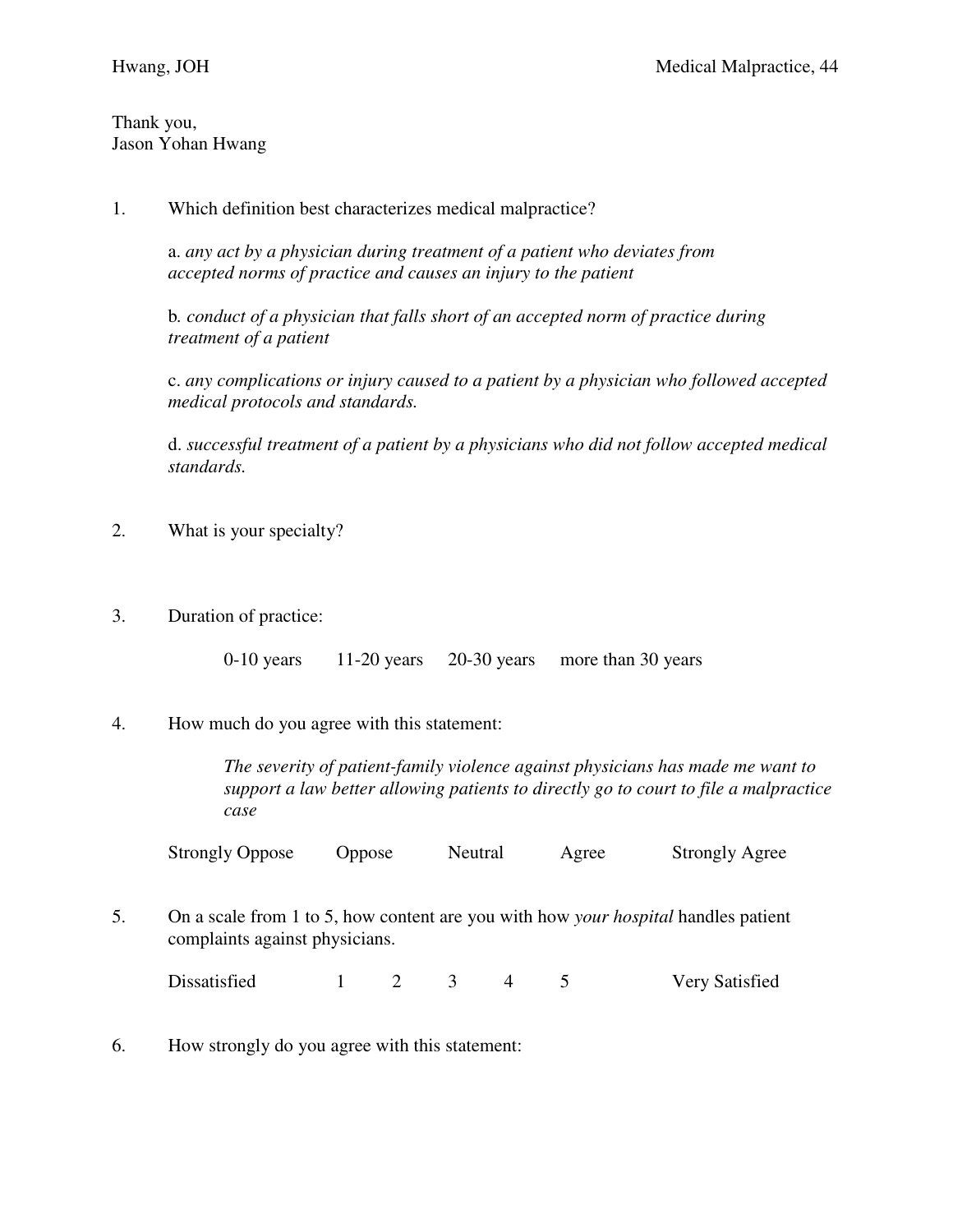*There needs to be standardization of medical protocols across all hospitals and clinics in Jordan.* 

|     | <b>Strongly Oppose</b>                                                                                                                                                                                                                                                      | Oppose                         | Neutral                          | Agree     | <b>Strongly Agree</b>    |  |  |
|-----|-----------------------------------------------------------------------------------------------------------------------------------------------------------------------------------------------------------------------------------------------------------------------------|--------------------------------|----------------------------------|-----------|--------------------------|--|--|
| 7.  | Do you think your hospital has clear medical protocols and standards in place?                                                                                                                                                                                              | N <sub>o</sub>                 |                                  | Yes       |                          |  |  |
| 8.  | On a scale from 1 to 5, how content are you with how the court handles malpractice cases<br>against physicians?                                                                                                                                                             |                                |                                  |           |                          |  |  |
|     | Dissatisfied                                                                                                                                                                                                                                                                | $\overline{2}$<br>$\mathbf{1}$ | $\mathfrak{Z}$<br>$\overline{4}$ | 5         | Very Satisfied           |  |  |
| 9.  | How strongly do you agree with this statement:<br>Before implementing a national malpractice law, Parliament needs to<br>first implement a law that provides better standards for physicians, including<br>limiting the number of patients physicians have to see in a day. |                                |                                  |           |                          |  |  |
|     | <b>Strongly Agree</b>                                                                                                                                                                                                                                                       | Agree                          | Neutral                          | Disagree  | <b>Strongly Disagree</b> |  |  |
| 10. | How content are you with how the <i>MOH</i> handles malpractice cases against physicians?                                                                                                                                                                                   |                                |                                  |           |                          |  |  |
|     | Very Dissatisfied                                                                                                                                                                                                                                                           | Dissatisfied                   | Neutral                          | Satisfied | Very Satisfied           |  |  |
| 11. | On a scale from 1 to 5, how strongly would you support a law that established<br>malpractice insurance for physicians but also established lawyers who specialize in<br>malpractice?<br><b>Strongly Support</b>                                                             | $\overline{2}$<br>$\mathbf{1}$ | $\overline{3}$<br>$\overline{4}$ | 5         | <b>Strongly Oppose</b>   |  |  |
|     |                                                                                                                                                                                                                                                                             |                                |                                  |           |                          |  |  |

12. On a scale from 1 to 5, how much do you agree with this statement:

 *Patients need more education on distinguishing what is doctor negligence and what is patient complication.*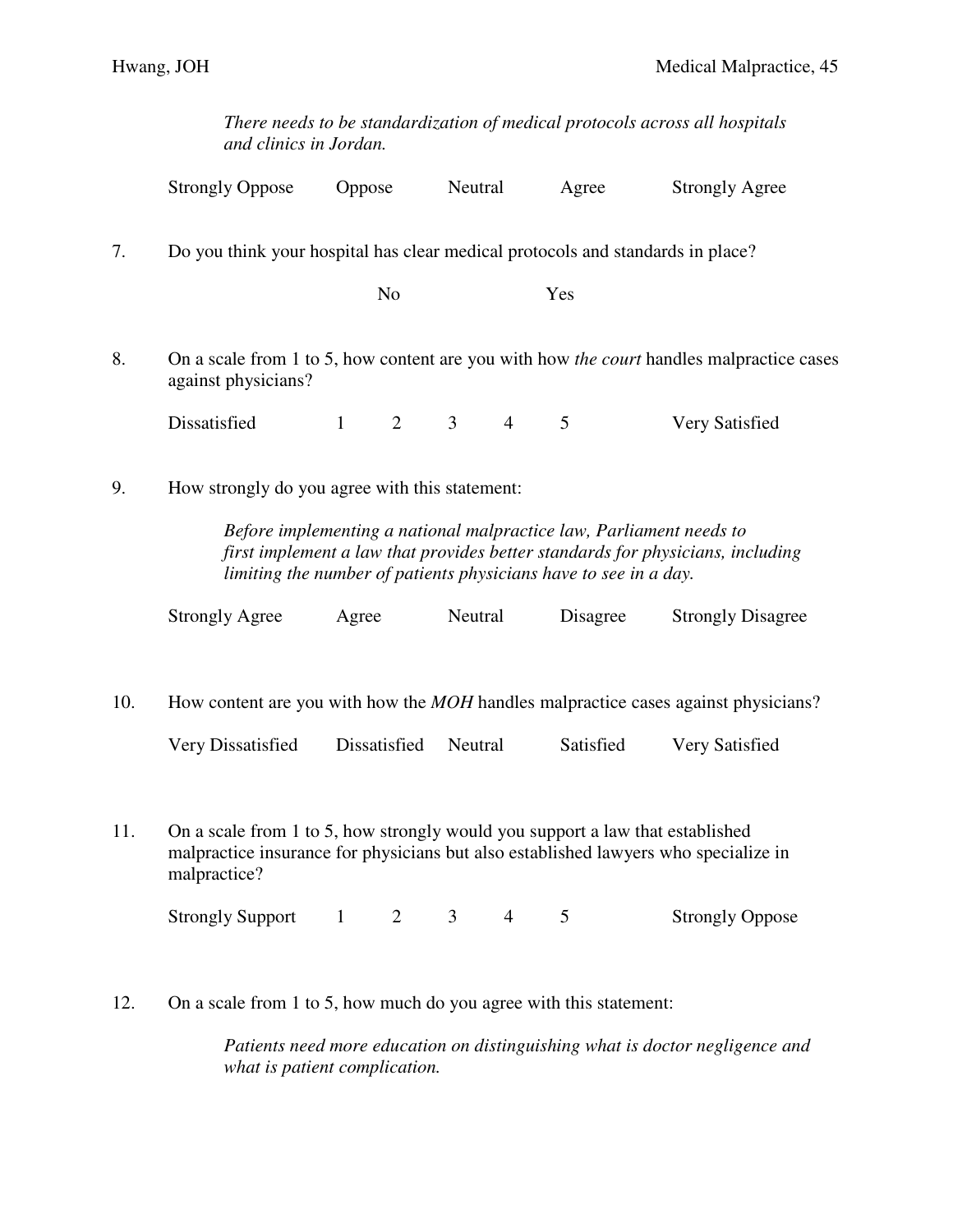Strongly Agree 1 2 3 4 5 Strongly Disagree

13. On a scale from 1 to 5, how much do you agree with this statement:

 *If a national malpractice law is implemented, then there will be more physicians who order unnecessary diagnostic tests on patients in order to protect physicians from a potential lawsuit.* 

Strongly Agree 1 2 3 4 5 Strongly Disagree

14. If you could improve the current way in how malpractice is addressed in Jordan, what would you change?

## *Interview*

## Introduction:

 Hello Dr. X, my name is Jason Hwang. I am an undergraduate student at Emory University in America. I am majoring in premed and in political science. This semester, I am studying abroad in Jordan with the School for International Training (SIT). My interest is in health policy, especially comparing health policies of different countries.

 I would like to thank you for your time, as I know you must be busy. Please know, however, that your insight will prove invaluable for this research project. This project will focus on doctors' attitudes and perceptions toward medical malpractice. More specifically, it will measure whether doctors are generally for or against the idea of a national law directly addressing medical malpractice. I seek your professional opinion on this issue because you have much experience with patient care and with the Jordanian health system. Thus, I encourage you to elaborate as much as possible in this interview.

 Before I begin, I would like to expand on certain things. As you may know, "medical malpractice occurs when an error or omission by a doctor or other medical professional…causes an injury to a patient." Medical malpractice may be resolved at the local hospital level in which the doctor committed an error. Alternatively, patients may bring a malpractice complaint further up to the Ministry of Health or to court. Currently, no legislation directly addresses medical malpractice in Jordan. Rather, civil courts resolve malpractice claims only under laws dealing with torts in general. These laws offer little guidance in complex medical malpractice cases. In addition, claims are subject to a lengthy court procedure (the average duration of a civil case is 534 days), damage awards are low, and the execution of judicial award is a lengthy process.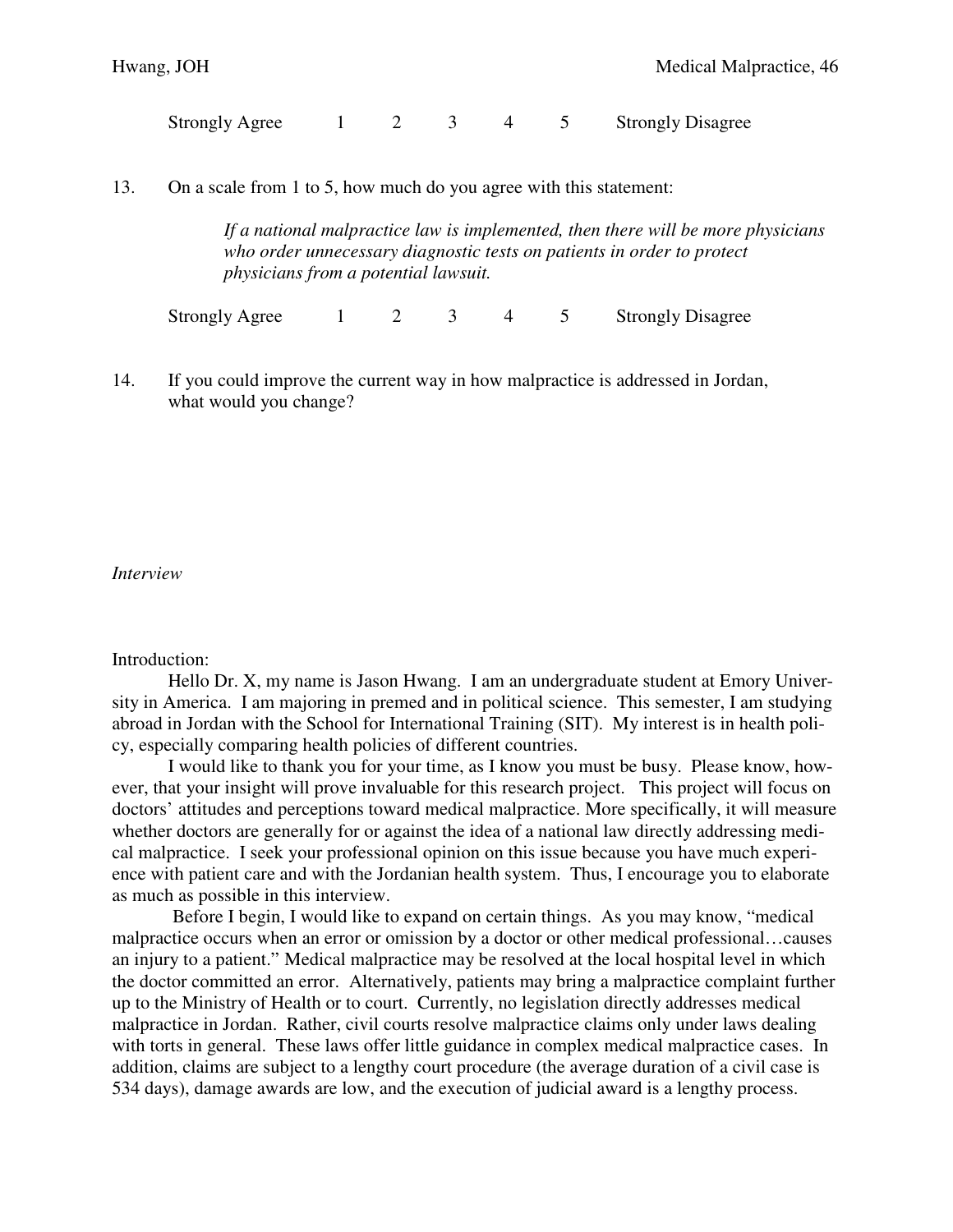I seek and value your professional opinion and so please know that all of your responses will be kept confidential. In addition, you may withdraw from this interview at any time. Additionally, this interview will be recorded, if you give consent. Finally, if you would like a copy of the final study, you may email me at yohan.hwang@emory.edu. Thank you for listening and shall we begin, Doctor X?

- 1. Please confirm that you have agreed to this interview being tape-recorded.
- 2. What does medical malpractice mean to you?
- 3. Please explain how your hospital addresses patient complaints against doctors.
	- a. Do you believe it is effective?
		- 1. Please Explain.
	- b. Are most patient complaints against doctors resolved at the hospital level in stead of being brought to court or to the MOH?
- 4. Please explain how the JMA handles patient complaints against its member doctors.
- 5. Please explain your attitude towards the current way of addressing medical malpractice in Jordan at all levels (ie at the hospital level, MOH level, or court level)?

 a. If you could improve Jordan's malpractice system, how would you change it?

 6. In 2004, the JMA rejected drafts of a medical malpractice law entitled Medical Doctors and Dentists Malpractices Law. In 2007, the JMA also rejected this revised law on account that it did not clarify the party responsible for paying damages to patients or their families. Can you elaborate on the reasons for why the JMA has not been able to agree to a medical malpractice law till this day?

 7. Do you think whether being a public or private hospital doctor may affect how strongly he or she wants to change or not change the current way in how malpractice is addressed whether at the hospital, court, or MOH level?

 8. Can you please explain connections, if any, between the the current way in which med ical malpractice is addressed—whether it be at the hospital, MOH, or court level—and patient-family retaliation against doctors?

 9. If there were a law that can allow more patients to directly bring malpractice cases to court, that expedited the court hearing process, allowed for the creation of

 specialized malpractice lawyers, and established a malpractice insurance system for doctors, would you support such a law?

 10. Have you known a fellow doctor who has been accused of medical malpractice at the court level?

 a. [if yes], what was it like for him/her and his/her family during the accusation period?

 1. How did his/her relationship with fellow doctors change after being accused of medical malpractice?

11. As we approach the end of our interview, I was wondering, Dr. X, if you would like

to

mention anything else?

Thank you for your time, Dr. X. If you would like a copy of the final paper, you may email me at yohan.hwang@emory.edu.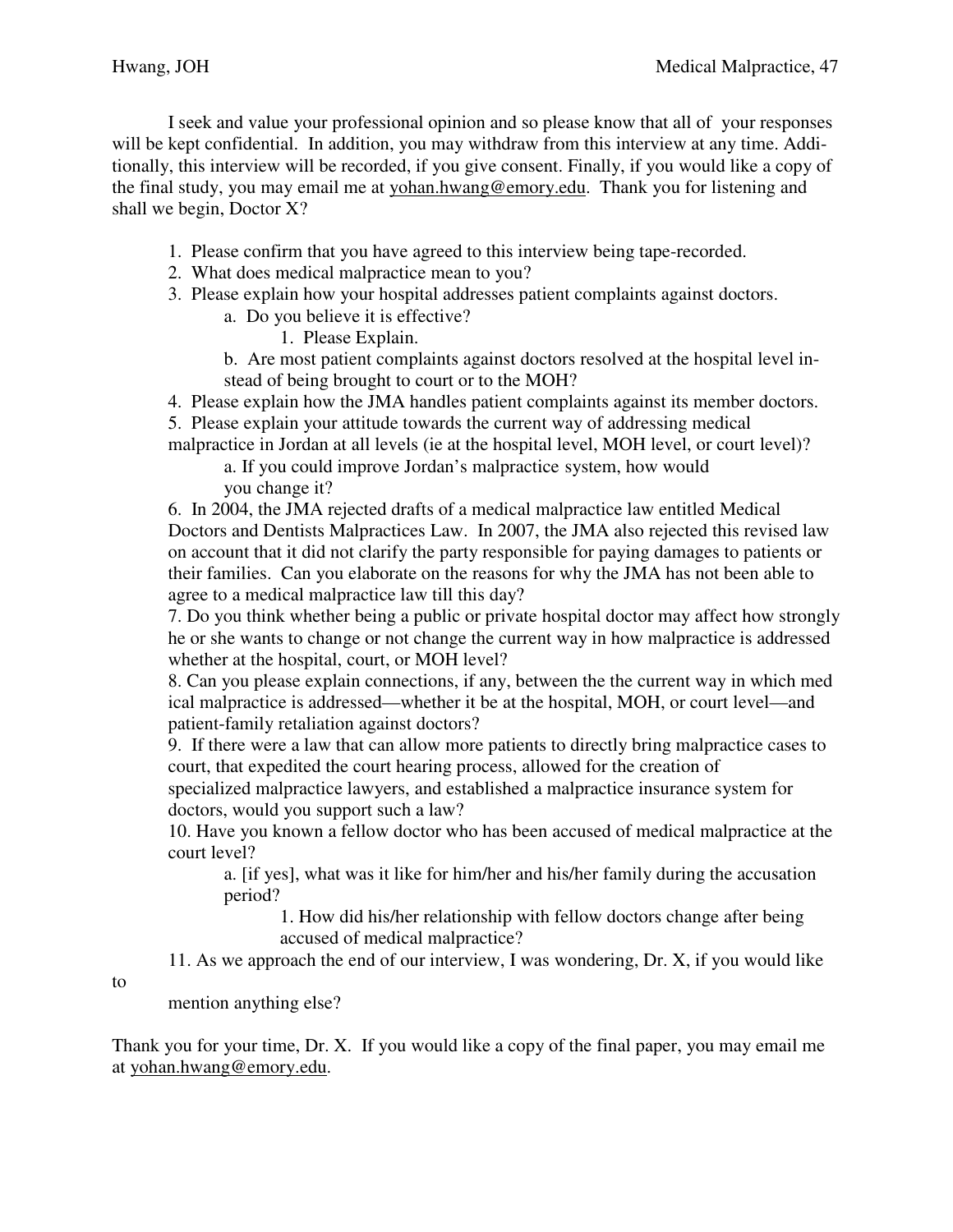

# **CONSENT FORM**

# 1.Brief description of the purpose of this study

The purpose of this study is to explore whether public and private doctors in Jordan generally support legislation that will specifically addresses medical malpractice or whether they favor the current status quo of addressing medical malpractice under general tort law. In addition, this research hopes to explain why there is this particular preference. To accomplish this, this project will use semistructured interviews and questionnaires of doctors.

# 2.Rights Notice

In an endeavor to uphold the ethical standards of all SIT ISP proposals, this study has been reviewed and approved by a Local Review Board or SIT Institutional Review Board. If at any time, you feel that you are at risk or exposed to unreasonable harm, you may terminate and stop the interview. Please take some time to carefully read the statements provided below.

- **a. Privacy** all information you present in this interview may be recorded and safeguarded. If you do not want the information recorded, you need to let the interviewer know.
- b.*Anonymity* **all names in this study will be kept anonymous unless the participant chooses otherwise.**
- c.Confidentiality all names will remain completely confidential and fully protected by the interviewer. By signing below, you give the interviewer full responsibility to up-